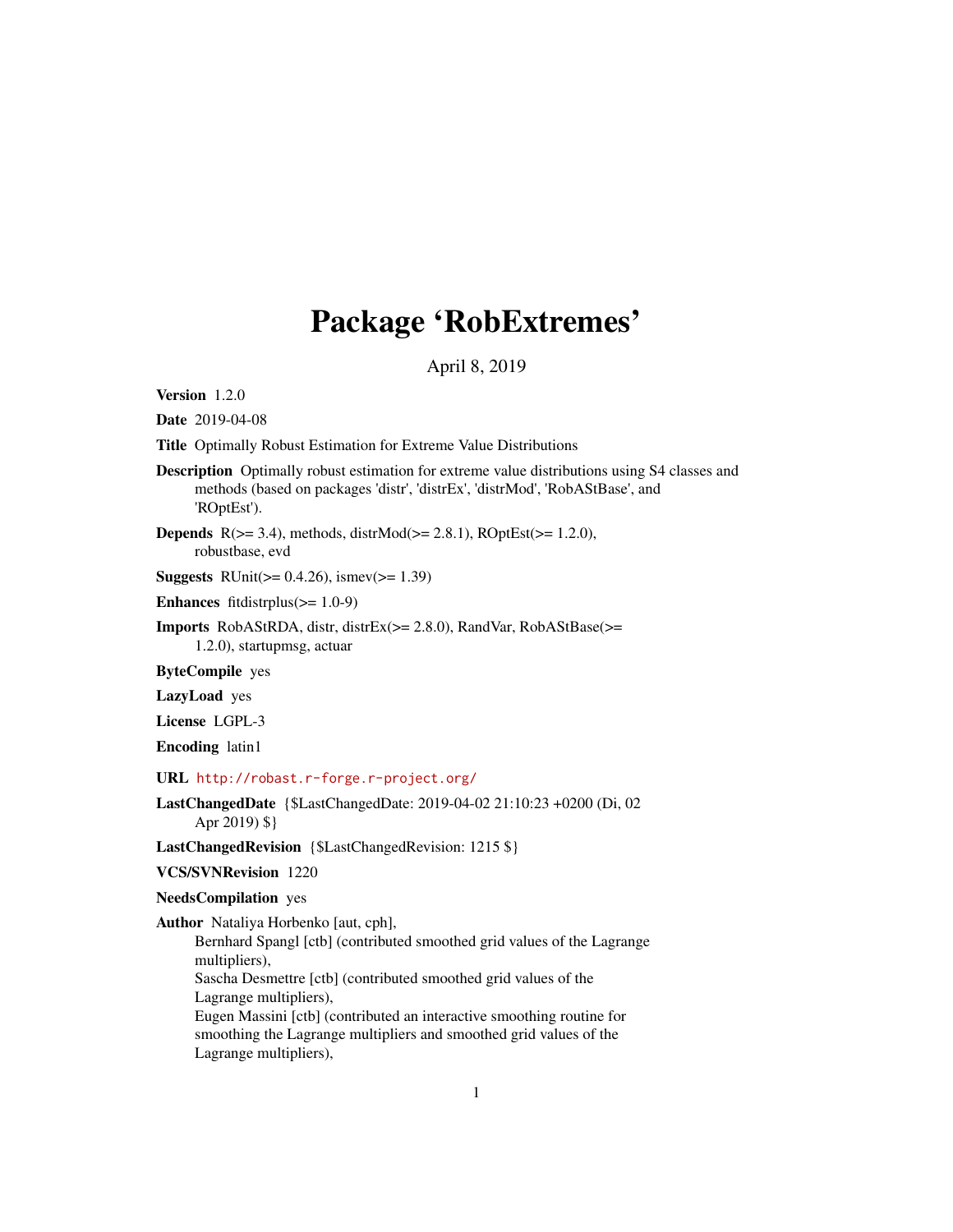Daria Pupashenko [ctb] (contributed MDE-estimation for GEV distribution in the framework of her PhD thesis 2011--14), Gerald Kroisandt [ctb] (contributed testing routines), Matthias Kohl [aut, cph], Peter Ruckdeschel [cre, aut, cph]

Maintainer Peter Ruckdeschel <peter.ruckdeschel@uni-oldenburg.de>

Repository CRAN

Date/Publication 2019-04-08 16:03:42 UTC

# R topics documented:

| $\overline{3}$                            |
|-------------------------------------------|
| 8<br>.checkEstClassForParamFamily-methods |
| 9<br>asvarMedkMAD                         |
| 10                                        |
| 11                                        |
| 12                                        |
| 13                                        |
| 15                                        |
| 16                                        |
| 18                                        |
| 19                                        |
| 21                                        |
| 23                                        |
| 25                                        |
| 26                                        |
| 27                                        |
| 29                                        |
| 31                                        |
| 32                                        |
| 33                                        |
| 35                                        |
| 36                                        |
| 37                                        |
| 38                                        |
| 40                                        |
| 42                                        |
| 44                                        |
| 45                                        |
| 48                                        |
| 49                                        |
| 50                                        |
| 52                                        |
| 53                                        |
| 54                                        |
| 57                                        |
| 58                                        |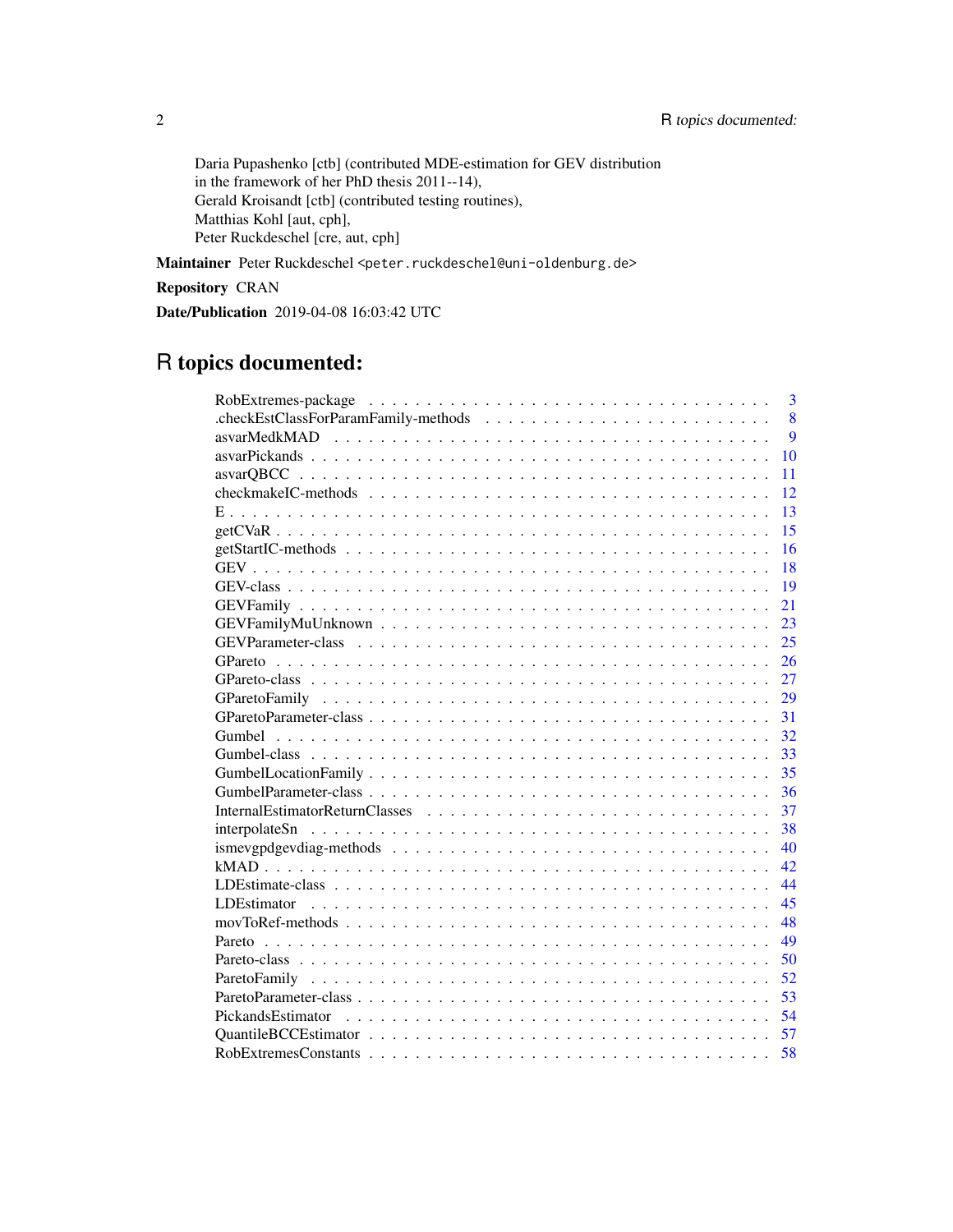<span id="page-2-0"></span>

| Index |  |  |  |  |  |  |  |  |  |  |  |  |  |  |  |  |  | -66 |
|-------|--|--|--|--|--|--|--|--|--|--|--|--|--|--|--|--|--|-----|
|       |  |  |  |  |  |  |  |  |  |  |  |  |  |  |  |  |  |     |
|       |  |  |  |  |  |  |  |  |  |  |  |  |  |  |  |  |  |     |
|       |  |  |  |  |  |  |  |  |  |  |  |  |  |  |  |  |  |     |

RobExtremes-package *RobExtremes – Optimally Robust Estimation for Extreme Value Distributions*

# Description

RobExtremes provides infrastructure for speeded-up optimally robust estimation (i.e., MBRE, OMSE, RMXE) for extreme value distributions, extending packages distr, distrEx, distrMod, robustbase, RobAStBase, and ROptEst.

# Details

| Package:         | RobExtremes                                                                              |
|------------------|------------------------------------------------------------------------------------------|
| Version:         | 1.2.0                                                                                    |
| Date:            | 2019-04-08                                                                               |
| Title:           | Optimally Robust Estimation for Extreme Value Distributions                              |
| Description:     | Optimally robust estimation for extreme value distributions using S4 classes and methods |
|                  | (based on packages distr, distrEx, distrMod, RobAStBase, and ROptEst).                   |
| Depends:         | $R(>= 3.4)$ , methods, distr $Mod(>= 2.8.1)$ , $ROptEst(>= 1.2.0)$ , robustbase, evd     |
| Suggests:        | RUnit( $> = 0.4.26$ ), ismev( $>= 1.39$ )                                                |
| Imports:         | RobAStRDA, distr, distrEx(>= 2.8.0), RandVar, RobAStBase(>= 1.2.0), startupmsg, actuar   |
| Authors:         | Bernhard Spangl [contributed smoothed grid values of the Lagrange multipliers]           |
|                  | Sascha Desmettre [contributed smoothed grid values of the Lagrange multipliers]          |
|                  | Eugen Massini [contributed an interactive smoothing routine for smoothing the            |
|                  | Lagrange multipliers and smoothed grid values of the Lagrange multipliers]               |
|                  | Daria Pupashenko [contributed MDE-estimation for GEV distribution in the framework of    |
|                  | her PhD thesis $2011-14$ ]                                                               |
|                  | Gerald Kroisandt [contributed testing routines]                                          |
|                  | Nataliya Horbenko ["aut","cph"]                                                          |
|                  | Matthias Kohl ["aut", "cph"]                                                             |
|                  | Peter Ruckdeschel ["cre", "aut", "cph"],                                                 |
| Contact:         | peter.ruckdeschel@uni-oldenburg.de                                                       |
| ByteCompile:     | yes                                                                                      |
| LazyLoad:        | yes                                                                                      |
| License:         | $LGPL-3$                                                                                 |
| URL:             | http://robast.r-forge.r-project.org/                                                     |
| Encoding:        | latin1                                                                                   |
| VCS/SVNRevision: | 1220                                                                                     |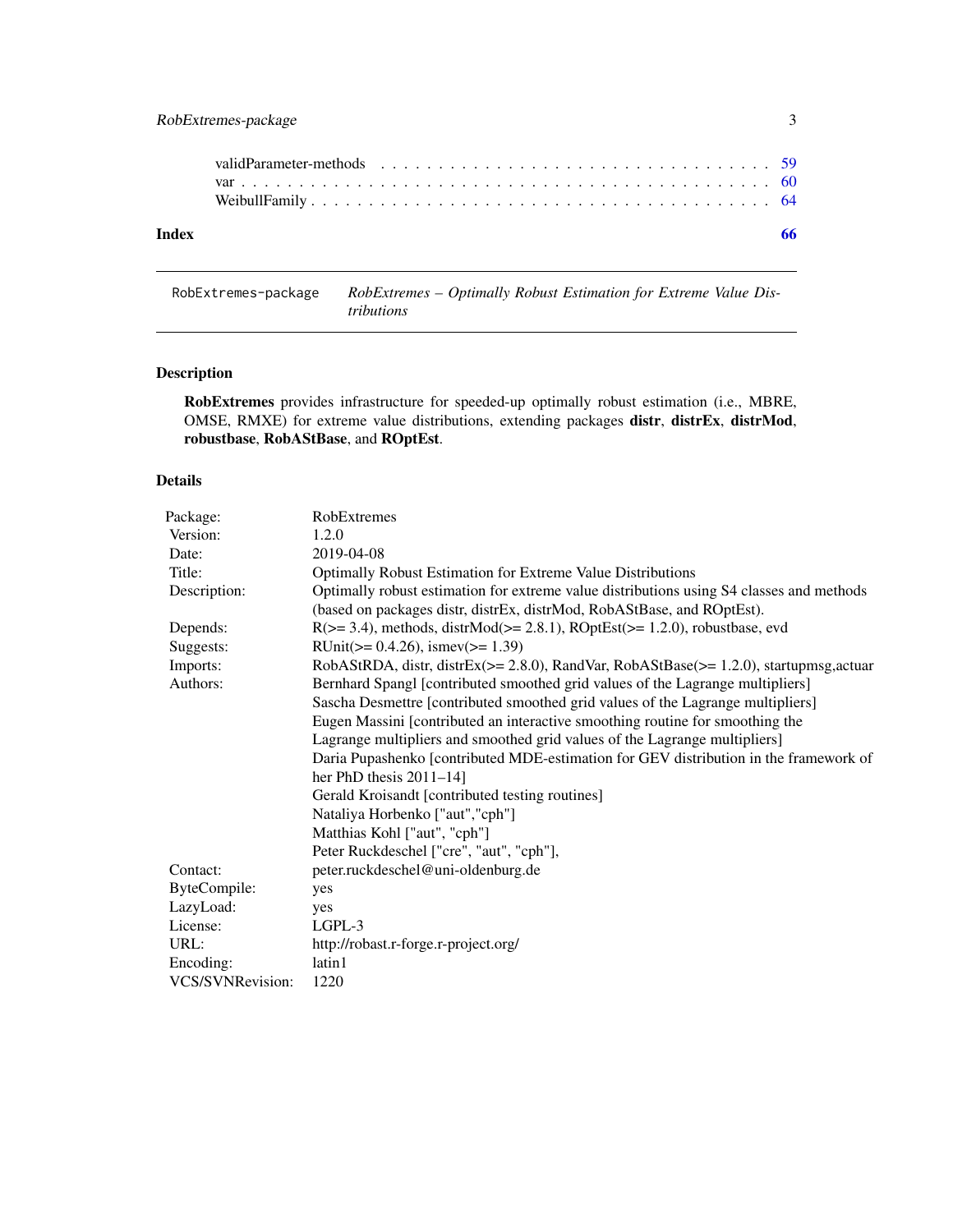#### **Distributions**

Importing from packages actuar, evd, it provides S4 classes and methods for the

- Gumbel distribution
- Generalized Extreme Value distribution (GEVD)
- Generalized Pareto distribution (GPD)
- Pareto distribution

# Functionals for Distributions

These distributions come together with particular methods for expectations. I.e., a functional E() as in package distrEx, which as first argument takes the distribution, and, optionally, can take as second argument a function which then is used as integrand. These particular methods are available for the GPD, Pareto, Gamma, Weibull, and GEV disdribution and use integration on the quantile scale, i.e.,

$$
E[X] = \int_0^1 q^X(s) \, ds
$$

where  $q^X$  is the quantile function of X. In addition, where they exist, we provide closed from expressions for variances, median, IQR, skewness, kurtosis.

In addition, extending estimators Sn and Qn from package **robustbase**, we provide functionals for Sn and Qn. A new asymmetric version of the mad, kMAD gives yet another robust scale estimator (and functional).

#### Models and Estimators

As to models, we provide the

- GPD model (with known threshold), together with (speeded-up) optimally robust estimators, with LDEstimators (in general, and with medkMAD, medSn and medQn as particular ones) and Pickands' estimator as starting estimators.
- GEVD model (with known or unknown threshold), together with (speeded-up) optimally robust estimators, with LDEstimators (see above) and Pickands' estimator as starting estimators.
- Pareto model
- Weibull model
- Gamma model

and for each of these, we provide speeded-up optimally robust estimation (i.e., MBRE, OMSE, RMXE).

We robust (high-breakdown) starting estimators for

- GPD (PickandsEstimator, medkMAD, medSn, medQn)
- GEV (PickandsEstimator)
- Pareto (Cramér-von-Mises-Minimum-Distance-Estimator)
- Weibull (the quantile based estimator of Boudt/Caliskan/Croux)
- Gamma (Cramér-von-Mises-Minimum-Distance-Estimator)

For all these families, of course, MLEs and Minimum-Distance-Estimators are also available through package "distrMod".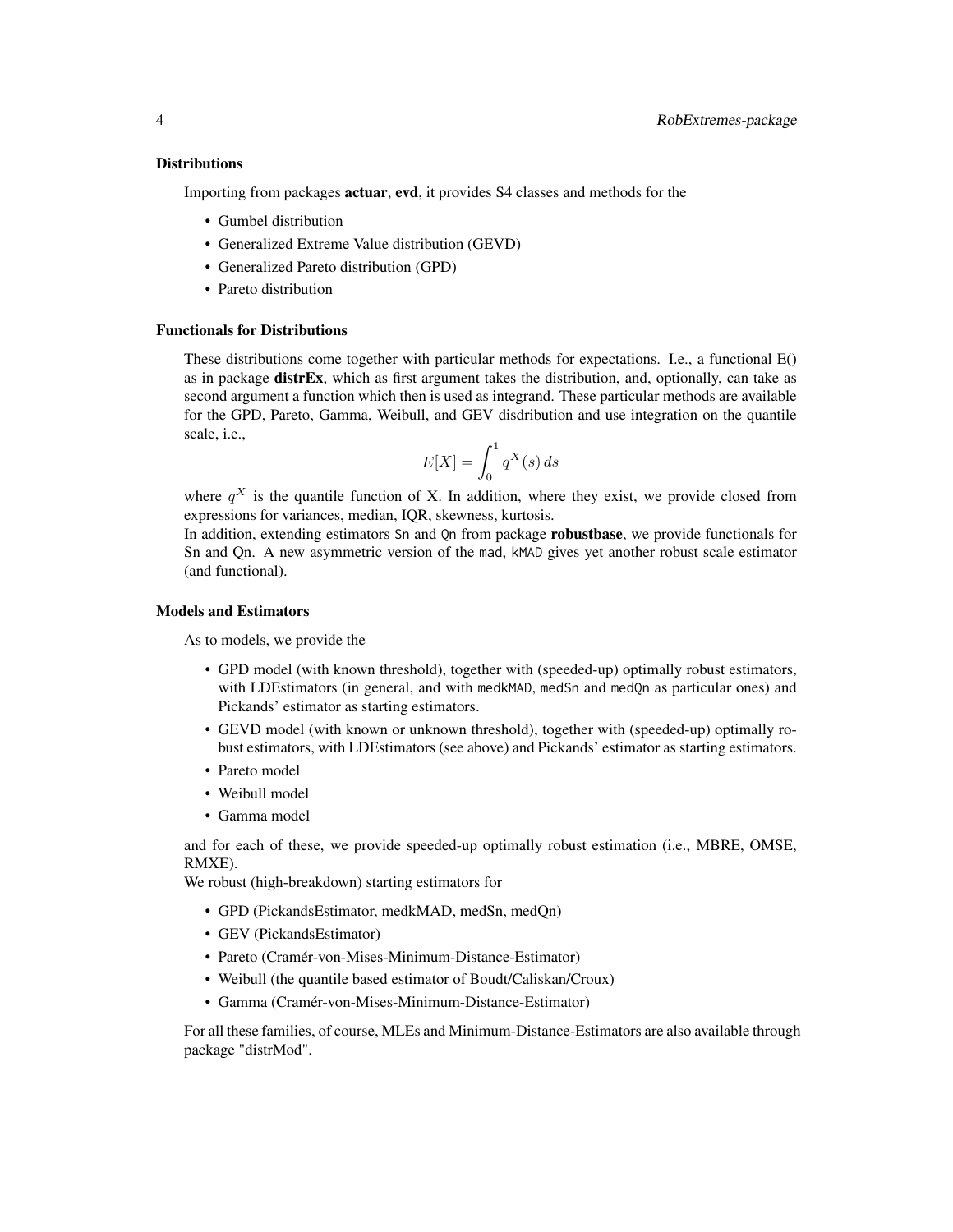#### **Diagnostics**

We bridge to the diagnostics provided by package "ismev", i.e. our return objects can be plugged into the diagnostics of this package.

We have the usual diagnostic plots from package "RobAStBase", i.e.

- Outylingness plots outlyingPlotIC
- IC plots plot
- Information plots via infoPlot
- IC comparison plots via comparePlot
- Cniperpoint plots (from package "ROptEst") via CniperPointPlot

but also (adopted from package "distrMod")

- qqplots (with confidence bands) via qqplot
- returnlevel plots via returnlevelplot

#### Starting Point

As a starting point you may look at the included script '"RobFitsAtRealData.R"' in the scripts folder of the package, accessible by file.path(system.file(package="RobExtremes"), "scripts/RobFit!

#### Classes

```
[*]: there is a generating function with the same name in RobExtremes
[**]: generating function from distrMod, but with (speeded-up)
      opt.rob-estimators in RobExtremes
##########################
Distribution Classes
##########################
"Distribution" (from distr)
|>"UnivariateDistribution" (from distr)
|>|>"AbscontDistribution" (from distr)
|>|>|>"Gumbel" [*]
|>|>|>"Pareto" [*]
|>|>|>"GPareto" [*]
|>|>|>"GEVD" [*]
##########################
Parameter Classes
##########################
"OptionalParameter" (from distr)
|>"Parameter" (from distr)
|>|>"GumbelParameter"
|>|>"ParetoParameter"
|>|>"GEVDParameter"
|>|>"GParetoParameter"
##########################
ProbFamily classes
```
##########################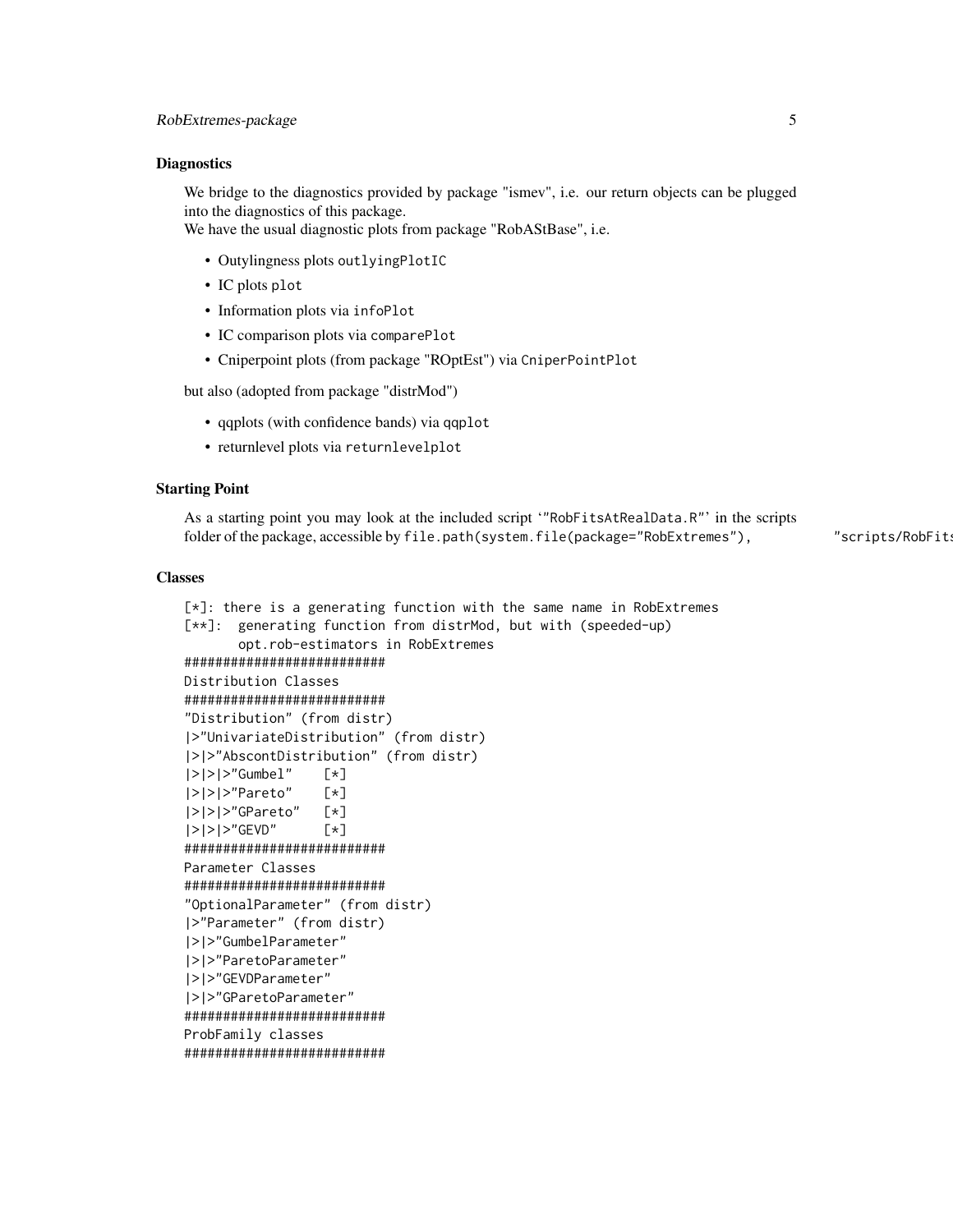| slots: [ <name>(<class>)]</class></name> |                             |                 |
|------------------------------------------|-----------------------------|-----------------|
| "ProbFamily"                             |                             | (from distrMod) |
| $ >$ "ParamFamily"                       |                             | (from distrMod) |
| > >"L2ParamFamily"                       |                             | (from distrMod) |
| > > >"L2GroupParamFamily"                |                             | (from distrMod) |
| > > > >"ParetoFamily"                    | $[\star]$                   |                 |
| > > > >"L2ScaleShapeUnion"               |                             | (from distrMod) |
| $ > > > > >$ /s "GammaFamily"            | $\lceil \star \star \rceil$ |                 |
| > > > > >"GParetoFamily"                 | $\lceil * \rceil$           |                 |
| $ > > > > >$ (SEVFamily"                 | [∗]                         |                 |
| > > > > >"WeibullFamily"                 | [**]                        |                 |
| > > > >"L2LocationScaleUnion"            | /VIRTUAL/                   | (from distrMod) |
| > > > > >"L2LocationFamily"              |                             | (from distrMod) |
| > > > > > >"GumbelLocationFamily"        | $\lceil * \rceil$           |                 |
| > > > >"L2LocScaleShapeUnion"            | /VIRTUAL/                   | (from distrMod) |
| > > > > >"GEVFamilyMuUnknown"            | $\lceil * \rceil$           |                 |

# Functions

| LDEstimator          | Estimators for scale-shape models based on            |
|----------------------|-------------------------------------------------------|
|                      | location and dispersion                               |
| medSn                | loc=median disp=Sn                                    |
| medOn                | loc=median disp=On                                    |
| medkMAD              | loc=median disp=kMAD                                  |
| asvarMedkMAD         | [asy. variance to MedkMADE]                           |
| PickandsEstimator    | PickandsEstimator                                     |
| asvarPickands        | [asy. variance to PickandsE]                          |
| QuantileBCCEstimator | Quantile based estimator for the Weibull distribution |
| asvarQBCC            | [asy. variance to QuantileBCCE]                       |

# Generating Functions

| Distribution Classes |  |                                             |
|----------------------|--|---------------------------------------------|
| Gumbel               |  | Generating function for Gumbel-class        |
| GEVD                 |  | Generating function for GEVD-class          |
| GPareto              |  | Generating function for GPareto-class       |
| Pareto               |  | Generating function for Pareto-class        |
| L2Param Families     |  |                                             |
| ParetoFamily         |  | Generating function for ParetoFamily-class  |
| GParetoFamily        |  | Generating function for GParetoFamily-class |
| GEVFamily            |  | Generating function for GEVFamily-class     |
| WeibullFamily        |  | Generating function for WeibullFamily-class |

# Methods

| Functionals: |                                                      |
|--------------|------------------------------------------------------|
| E            | Generic function for the computation of              |
|              | (conditional) expectations                           |
| var          | Generic functions for the computation of functionals |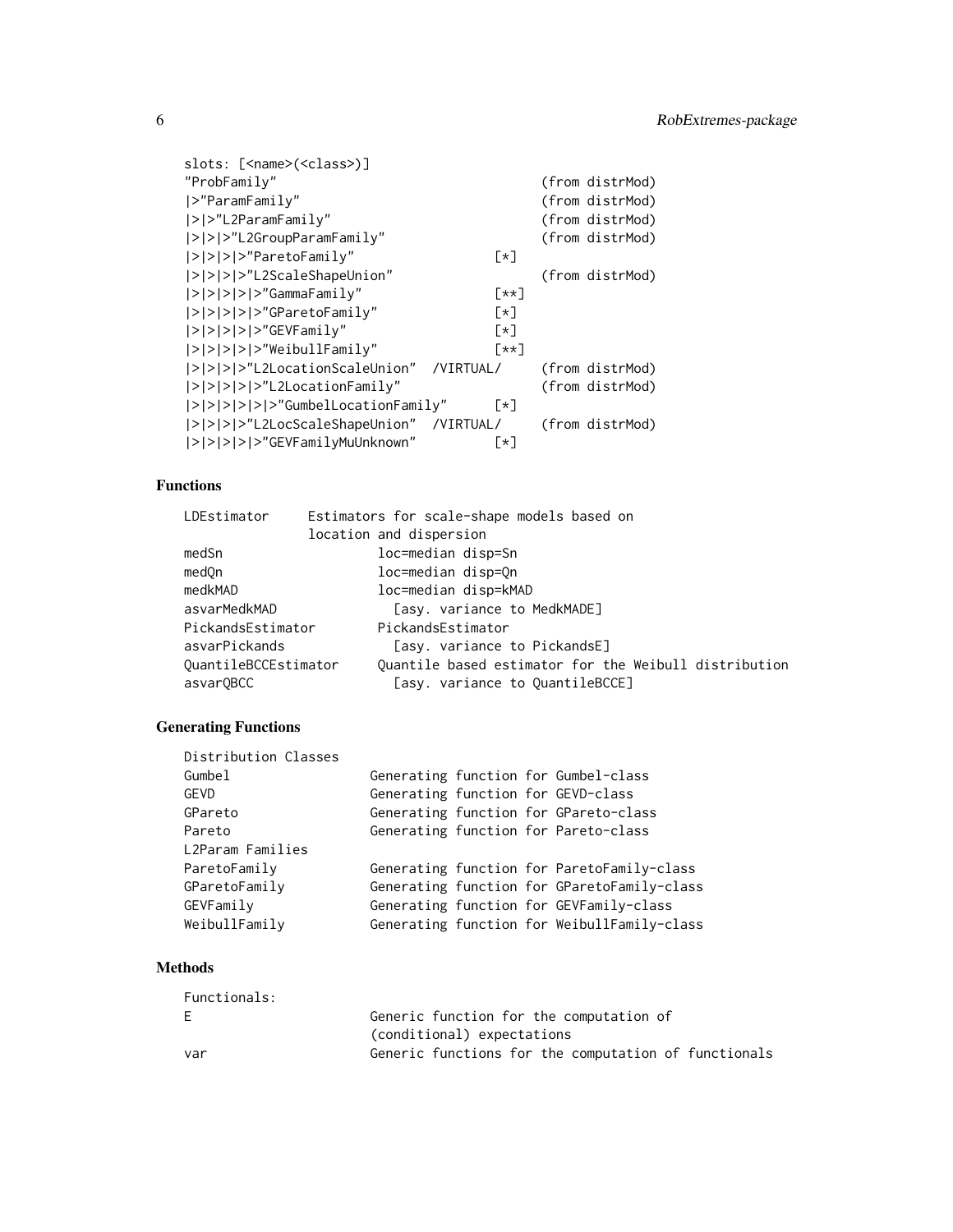# RobExtremes-package 7

| IOR      | Generic functions for the computation of functionals                  |
|----------|-----------------------------------------------------------------------|
| median   | Generic functions for the computation of functionals                  |
| skewness | Generic functions for the computation of functionals                  |
| kurtosis | Generic functions for the computation of functionals                  |
| Sn       | Generic function for the computation of (conditional)<br>expectations |
| Qn       | Generic functions for the computation of functionals                  |

# Constants

EULERMASCHERONICONSTANT APERYCONSTANT

#### Acknowledgement

This package is joint work by Peter Ruckdeschel, Matthias Kohl, and Nataliya Horbenko (whose PhD thesis went into this package to a large extent), with contributions by Dasha Pupashenko, Misha Pupashenko, Gerald Kroisandt, Eugen Massini, Sascha Desmettre, and Bernhard Spangl, in the framework of project "Robust Risk Estimation" (2011-2016) funded by Volkswagen foundation (and gratefully ackknowledged). Thanks also goes to the maintainers of CRAN, in particully to Uwe Ligges who greatly helped us with finding an appropriate way to store the database of interpolating functions which allow the speed up – this is now package RobAStRDA on CRAN.

#### Start-up-Banner

You may suppress the start-up banner/message completely by setting options("StartupBanner"="off") somewhere before loading this package by library or require in your R-code / R-session.

If option "StartupBanner" is not defined (default) or setting options("StartupBanner"=NULL) or options("StartupBanner"="complete") the complete start-up banner is displayed.

For any other value of option "StartupBanner" (i.e., not in c(NULL,"off","complete")) only the version information is displayed.

The same can be achieved by wrapping the library or require call into either suppressStartupMessages() or onlytypeStartupMessages(.,atypes="version").

As for general packageStartupMessage's, you may also suppress all the start-up banner by wrapping the library or require call into suppressPackageStartupMessages() from startupmsgversion 0.5 on.

#### Package versions

Note: The first two numbers of package versions do not necessarily reflect package-individual development, but rather are chosen for the RobAStXXX family as a whole in order to ease updating "depends" information.

# Author(s)

Peter Ruckdeschel <peter.ruckdeschel@uni-oldenburg.de>, Matthias Kohl <Matthias.Kohl@stamats.de>, and Nataliya Horbenko <nhorbenko@gmail.com>, Maintainer: Peter Ruckdeschel <peter.ruckdeschel@uni-oldenburg.de>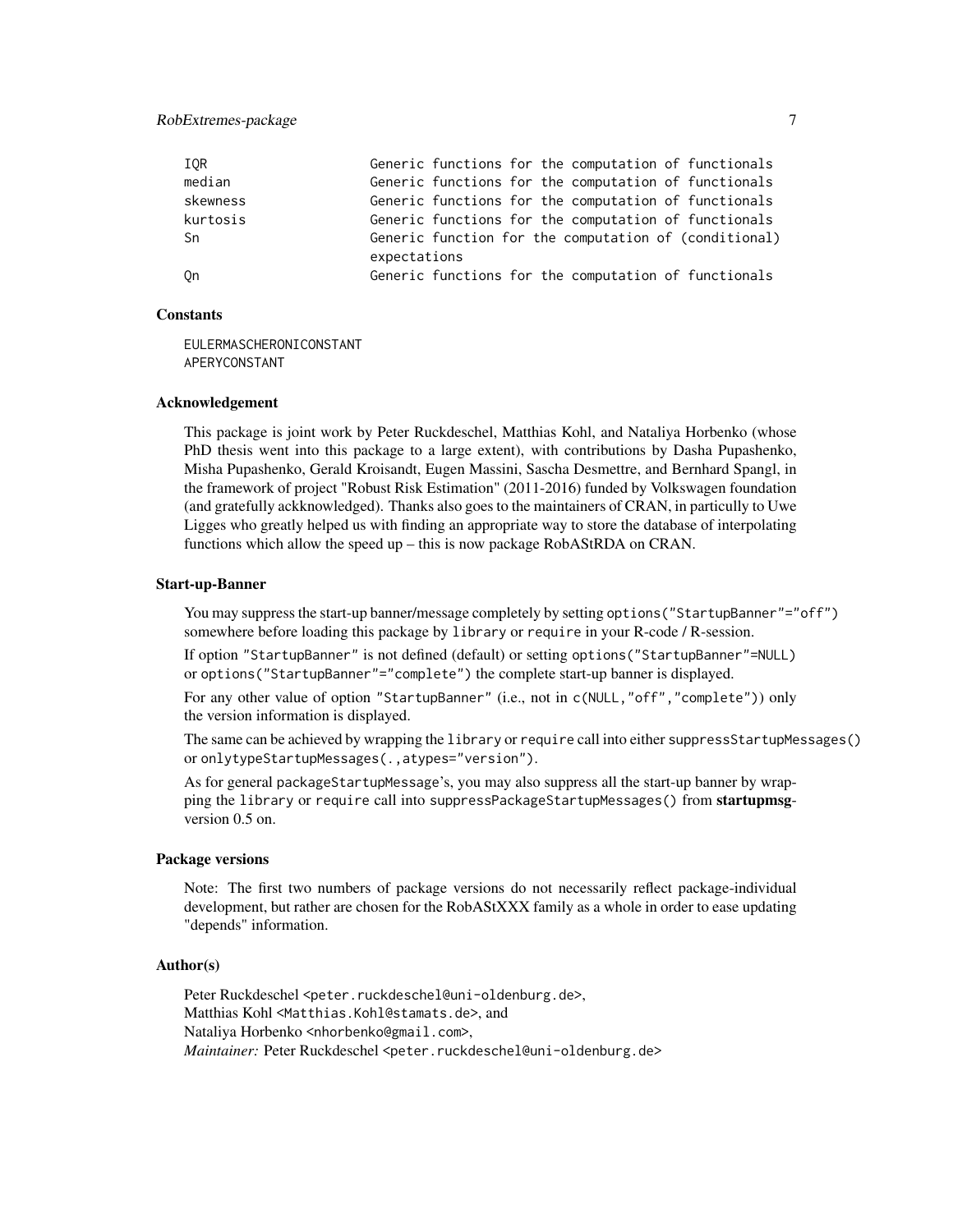#### References

M. Kohl (2005): *Numerical Contributions to the Asymptotic Theory of Robustness.* PhD Thesis. Bayreuth. Available as <http://r-kurs.de/RRlong.pdf> P. Ruckdeschel, M. Kohl, T. Stabla, F. Camphausen (2006): S4 Classes for Distributions, *R News*, *6*(2), 2-6. [https://CRAN.R-project.](https://CRAN.R-project.org/doc/Rnews/Rnews_2006-2.pdf) [org/doc/Rnews/Rnews\\_2006-2.pdf](https://CRAN.R-project.org/doc/Rnews/Rnews_2006-2.pdf) M. Kohl, P. Ruckdeschel, H. Rieder (2010): Infinitesimally Robust Estimation in General Smoothly Parametrized Models. *Stat. Methods Appl.*, 19, 333–354. Ruckdeschel, P. and Horbenko, N. (2011): Optimally-Robust Estimators in Generalized Pareto Models. *Statistics*. 47(4), 762–791.

Ruckdeschel, P. and Horbenko, N. (2012): Yet another breakdown point notion: EFSBP –illustrated at scale-shape models. *Metrika*, 75(8), 1025–1047.

A vignette for packages distr, distrSim, distrTEst, and RobExtremes is included into the mere documentation package **distrDoc** and may be called by require("distrDoc"); vignette("distr"). A homepage to this package is available under <http://robast.r-forge.r-project.org/>.

# See Also

[distr-package](#page-0-0), [distrEx-package](#page-0-0), [distrMod-package](#page-0-0), [RobAStBase-package](#page-0-0), [ROptEst-package](#page-0-0)

.checkEstClassForParamFamily-methods

*Methods for Function .checkEstClassForParamFamily in Package 'RobExtremes'*

#### Description

.checkEstClassForParamFamily-methods

#### Arguments

| PFam      | a parametric family. |
|-----------|----------------------|
| estimator | an estimator.        |

# Details

The respective methods can be used to cast an estimator to a model-specific subclass with particular methods.

#### Value

The GParetoFamily, Estimate-method returns the estimator cast to S4 class GPDEstimate, the GParetoFamily,LDEstimate-method cast to S4 class GPDLDEstimate, the GParetoFamily,MCEstimate-method cast to S4 class GPDMCEstimate, the GParetoFamily,kStepEstimate-method cast to S4 class GPDkStepEstimate, the GParetoFamily,ORobEstimate-method cast to S4 class GPDORobEstimate, the GParetoFamily,MDEstimate-method cast to S4 class GPDMDEstimate, the GParetoFamily,MLEstimate-method cast to S4 class GPDML.ALEstimate,

<span id="page-7-0"></span>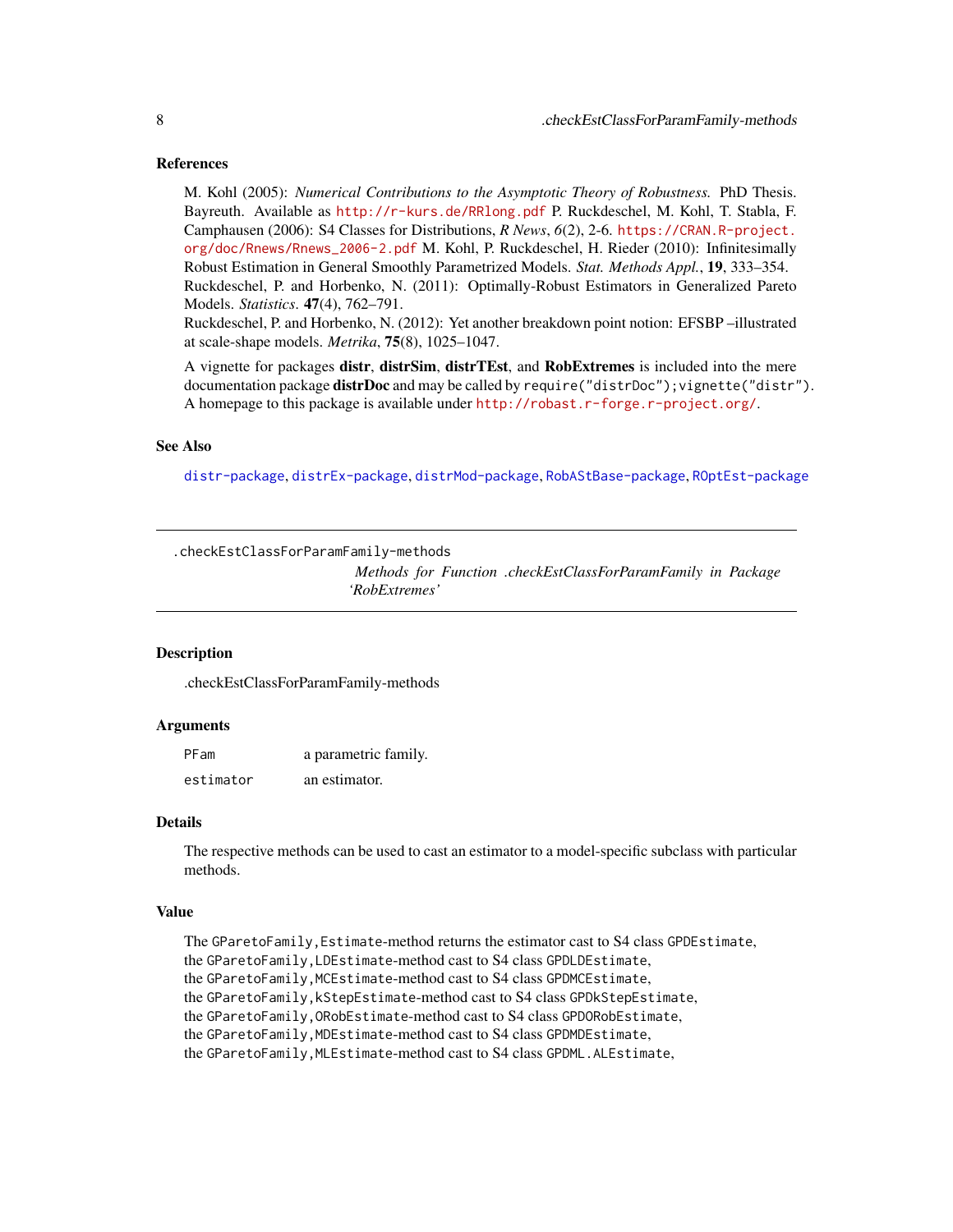# <span id="page-8-0"></span>asvarMedkMAD 9

the GParetoFamily,CvMMDEstimate-method cast to S4 class GPDCvMMD.ALEstimate,

```
The GEVFamily,Estimate-method returns the estimator cast to S4 class GEVEstimate,
the GEVFamily,LDEstimate-method cast to S4 class GEVLDEstimate,
the GEVFamily, MCEstimate-method cast to S4 class GEVMCEstimate,
the GEVFamily,kStepEstimate-method cast to S4 class GEVkStepEstimate,
the GEVFamily,ORobEstimate-method cast to S4 class GEVORobEstimate,
the GEVFamily,MDEstimate-method cast to S4 class GEVMDEstimate,
the GEVFamily,MLEstimate-method cast to S4 class GEVML.ALEstimate,
the GEVFamily,CvMMDEstimate-method cast to S4 class GEVCvMMD.ALEstimate,
```

```
the GEVFamilyMuUnknown,Estimate-method cast to S4 class GEVEstimate,
the GEVFamilyMuUnknown,LDEstimate-method cast to S4 class GEVLDEstimate,
the GEVFamilyMuUnknown,MCEstimate-method cast to S4 class GEVMCEstimate,
the GEVFamilyMuUnknown,kStepEstimate-method cast to S4 class GEVkStepstimate.
the GEVFamilyMuUnknown,ORobEstimate-method cast to S4 class GEVORobEstimate,
the GEVFamilyMuUnknown,MDEstimate-method cast to S4 class GEVMDEstimate,
the GEVFamilyMuUnknown,MLEstimate-method cast to S4 class GEVML.ALEstimate,
the GEVFamilyMuUnknown,CvMMDEstimate-method cast to S4 class GEVCvMMD.ALEstimate.
```
#### Author(s)

Peter Ruckdeschel <peter.ruckdeschel@uni-oldenburg.de>

| asvarMedkMAD |  | Function to compute asymptotic variance of MedkMAD estimator |
|--------------|--|--------------------------------------------------------------|
|              |  |                                                              |

# Description

Function asvarMedkMAD computes the asymptotic (co)variance of a MedkMAD estimator at a Scale-Shape model.

#### Usage

```
asvarMedkMAD( model, k=1)
```
#### Arguments

| model | an object of class "ScaleShapeUnion".              |
|-------|----------------------------------------------------|
| k     | numeric $(>0)$ ; additional parameter for $k$ MAD. |

### Details

For the Generalized Pareto Family all terms are analytic; in case of the general scale-shape model, numerical integration is used.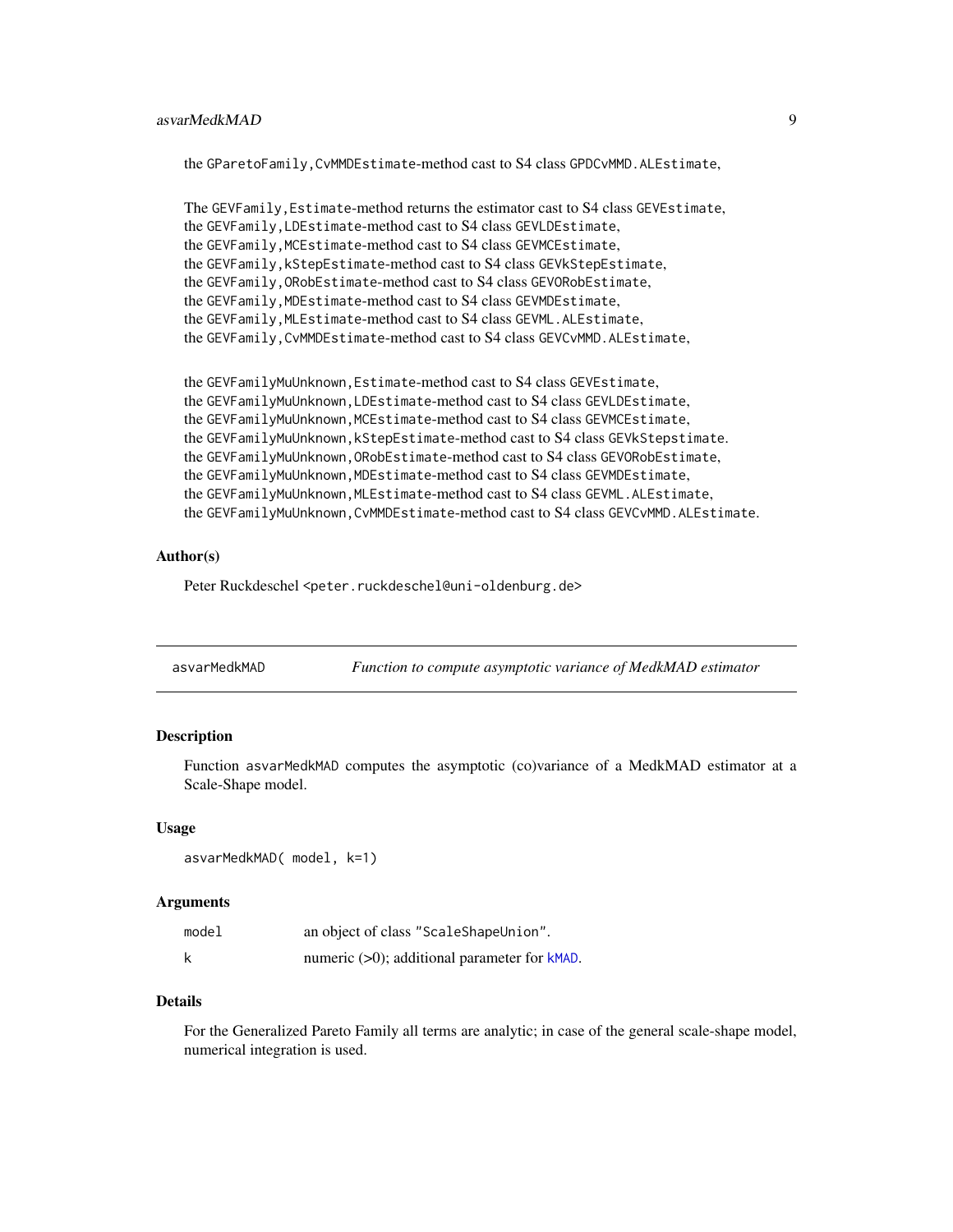# <span id="page-9-0"></span>Value

A 2x2 matrix; the covariance.

# Author(s)

Peter Ruckdeschel <peter.ruckdeschel@uni-oldenburg.de>

# References

Ruckdeschel, P. and Horbenko, N. (2011): Optimally-Robust Estimators in Generalized Pareto Models. ArXiv 1005.1476. To appear at *Statistics*. DOI: 10.1080/02331888.2011.628022.

# See Also

[LDEstimator](#page-44-1)

# Examples

```
GP <- GParetoFamily(scale=1,shape=0.7)
asvarMedkMAD(GP,k=1)
## for didactical purposes turn GP into a non-GPD
setClass("noGP",contains="L2ScaleShapeUnion")
GP2 \leq -GPclass(GP2) <- "noGP"
asvarMedkMAD(GP2,k=1) ### uses numerical integration
```
asvarPickands *Function to compute asymptotic variance of Pickands estimator*

#### Description

Function asvarPickands computes the asymptotic (co)variance of a Pickands estimator at a GPD or GEVD model.

#### Usage

```
asvarPickands( model, alpha=2)
```
#### Arguments

| model | an object of class "ScaleShapeUnion".                                                                                                                                                                                                                                                                                 |
|-------|-----------------------------------------------------------------------------------------------------------------------------------------------------------------------------------------------------------------------------------------------------------------------------------------------------------------------|
| alpha | numeric $> 1$ : determines the variant of the Pickands-Estimator based on match-<br>ing the empirical $a_1 = 1 - 1/\alpha$ and $a_1 = 1 - 1/\alpha^2$ quantiles against the popula-<br>tion counter parts. The "classical" Pickands Estimator is obtained for alpha=2<br>$(GPD)$ resp. for alpha= $1/\log(2)$ (GEVD). |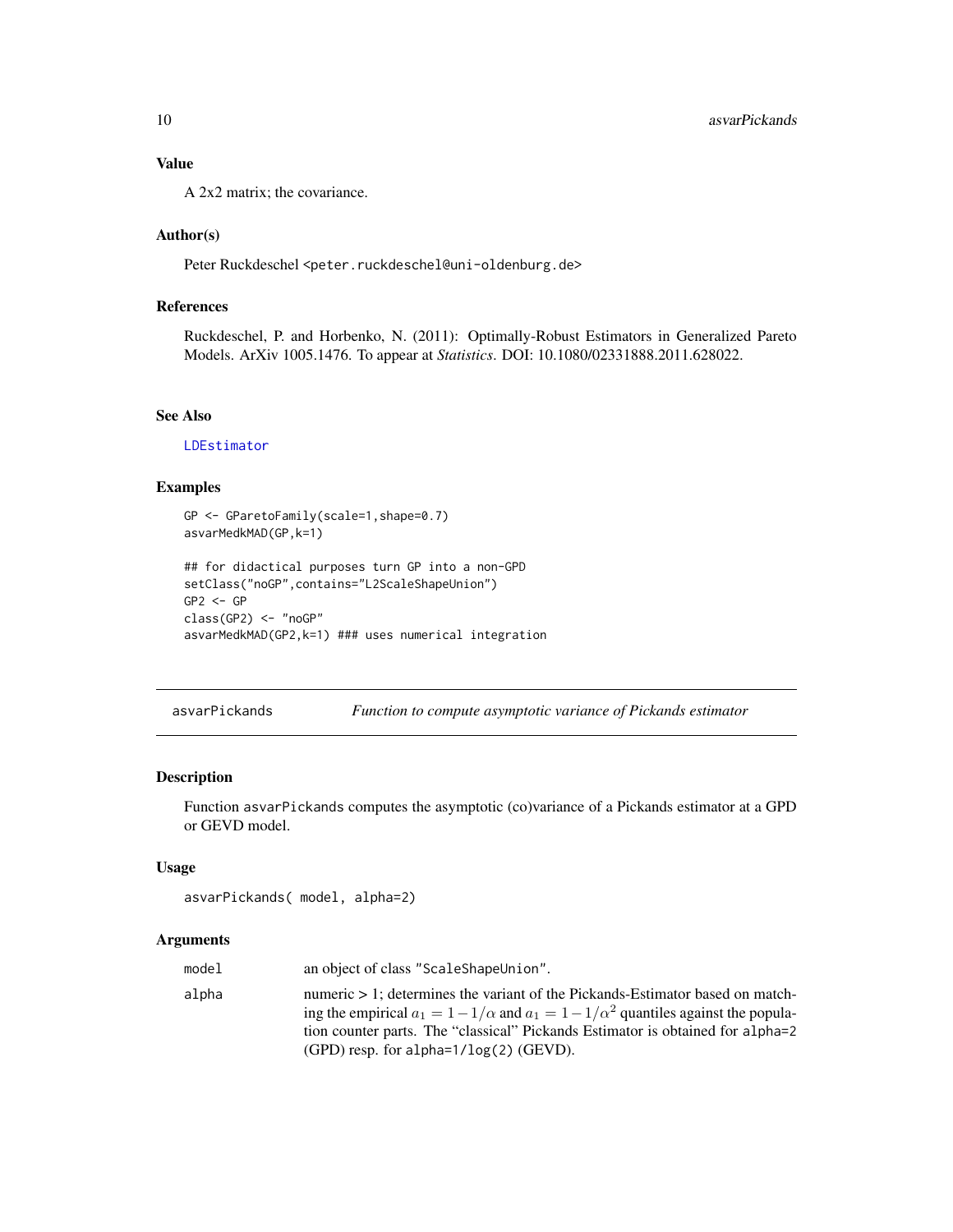# <span id="page-10-0"></span>asvarQBCC 11

# Details

All terms are analytic.

#### Value

A 2x2 matrix; the covariance.

# Author(s)

Peter Ruckdeschel <peter.ruckdeschel@uni-oldenburg.de>

#### References

Ruckdeschel, P. and Horbenko, N. (2011): Optimally-Robust Estimators in Generalized Pareto Models. ArXiv 1005.1476. To appear at *Statistics*. DOI: 10.1080/02331888.2011.628022.

# See Also

# [PickandsEstimator](#page-53-1)

# Examples

```
GP <- GParetoFamily(scale=1,shape=0.7)
asvarPickands(GP)
asvarPickands(GP,alpha=2.3)
```
asvarQBCC *Function to compute asymptotic variance of QuantileBCC estimator*

# Description

Function asvarQBCC computes the asymptotic (co)variance of a QuantileBCC estimator at a Weibull model.

# Usage

 $asvarQBCC( model, p1 = 1/3, p2 = 2/3)$ 

# Arguments

| model | an object of class "ScaleShapeUnion".                                           |
|-------|---------------------------------------------------------------------------------|
| p1.p2 | levels of the quantiles; maximal breakdown point is achieved for $p1 = p2 - p1$ |
|       | $1 - p2 = 1/3$ which is the default.                                            |

# Details

All terms are analytic.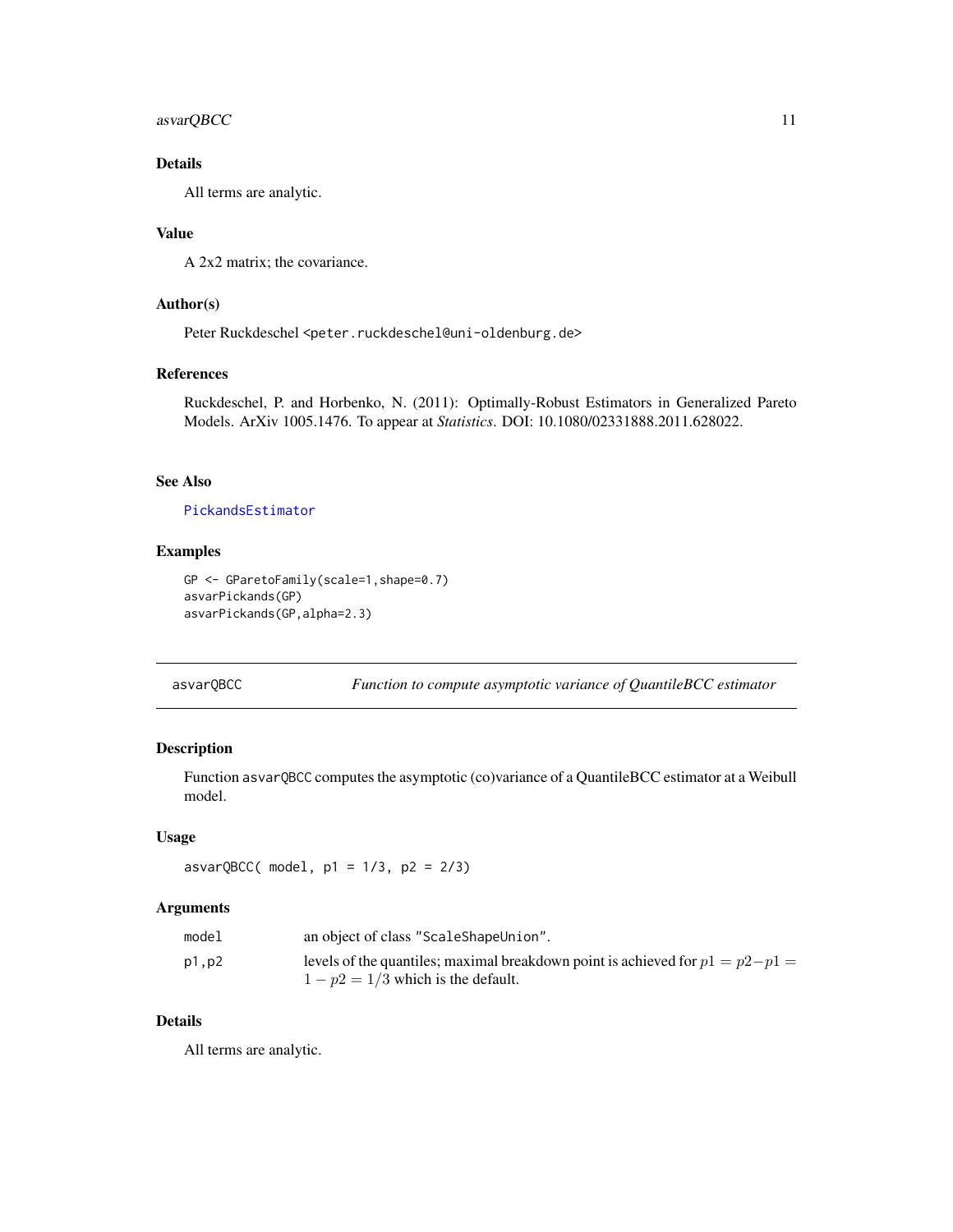<span id="page-11-0"></span>A 2x2 matrix; the covariance.

#### Author(s)

Peter Ruckdeschel <peter.ruckdeschel@uni-oldenburg.de>

#### See Also

[QuantileBCCEstimator](#page-56-1)

#### Examples

```
GP <- WeibullFamily(scale=1,shape=0.7)
asvarQBCC(GP)
asvarQBCC(GP, p1=1/4, p2= 5/8)
```
checkmakeIC-methods *Methods for Functions checkIC and makeIC in Package 'RobExtremes'*

#### **Description**

checkIC checks accuracy of the centering and Fisher consistency condition of an IC, makeIC, by centering and restandardizing warrants these conditions.

#### Methods

- checkIC signature(IC="IC", L2Fam = "ParetoFamily"): To enhance accuracy, the method for "ParetoFamily" uses integration via the quantile transform, i.e.,  $E[h(X)]$  for a random variable  $X \sim F$  with quantil function q is computed as  $\int_0^1 h(q(s)) ds$
- checkIC signature(IC="IC", L2Fam = "GParetoFamily"): As for "ParetoFamily", to enhance accuracy, the method for "GParetoFamily" uses integration via the quantile transform.
- checkIC signature(IC="IC", L2Fam = "GEVFamily"): As for "ParetoFamily", to enhance accuracy, the method for "GEVFamily" uses integration via the quantile transform.
- checkIC signature(IC="IC", L2Fam = "GEVFamilyMuUnknown"): As for "ParetoFamily", to enhance accuracy, the method for "GEVFamilyMuUnknown" uses integration via the quantile transform.
- makeIC signature(IC="IC", L2Fam = "ParetoFamily"): As with "checkIC", to enhance accuracy, the method for "makeIC" for "ParetoFamily" uses integration via the quantile transform.
- makeIC signature(IC="IC", L2Fam = "GParetoFamily"): As for "ParetoFamily", to enhance accuracy, the method for "GParetoFamily" uses integration via the quantile transform.
- makeIC signature(IC="IC", L2Fam = "GEVFamily"): As for "ParetoFamily", to enhance accuracy, the method for "GEVFamily" uses integration via the quantile transform.
- makeIC signature(IC="IC", L2Fam = "GEVFamilyMuUnknown"): As for "ParetoFamily", to enhance accuracy, the method for "GEVFamilyMuUnknown" uses integration via the quantile transform.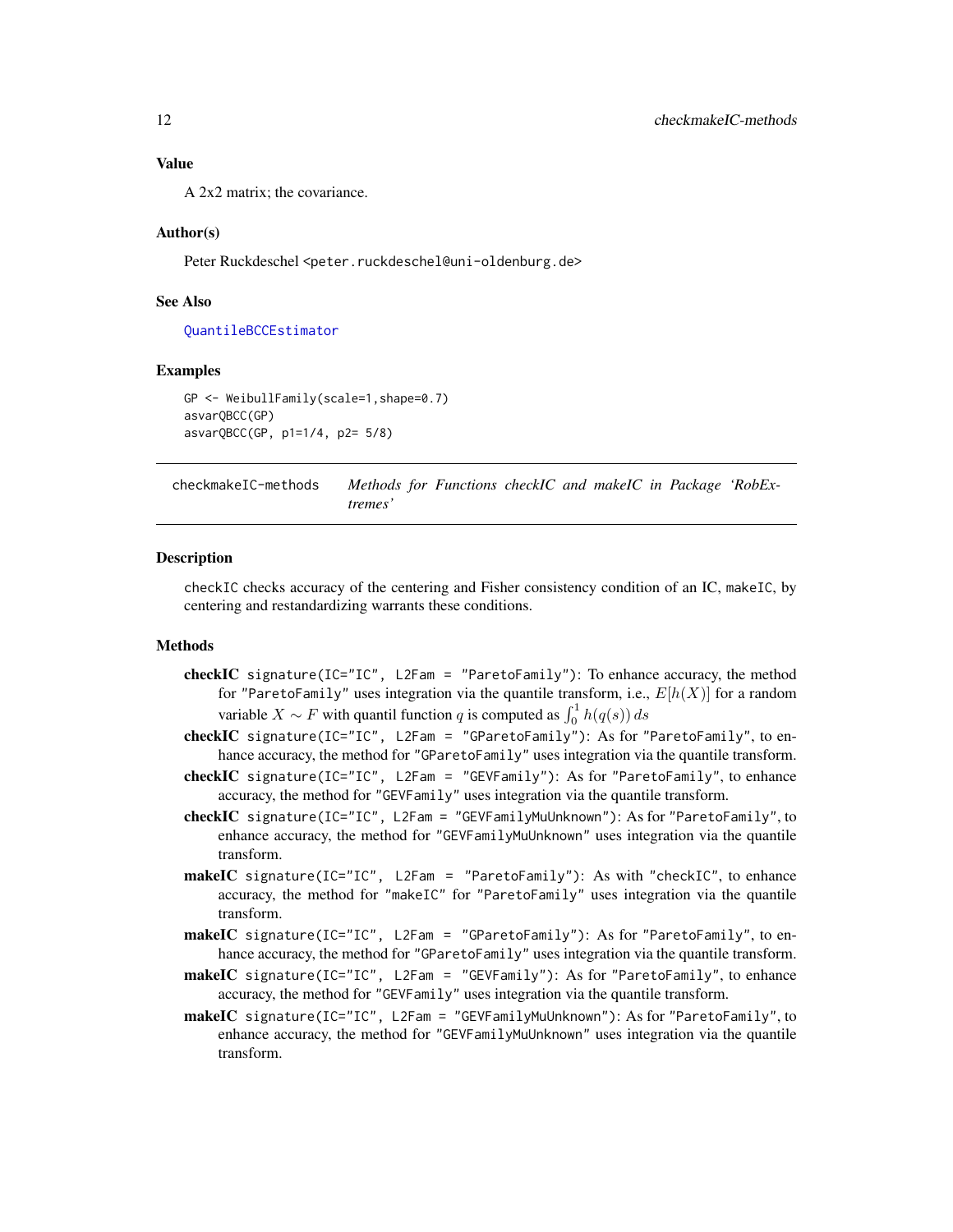# <span id="page-12-0"></span>Author(s)

Peter Ruckdeschel <peter.ruckdeschel@uni-oldenburg.de>

#### See Also

[checkIC](#page-0-0),[makeIC](#page-0-0)

E *Generic Function for the Computation of (Conditional) Expectations*

#### Description

Generic function for the computation of (conditional) expectations.

#### Usage

```
E(object, fun, cond, ...)
## S4 method for signature 'GEV,missing,missing'
E(\text{object}, \text{low} = \text{NULL}, \text{upp} = \text{NULL}, \dots, \text{diagnostic} = \text{FALSE})## S4 method for signature
## 'DistributionsIntegratingByQuantiles,function,missing'
E(object,
          fun, low = NULL, upp = NULL,
          rel.tol= getdistrExOption("ErelativeTolerance"),
          lowerTruncQuantile = getdistrExOption("ElowerTruncQuantile"),
          upperTruncQuantile = getdistrExOption("EupperTruncQuantile"),
         IQR.fac = max(1e4,getdistrExOption("IQR.fac")), ..., diagnostic = FALSE)
## S4 method for signature 'Gumbel,missing,missing'
E(\text{object}, \text{low} = \text{NULL}, \text{upp} = \text{NULL}, \dots, \text{diagnostic} = \text{FALSE})## S4 method for signature 'GPareto,missing,missing'
E(\text{object}, \text{low} = \text{NULL}, \text{upp} = \text{NULL}, \dots, \text{diagnostic} = \text{FALSE})## S4 method for signature 'GPareto, function, missing'
E(object, fun, low = NULL, upp = NULL,
               rel.tol= getdistrExOption("ErelativeTolerance"),
               lowerTruncQuantile = getdistrExOption("ElowerTruncQuantile"),
               upperTruncQuantile = getdistrExOption("EupperTruncQuantile"),
            IQR.fac = max(1e4,getdistrExOption("IQR.fac")), ..., diagnostic = FALSE)
## S4 method for signature 'Pareto,missing,missing'
E(\text{object}, \text{low} = \text{NULL}, \text{upp} = \text{NULL}, \dots, \text{diagnostic} = \text{FALSE})
```
#### Arguments

| obiect | object of class "Distribution"                                                  |
|--------|---------------------------------------------------------------------------------|
| fun    | if missing the (conditional) expectation is computed else the (conditional) ex- |
|        | pection of fun is computed.                                                     |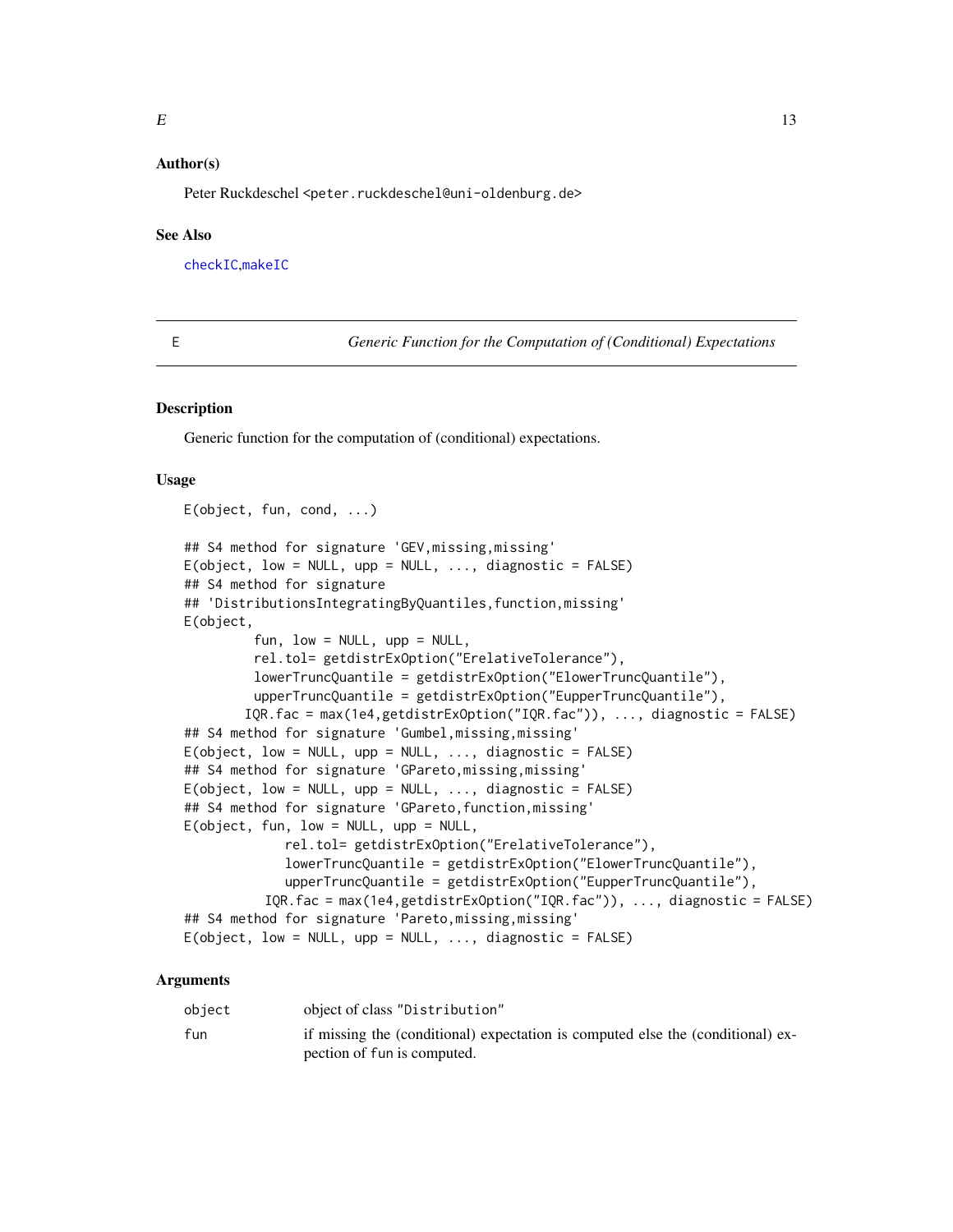<span id="page-13-0"></span>

| cond               | if not missing the conditional expectation given cond is computed.                                                                                                                                                                                                                                                                                           |  |
|--------------------|--------------------------------------------------------------------------------------------------------------------------------------------------------------------------------------------------------------------------------------------------------------------------------------------------------------------------------------------------------------|--|
| rel.tol            | relative tolerance for distress integrate.                                                                                                                                                                                                                                                                                                                   |  |
| low                | lower bound of integration range.                                                                                                                                                                                                                                                                                                                            |  |
| upp                | upper bound of integration range.                                                                                                                                                                                                                                                                                                                            |  |
| lowerTruncQuantile |                                                                                                                                                                                                                                                                                                                                                              |  |
|                    | lower quantile for quantile based integration range.                                                                                                                                                                                                                                                                                                         |  |
| upperTruncQuantile |                                                                                                                                                                                                                                                                                                                                                              |  |
|                    | upper quantile for quantile based integration range.                                                                                                                                                                                                                                                                                                         |  |
| IOR.fac            | factor for scale based integration range (i.e.; median of the distribution $\pm$ IQR. fac $\times$ IQR).                                                                                                                                                                                                                                                     |  |
| $\cdots$           | additional arguments to fun                                                                                                                                                                                                                                                                                                                                  |  |
| diagnostic         | logical; if TRUE, the return value obtains an attribute "diagnostic" with diag-<br>nostic information on the integration, i.e., a list with entries method ("integrate"<br>or "GLIntegrate"), call, result (the complete return value of the method),<br>args (the args with which the method was called), and time (the time to com-<br>pute the integral). |  |

#### Details

The precision of the computations can be controlled via certain global options; cf. [distrExOptions](#page-0-0). Also note that arguments low and upp should be given as named arguments in order to prevent them to be matched by arguments fun or cond. Also the result, when arguments low or upp is given, is the *unconditional value* of the expectation; no conditioning with respect to low <= object <= upp is done. To be able to use integration after transformation via the respective probability transformation to [0,1], we introduce a class union "DistributionsIntegratingByQuantiles", which currently comprises classes "GPareto", "Pareto", "Weibull", "GEV". In addition, the specific method for "GPareto", "function", "missing" uses integration on [0,1] via the substitution method (y :=  $log(x)$ ).

Diagnostics on the involved integrations are available if argument diagnostic is TRUE. Then there is attribute diagnostic attached to the return value, which may be inspected and accessed through [showDiagnostic](#page-0-0) and [getDiagnostic](#page-0-0).

#### Value

The expectation is computed.

#### Methods

- object = "Gumbel", fun = "missing", cond = "missing": exact evaluation using explicit expressions.
- object = "GPareto", fun = "missing", cond = "missing": exact evaluation using explicit expressions.
- object = "DistributionsIntegratingByQuantiles", fun = "function", cond = "missing": use probability transform, i.e., a substitution  $y = p(object)(x)$  for numerical integration.
- **object = "GPareto", fun = "function", cond = "missing":** use substitution method (y :=  $log(x)$ ) for numerical integration.
- $object = "Pareto", fun = "missing", cond = "missing": exact evaluation using explicit expres$ sions.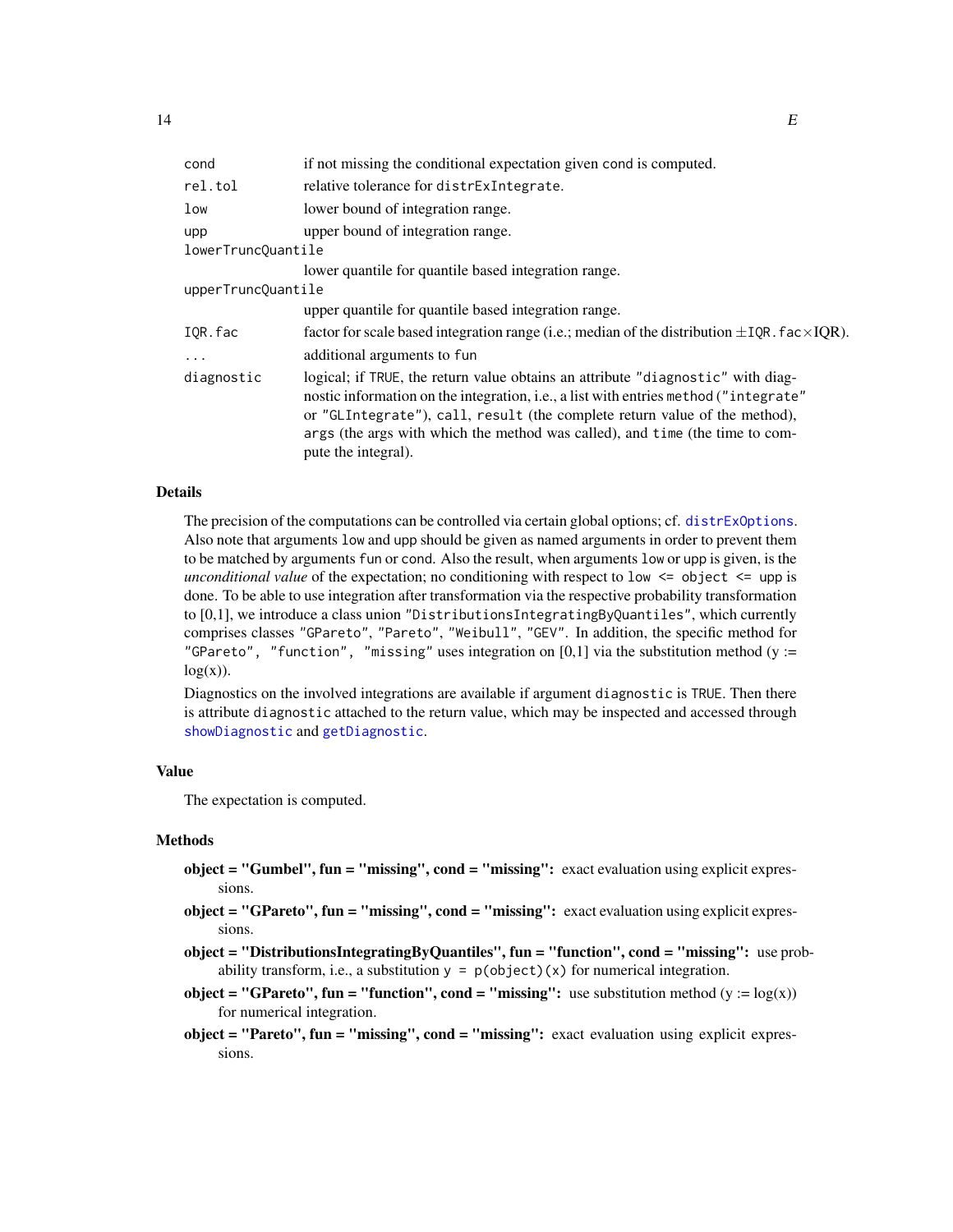#### <span id="page-14-0"></span>getCVaR and the set of the set of the set of the set of the set of the set of the set of the set of the set of the set of the set of the set of the set of the set of the set of the set of the set of the set of the set of t

#### Author(s)

Matthias Kohl <Matthias.Kohl@stamats.de> and Peter Ruckdeschel <peter.ruckdeschel@uni-oldenburg.de>

#### See Also

[distrExIntegrate](#page-0-0), [m1df](#page-0-0), [m2df](#page-0-0), [Distribution-class](#page-0-0)

# Examples

```
GP <- GPareto(shape=0.3)
E(GP)
E(GP, fun = function(x){2*x^2}) ## uses the log trafo
P <- Pareto()
E(P)E(P, fun = function(x){1/(x^2+1)})
```
getCVaR *Risk Measures for Scale-Shape Families*

# Description

Functions to compute Value-at-Risk (VaR), Conditional Value-at-Risk (CVaR) and Expected Loss (EL) at data from scale-shape families.

# Usage

```
getVaR(data, model, level, rob=TRUE)
getCVaR(data, model, level, rob=TRUE)
getEL(data, model, N0, rob=TRUE)
## S3 method for class 'riskMeasure'
print(x, level=NULL, ...)
```
#### Arguments

| data       | data at which to compute the risk measure.                                                               |
|------------|----------------------------------------------------------------------------------------------------------|
| model      | an object of class "L2ScaleShapeFamily". The parametric family at which to<br>evaluate the risk measure. |
| level      | real: probability needed for VaR and CVaR.                                                               |
| N0         | real: expected frequency for expected loss.                                                              |
| rob        | logical; if TRUE (default) the RMXE-parametric estimator is used; otherwise the<br>MLE.                  |
| x          | an object of (S3-)class "riskmeasure".                                                                   |
| $\ddots$ . | further arguments for print.                                                                             |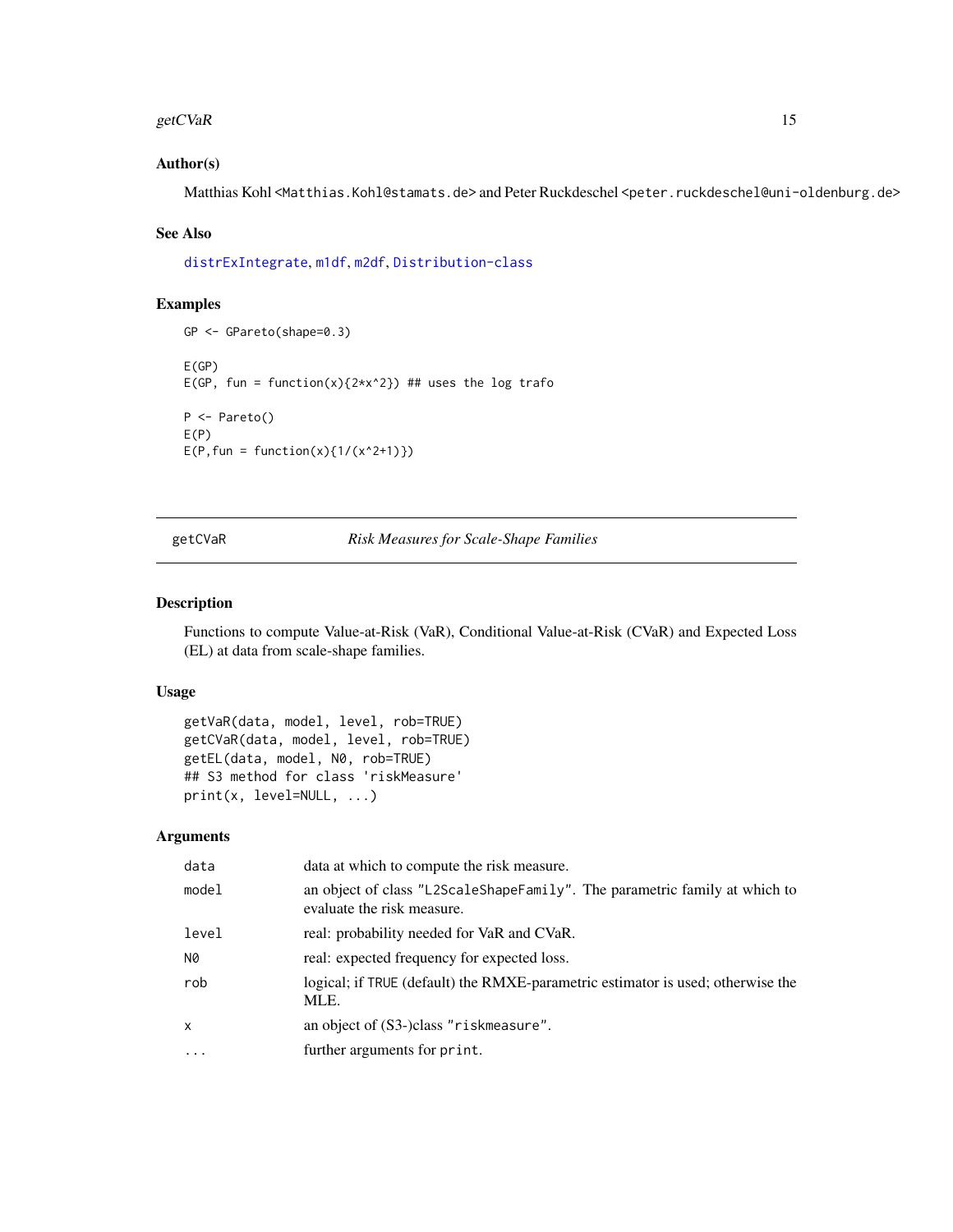Value

The risk measures getVaR, getCVaR, getEL return an (S3) object of class "riskMeasure", i.e., a numeric vector of length 2 with components "Risk" and "varofRisk" containing the respective risk measure and a corresponding (asymptotic) standard error for the risk measure. To the return class "riskMeasure", there is a particular print-method; if the corresponding argument level is NULL (default) the corresponding standard error is printed together with the risk measure; otherwise a corresponding CLT-based confidence interval for the risk meausre is produced.

# Author(s)

Peter Ruckdeschel <peter.ruckdeschel@uni-oldenburg.de>

#### **References**

P. Ruckdeschel, N. Horbenko (2013): Optimally-Robust Estimators in Generalized Pareto Models. Statistics 47(4), 762–791. N. Horbenko, P. Ruckdeschel, T. Bae (2011): Robust Estimation of Operational Risk. Journal of Operational Risk 6(2), 3–30.

#### See Also

[GParetoFamily](#page-28-1), [GEVFamily](#page-20-1), [WeibullFamily](#page-63-1), [GammaFamily](#page-0-0)

#### Examples

```
# to reduce checking time
set.seed(123)
GPD <- GParetoFamily(loc=20480, scale=7e4, shape=0.3)
data <- r(GPD)(500)
getCVaR(data,GPD,0.99)
getVaR(data,GPD,0.99)
getEL(data,GPD,5)
getVaR(data,GPD,0.99, rob=FALSE)
getEL(data,GPD,5, rob=FALSE)
getCVaR(data,GPD,0.99, rob=FALSE)
```
getStartIC-methods *Methods for Function getStartIC in Package 'RobExtremes'*

#### Description

getStartIC computes the optimally-robust IC to be used as argument ICstart in kStepEstimator.

<span id="page-15-0"></span>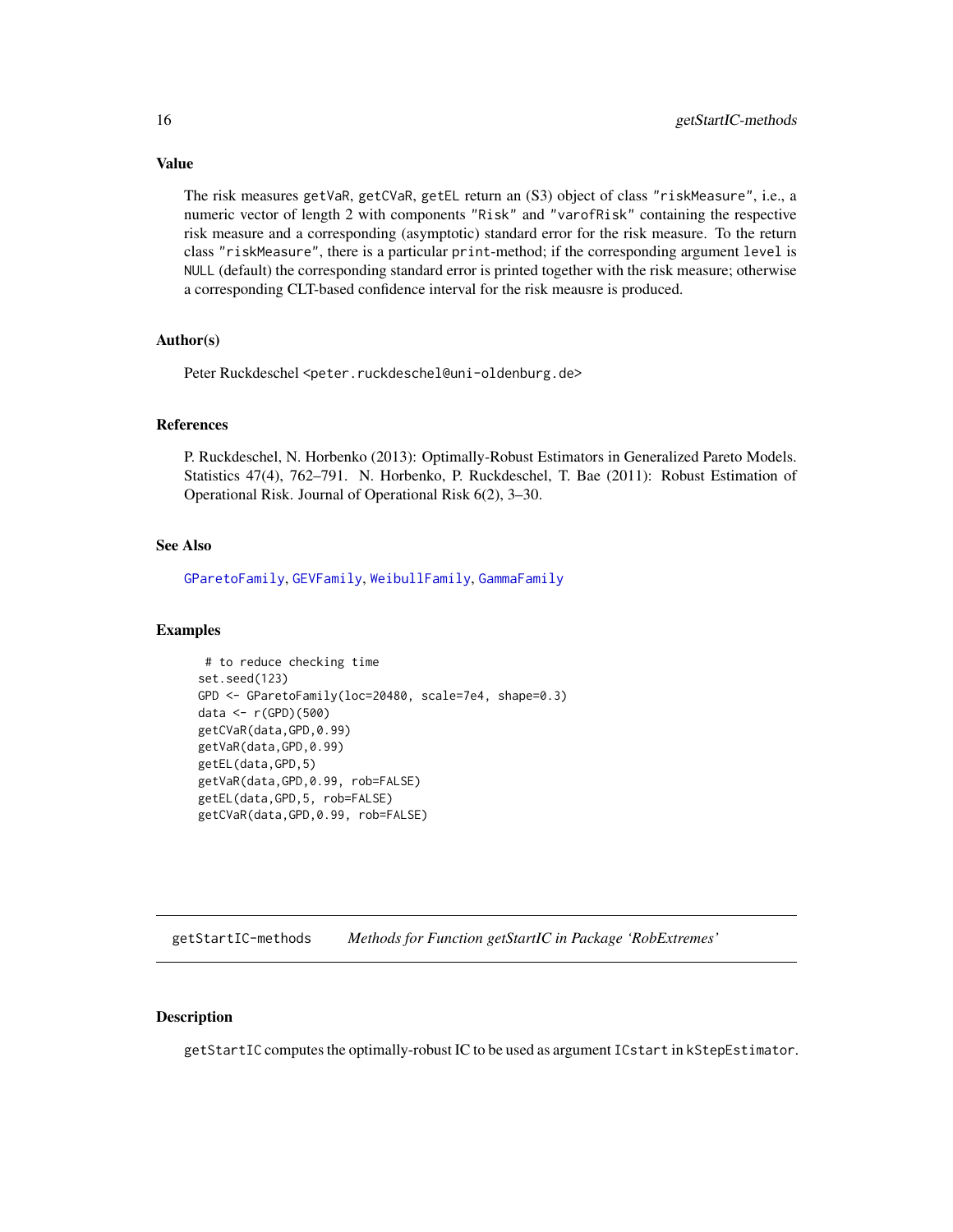# getStartIC-methods 17

#### Usage

```
getStartIC(model, risk, ...)
## S4 method for signature 'L2ScaleShapeUnion, interpolRisk'
getStartIC(model, risk, ...,
   withMakeIC = FALSE, ..debug=FALSE, modifyICwarn = NULL)
## S4 method for signature 'L2LocScaleShapeUnion, interpolRisk'
getStartIC(model, risk, ...,
   withMakeIC = FALSE, ..debug=FALSE, modifyICwarn = NULL)
## S4 method for signature 'ParetoFamily,interpolRisk'
getStartIC(model, risk, ...,
   withMakeIC = FALSE)
```
#### Arguments

| model        | normtype of class NormType                                                                                                                                                                                               |
|--------------|--------------------------------------------------------------------------------------------------------------------------------------------------------------------------------------------------------------------------|
| risk         | normtype of class NormType                                                                                                                                                                                               |
| $\cdots$     | further arguments to be passed to specific methods.                                                                                                                                                                      |
| withMakeIC   | logical; if TRUE the IC is passed through make IC before return.                                                                                                                                                         |
| debug        | logical; if TRUE information for debugging is issued.                                                                                                                                                                    |
| modifyICwarn | logical: should a (warning) information be added if modifyle is applied and<br>hence some optimality information could no longer be valid? Defaults to NULL<br>in which case this value is taken from RobAStBaseOptions. |

#### Details

getStartIC is used internally in functions robest and roptest to compute the optimally robust influence function according to the arguments given to them.

#### Value

An IC of type HampIC.

#### Methods

- getStartIC signature(model = "L2ScaleShapeUnion", risk = "interpolRisk"): computes the optimally robust influence function by interpolation on a grid (using internal helper function .getPsi).
- getStartIC signature(model = "L2LocScaleShapeUnion", risk = "interpolRisk"): computes the optimally robust influence function by interpolation on a grid (using internal helper function .getPsi.wL).
- getStartIC signature(model = "ParetoFamily", risk = "interpolRisk"): computes the optimally robust influence function by interpolation on a grid (using internal helper function .getPsi.P).

All of these methods recenter and restandardize the obtained ICs to warrant centeredness and Fisher consistency.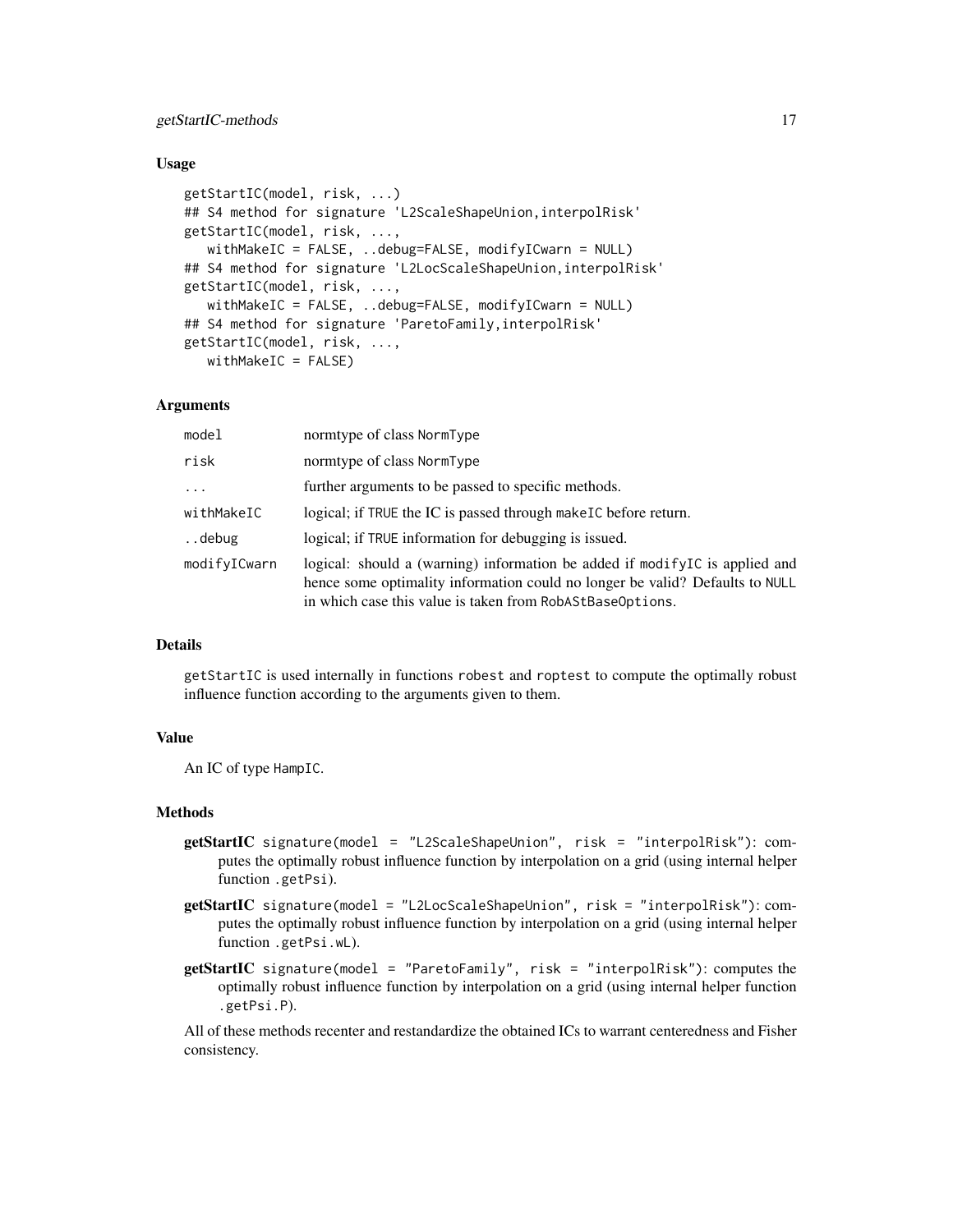# <span id="page-17-0"></span>Author(s)

Peter Ruckdeschel <peter.ruckdeschel@uni-oldenburg.de>

# See Also

[robest](#page-0-0),[optIC](#page-0-0), [radiusMinimaxIC](#page-0-0)

# GEV *Generating function for GEV-class*

# Description

Generates an object of class "GEV".

# Usage

GEV(loc =  $0$ , scale = 1, shape =  $0$ , location = loc)

# Arguments

| loc      | real number: location parameter of the GEV distribution.           |
|----------|--------------------------------------------------------------------|
| scale    | positive real number: scale parameter of the GEV distribution      |
| shape    | non-negative real number: shape parameter of the GEV distribution. |
| location | real number: location of GEV distribution                          |

#### Value

Object of class "GEV"

# Note

The class "GEV" is based on the code provided by the package evd by Alec Stephenson.

# Author(s)

Nataliya Horbenko <nhorbenko@gmail.com>

# See Also

[GEV-class](#page-18-1), [dgpd](#page-0-0)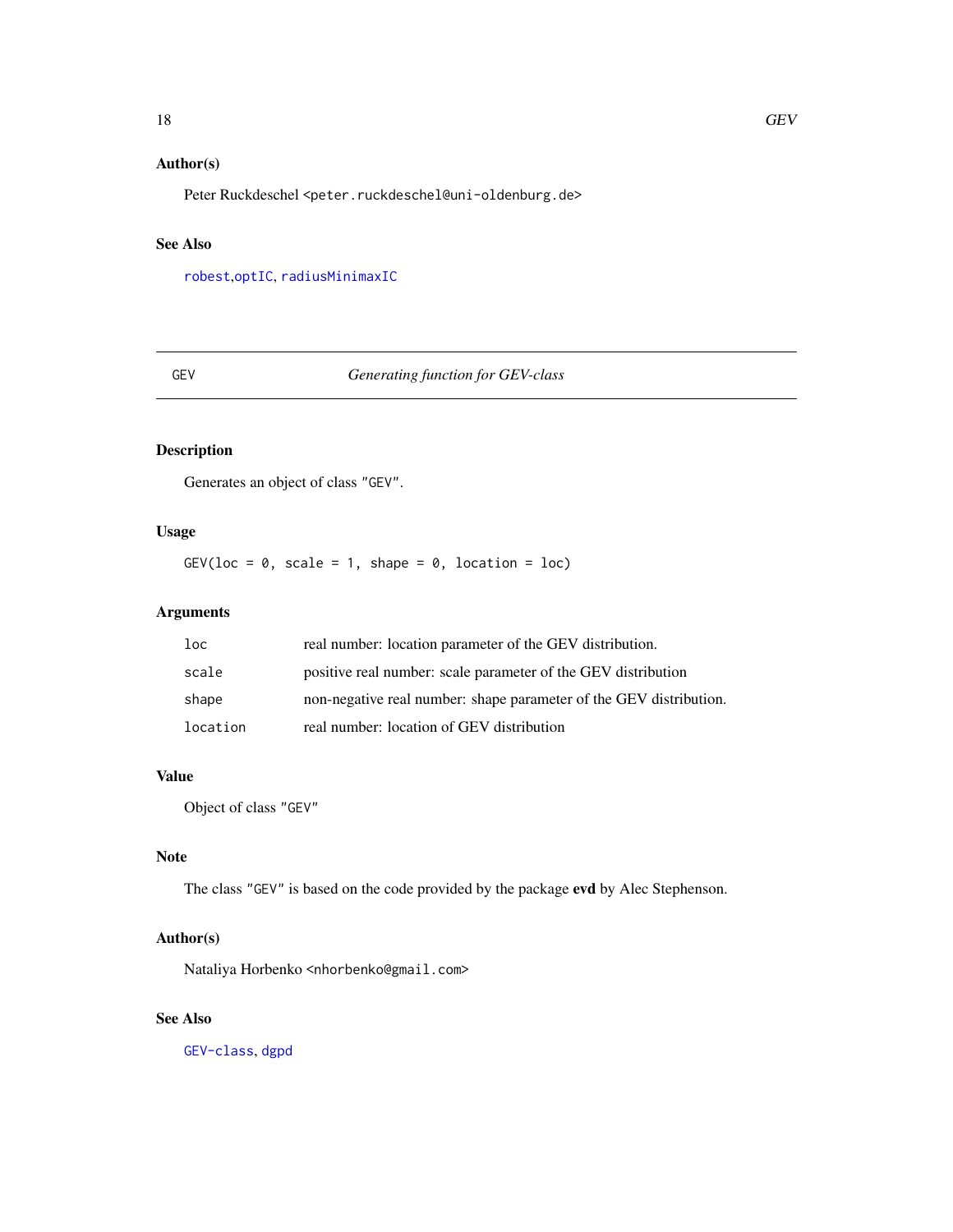#### <span id="page-18-0"></span>GEV-class 19

#### Examples

```
(P1 \le - GEV(loc = 0, scale = 1, shape = 0))
plot(P1)
E(GEV()E(P1)
E(P1, function(x){x^2})var(P1)
sd(P1)
median(P1)
IQR(P1)
mad(P1)
```
<span id="page-18-1"></span>

GEV-class *Generalized EV distribution*

# Description

[borrowed from evd]: The GEV distribution function with parameters  $loc = a$ , scale  $= b$ , shape  $= s$  is

$$
G(x) = exp[-1 + s(z - a)/b^{(-1/s)}]
$$

for  $1 + s(z - a)/b > 0$ , where  $b > 0$ . If  $s = 0$  the distribution is defined by continuity. If  $1 + s(z - a)/b \leq 0$ , the value z is either greater than the upper end point (if  $s < 0$ ), or less than the lower end point (if eqns  $> 0$ ).

# Objects from the Class

Objects can be created by calls of the form new("GEV", loc, scale,shape). More frequently they are created via the generating function GEV.

#### **Slots**

img Object of class "Reals".

param Object of class "GEVParameter".

r rgpd

d dgpd

p pgpd, but vectorized and with special treatment of arguments lower.tail and log.p

q qgpd, but vectorized and with special treatment of arguments lower.tail and log.p gaps (numeric) matrix or NULL

.withArith logical: used internally to issue warnings as to interpretation of arithmetics

.withSim logical: used internally to issue warnings as to accuracy

.logExact logical: used internally to flag the case where there are explicit formulae for the log version of density, cdf, and quantile function

.lowerExact logical: used internally to flag the case where there are explicit formulae for the lower tail version of cdf and quantile function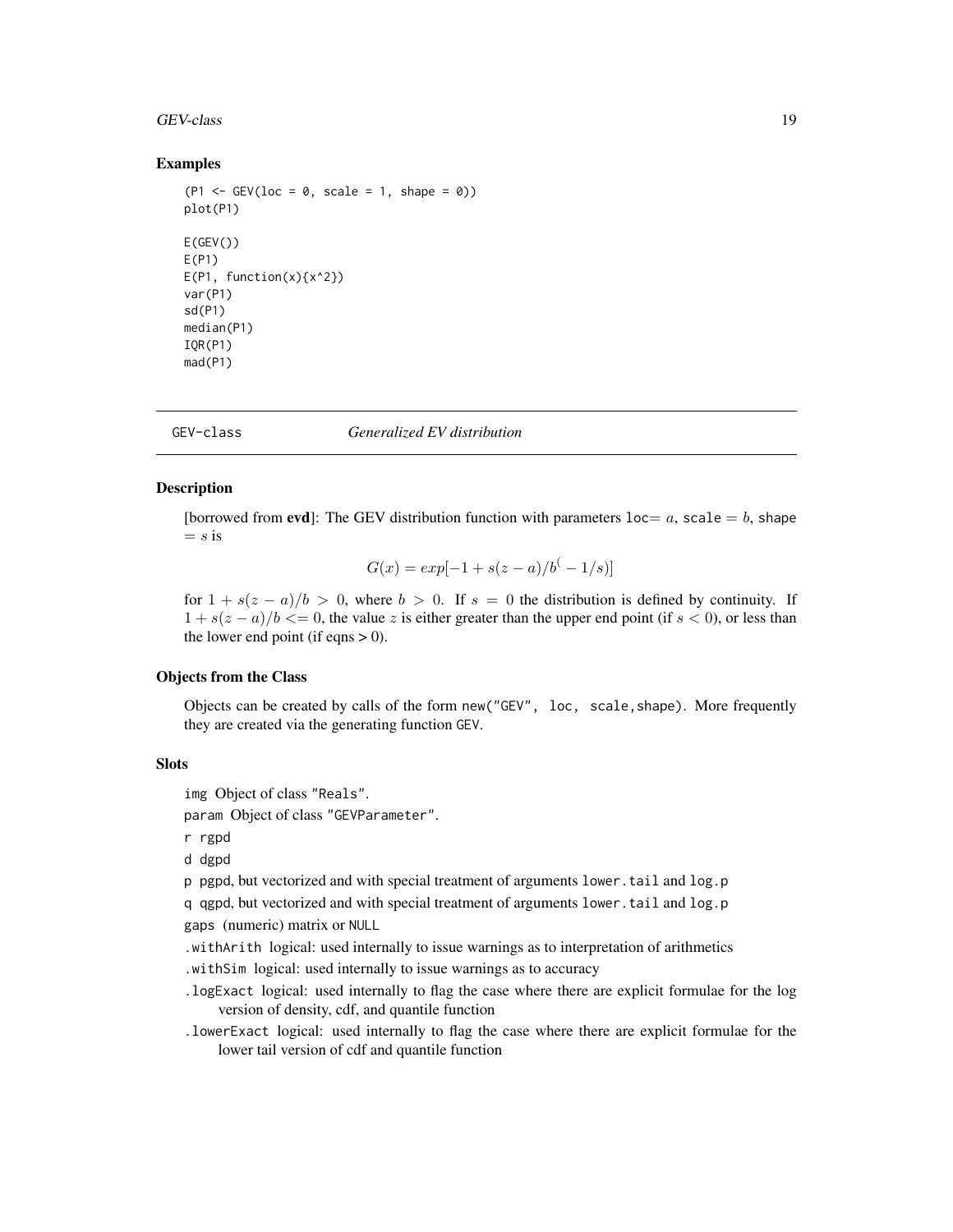#### Extends

```
Class "AbscontDistribution", directly.
Class "UnivariateDistribution", by class "AbscontDistribution".
Class "Distribution", by class "AbscontDistribution".
```
#### Methods

initialize signature(.Object = "GEV"): initialize method.

shape signature(object = "GEV"): wrapped access method for slot shape of slot param.

loc signature(object = "GEV"): wrapped access method for slot loc of slot param.

**location** signature(object = "GEV"): alias to loc, to support argument naming of package VGAM.

scale signature( $x =$  "GEV"): wrapped access method for slot scale of slot param.

shape<- signature(object = "GEV"): wrapped replace method for slot shape of slot param.

loc<- signature(object = "GEV"): wrapped replace method for slot loc of slot param.

location<- signature(object = "GEV"): alias to loc<-, to support argument naming of package VGAM.

scale<- signature( $x = "GEV")$ : wrapped replace method for slot scale of slot param.

- + signature(e1 = "GEV", e2 = "numeric"): exact method for this transformation stays within this class.
- \* signature(e1 = "GEV", e2 = "numeric"): exact method for this transformation stays within this class if e2>0.
- E signature(object = "GEV", fun = "missing", cond = "missing"): exact evaluation using explicit expressions.

```
var signature(signature(x = "GEV"): exact evaluation using explicit expressions.
```
**median** signature(signature( $x = "GEV")$ : exact evaluation using explicit expressions.

IQR signature(signature(x =  $"GEV"$ ): exact evaluation using explicit expressions.

```
skewness signature(signature(x = "GEV"): exact evaluation using explicit expressions.
```
**kurtosis** signature(signature( $x = "GEV")$ : exact evaluation using explicit expressions.

**liesInSupport** signature(object = "GEV",  $x =$  "numeric"): checks if x lies in the support of the respective distribution.

# **Note**

This class is based on the code provided by the package **evd** by A. G. Stephenson.

#### Author(s)

Nataliya Horbenko <nhorbenko@gmail.com>

#### References

Pickands, J. (1975) *Statistical inference using extreme order statistics. \_Annals of Statistics\_, \*3\*, 119-131.*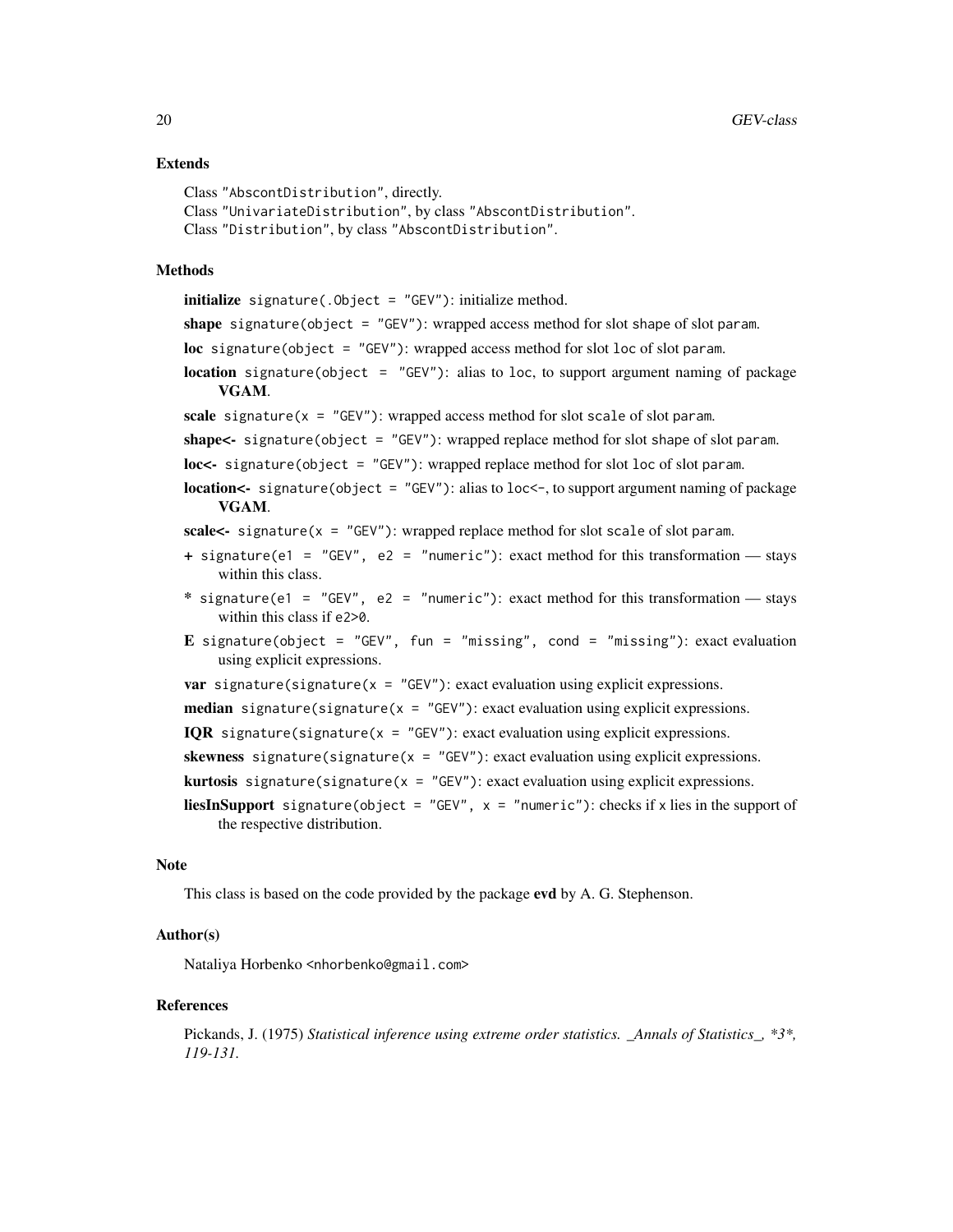# <span id="page-20-0"></span>GEVFamily 21

# See Also

[dgpd](#page-0-0), [AbscontDistribution-class](#page-0-0)

#### Examples

```
(P1 \le -\text{new("GEV", loc = 0, scale = 1, shape = 0)})plot(P1)
shape(P1)
loc(P1)
scale(P1) < -4loc(P1) < -2shape(P1) <-1 # may be negative!
plot(P1)
```

```
GEVFamily Generating function for families of Generalized Extreme Value distri-
                       butions
```
# Description

Generates an object of class "GEVFamily" which represents a Generalized EV family.

# Usage

```
GEVFamily(loc = 0, scale = 1, shape = 0.5, of.interest = c("scale", "shape"),p = NULL, N = NULL, trafo = NULL, start0Est = NULL, withPos = TRUE,
         secLevel = 0.7, withCentL2 = FALSE, withL2derivDistr = FALSE,
         withMDE = FALSE, ..ignoreTrafo = FALSE, ..withWarningGEV = TRUE)
```
# Arguments

| loc         | real: known/fixed threshold/location parameter                                                                                                                                                                                                                                                                                                                                                               |
|-------------|--------------------------------------------------------------------------------------------------------------------------------------------------------------------------------------------------------------------------------------------------------------------------------------------------------------------------------------------------------------------------------------------------------------|
| scale       | positive real: scale parameter                                                                                                                                                                                                                                                                                                                                                                               |
| shape       | positive real: shape parameter                                                                                                                                                                                                                                                                                                                                                                               |
| of.interest | character: which parameters, transformations are of interest.<br>possibilites are: "scale", "shape", "quantile", "expected loss", "expected short-<br>fall"; a maximum number of two of these may be selected                                                                                                                                                                                                |
| р           | real or NULL: probability needed for quantile and expected shortfall                                                                                                                                                                                                                                                                                                                                         |
| Ν           | real or NULL: expected frequency for expected loss                                                                                                                                                                                                                                                                                                                                                           |
| trafo       | matrix or NULL: transformation of the parameter                                                                                                                                                                                                                                                                                                                                                              |
| start0Est   | startEstimator — if NULL PickandsEstimator is used                                                                                                                                                                                                                                                                                                                                                           |
| withPos     | logical of length 1: Is shape restricted to positive values?                                                                                                                                                                                                                                                                                                                                                 |
| secLevel    | a numeric of length 1: In the ideal GEV model, for each observastion $X_i$ , the<br>expression $1 + \frac{\text{shape}(X_i - \text{loc})}{\text{scale}}$ must be positive, which in principle could be at-<br>tacked by a single outlier. Hence for sample size <i>n</i> we allow for $\epsilon n$ violations,<br>interpreting the violations as outliers. Here $\varepsilon = \texttt{secLevel}/\sqrt{n}$ . |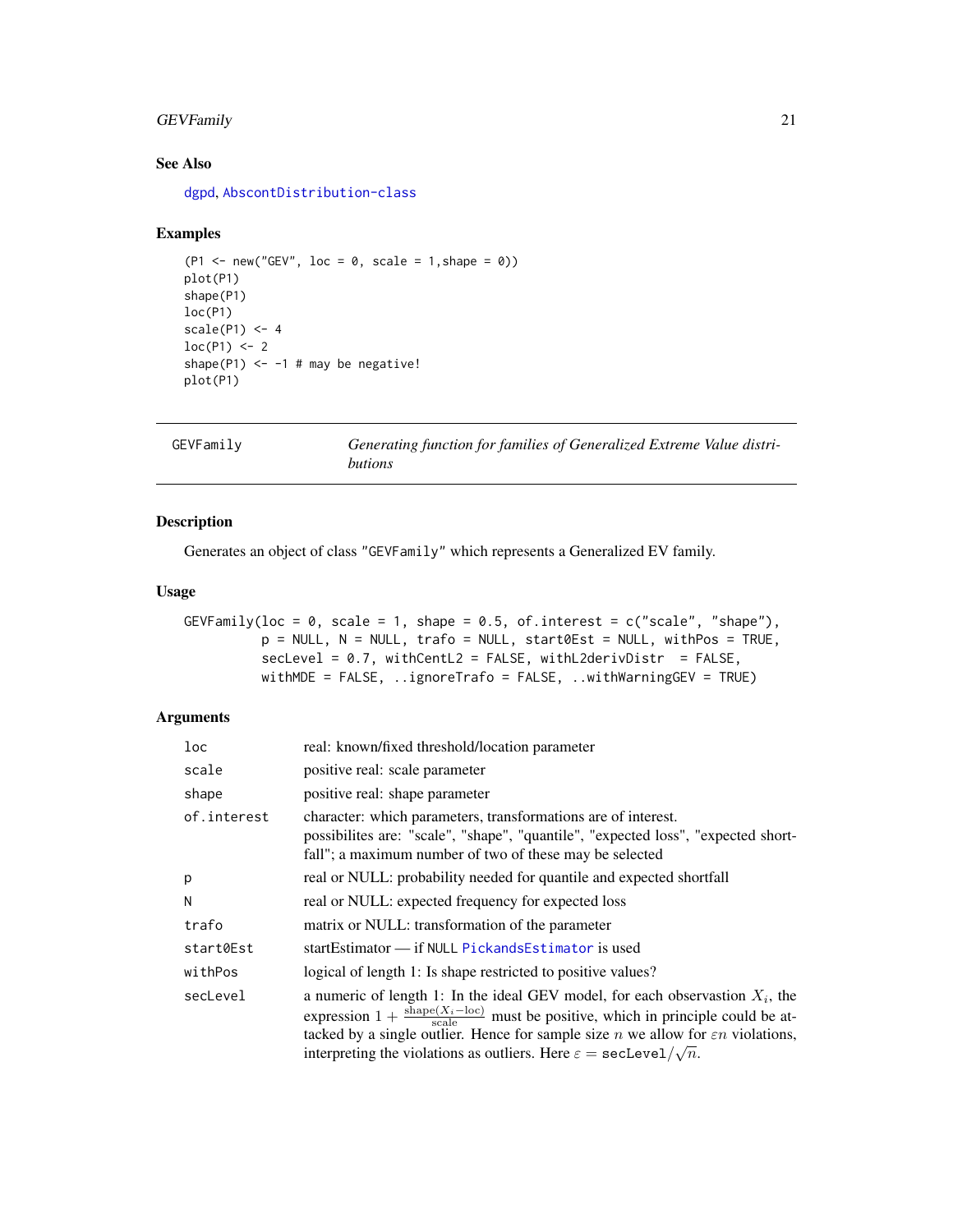<span id="page-21-0"></span>

| withCentL2       | logical: shall L2 derivative be centered by substracting the $E(?)$ ? Defaults to                                                                                                                                                                                                                                                                                                                                                                         |
|------------------|-----------------------------------------------------------------------------------------------------------------------------------------------------------------------------------------------------------------------------------------------------------------------------------------------------------------------------------------------------------------------------------------------------------------------------------------------------------|
|                  | FALSE, but higher accuracy can be achieved when set to TRUE.                                                                                                                                                                                                                                                                                                                                                                                              |
| withL2derivDistr |                                                                                                                                                                                                                                                                                                                                                                                                                                                           |
|                  | logical: shall the distribution of the L2 derivative be computed? Defaults to<br>FALSE (to speed up computations).                                                                                                                                                                                                                                                                                                                                        |
| withMDE          | logical: should Minimum Distance Estimators be used to find a good starting<br>value for the parameter search? Defaults to FALSE (to speed up computations).<br>We have seen cases though, where the use of the then employed PickandsEstimator<br>was drastically misleading and subsequently led to bad estimates where it is<br>used as starting value; so where feasible it is a good idea to also try argument<br>withMDE=TRUE for control purposes. |
| ignoreTrafo      | logical: only used internally in kStepEstimator; do not change this.                                                                                                                                                                                                                                                                                                                                                                                      |
| withWarningGEV   |                                                                                                                                                                                                                                                                                                                                                                                                                                                           |
|                  | logical: shall warnings be issued if shape is large?                                                                                                                                                                                                                                                                                                                                                                                                      |

#### Details

The slots of the corresponding L2 differentiable parameteric family are filled.

#### Value

Object of class "GEVFamily"

#### Author(s)

Matthias Kohl <Matthias.Kohl@stamats.de> Peter Ruckdeschel <peter.ruckdeschel@uni-oldenburg.de> Nataliya Horbenko <nhorbenko@gmail.com>

# References

Kohl, M. (2005) *Numerical Contributions to the Asymptotic Theory of Robustness*. Bayreuth: Dissertation.

M.~Kohl, P. Ruckdeschel, H.~Rieder (2010): Infinitesimally Robust Estimation in General Smoothly Parametrized Models. *Stat. Methods Appl.*, 19, 333–354.

Ruckdeschel, P. and Horbenko, N. (2012): Yet another breakdown point notion: EFSBP –illustrated at scale-shape models. *Metrika*, 75(8), 1025–1047.

#### See Also

[L2ParamFamily-class](#page-0-0), [GPareto](#page-26-1)

# Examples

```
(G1 <- GEVFamily())
FisherInfo(G1)
checkL2deriv(G1)
```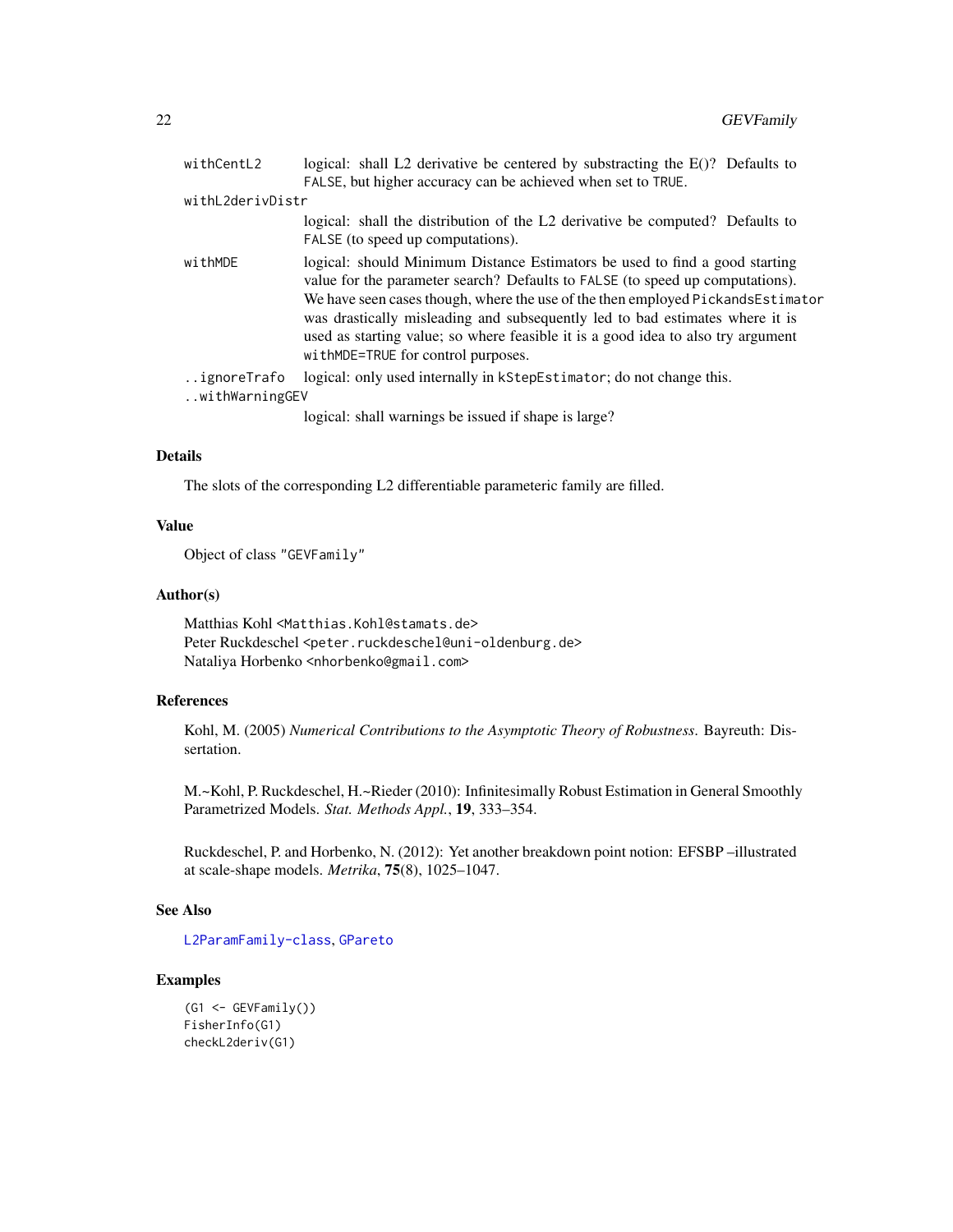<span id="page-22-0"></span>GEVFamilyMuUnknown *Generating function for families of Generalized Extreme Value distributions*

# Description

Generates an object of class "GEVFamilyMuUnknown" which represents a Generalized EV family with unknown location parameter mu.

# Usage

```
GEVFamilyMuUnknown(loc = 0, scale = 1, shape = 0.5, of.interest = c("loc","scale", "shape"), p = NULL, N = NULL, trafo = NULL,
              start0Est = NULL, withPos = TRUE, secLevel = 0.7,
              withCentL2 = FALSE, withL2derivDistr = FALSE, withMDE = FALSE,
              ..ignoreTrafo = FALSE, ..withWarningGEV = TRUE, ..name = "")
```
# Arguments

| loc              | real: known/fixed threshold/location parameter                                                                                                                                                                                                                                                                                                                                                                                                            |
|------------------|-----------------------------------------------------------------------------------------------------------------------------------------------------------------------------------------------------------------------------------------------------------------------------------------------------------------------------------------------------------------------------------------------------------------------------------------------------------|
| scale            | positive real: scale parameter                                                                                                                                                                                                                                                                                                                                                                                                                            |
| shape            | positive real: shape parameter                                                                                                                                                                                                                                                                                                                                                                                                                            |
| of.interest      | character: which parameters, transformations are of interest.<br>possibilites are: "scale", "shape", "quantile", "expected loss", "expected short-<br>fall"; a maximum number of two of these may be selected                                                                                                                                                                                                                                             |
| р                | real or NULL: probability needed for quantile and expected shortfall                                                                                                                                                                                                                                                                                                                                                                                      |
| N                | real or NULL: expected frequency for expected loss                                                                                                                                                                                                                                                                                                                                                                                                        |
| trafo            | matrix or NULL: transformation of the parameter                                                                                                                                                                                                                                                                                                                                                                                                           |
| start0Est        | startEstimator - if NULL PickandsEstimator is used                                                                                                                                                                                                                                                                                                                                                                                                        |
| withPos          | logical of length 1: Is shape restricted to positive values?                                                                                                                                                                                                                                                                                                                                                                                              |
| secLevel         | a numeric of length 1: In the ideal GEV model, for each observastion $X_i$ , the<br>expression $1 + \frac{\text{shape}(X_i - \text{loc})}{\text{scale}}$ must be positive, which in principle could be at-<br>tacked by a single outlier. Hence for sample size $n$ we allow for $\epsilon n$ violations,<br>interpreting the violations as outliers. Here $\varepsilon = \texttt{secLevel}/\sqrt{n}$ .                                                   |
| withCentL2       | logical: shall L2 derivative be centered by substracting the E()? Defaults to<br>FALSE, but higher accuracy can be achieved when set to TRUE.                                                                                                                                                                                                                                                                                                             |
| withL2derivDistr |                                                                                                                                                                                                                                                                                                                                                                                                                                                           |
|                  | logical: shall the distribution of the L2 derivative be computed? Defaults to<br>FALSE (to speed up computations).                                                                                                                                                                                                                                                                                                                                        |
| withMDE          | logical: should Minimum Distance Estimators be used to find a good starting<br>value for the parameter search? Defaults to FALSE (to speed up computations).<br>We have seen cases though, where the use of the then employed PickandsEstimator<br>was drastically misleading and subsequently led to bad estimates where it is<br>used as starting value; so where feasible it is a good idea to also try argument<br>withMDE=TRUE for control purposes. |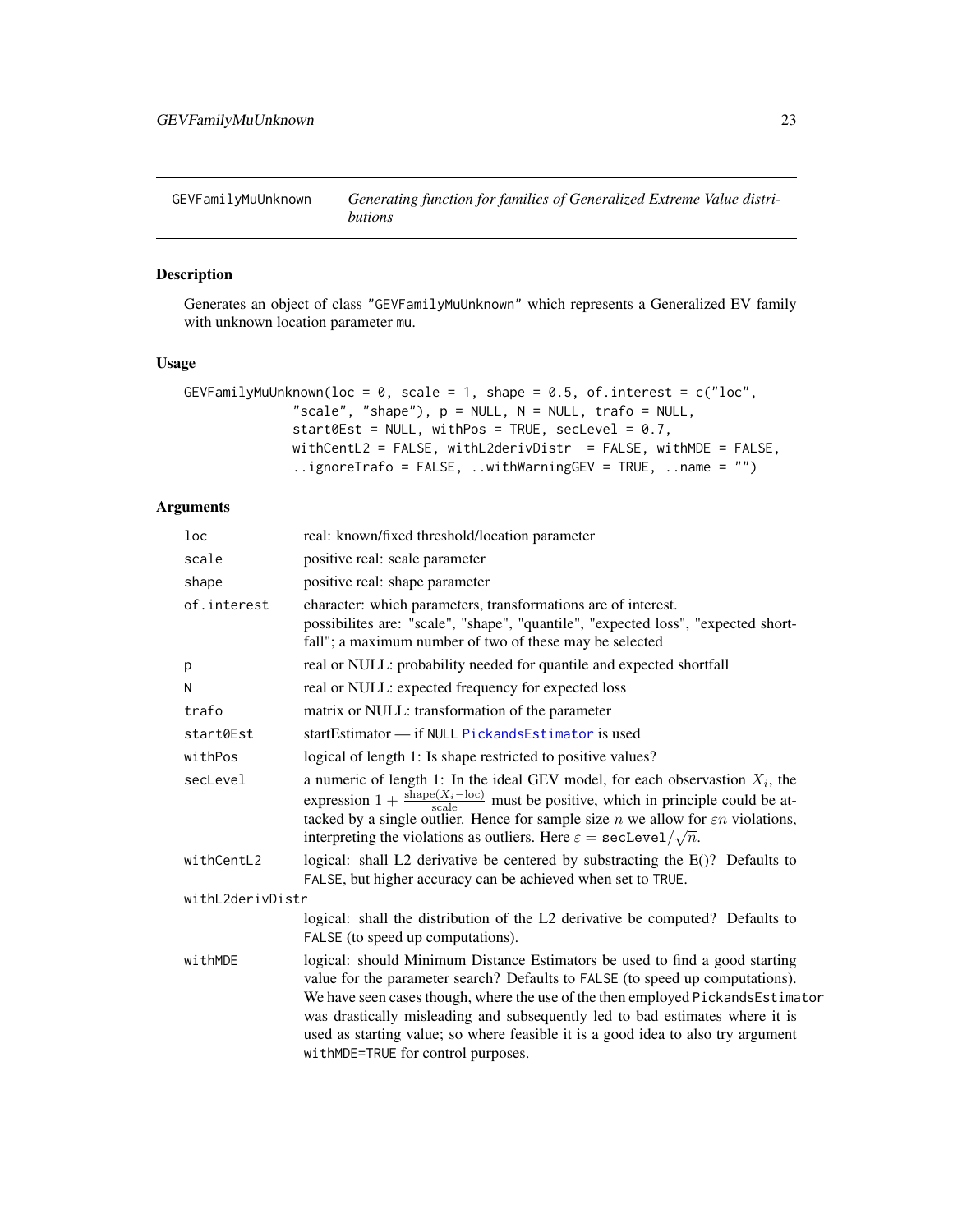<span id="page-23-0"></span>

|                | ignoreTrafo logical: only used internally in kStepEstimator; do not change this.                             |  |
|----------------|--------------------------------------------------------------------------------------------------------------|--|
| withWarningGEV |                                                                                                              |  |
|                | logical: shall warnings be issued if shape is large?                                                         |  |
| name           | character: optional alternative name for the parametric family; used in generat-<br>ing interpolating grids. |  |

# Details

The slots of the corresponding L2 differentiable parameteric family are filled.

#### Value

Object of class "GEVFamilyMuUnknown"

#### Author(s)

Matthias Kohl <Matthias.Kohl@stamats.de> Peter Ruckdeschel <peter.ruckdeschel@uni-oldenburg.de> Nataliya Horbenko <nhorbenko@gmail.com>

# References

Kohl, M. (2005) *Numerical Contributions to the Asymptotic Theory of Robustness*. Bayreuth: Dissertation.

M.~Kohl, P. Ruckdeschel, H.~Rieder (2010): Infinitesimally Robust Estimation in General Smoothly Parametrized Models. *Stat. Methods Appl.*, 19, 333–354.

Ruckdeschel, P. and Horbenko, N. (2012): Yet another breakdown point notion: EFSBP –illustrated at scale-shape models. *Metrika*, 75(8), 1025–1047.

# See Also

[L2ParamFamily-class](#page-0-0), [GPareto](#page-26-1)

# Examples

```
(G1 <- GEVFamilyMuUnknown())
FisherInfo(G1)
checkL2deriv(G1)
```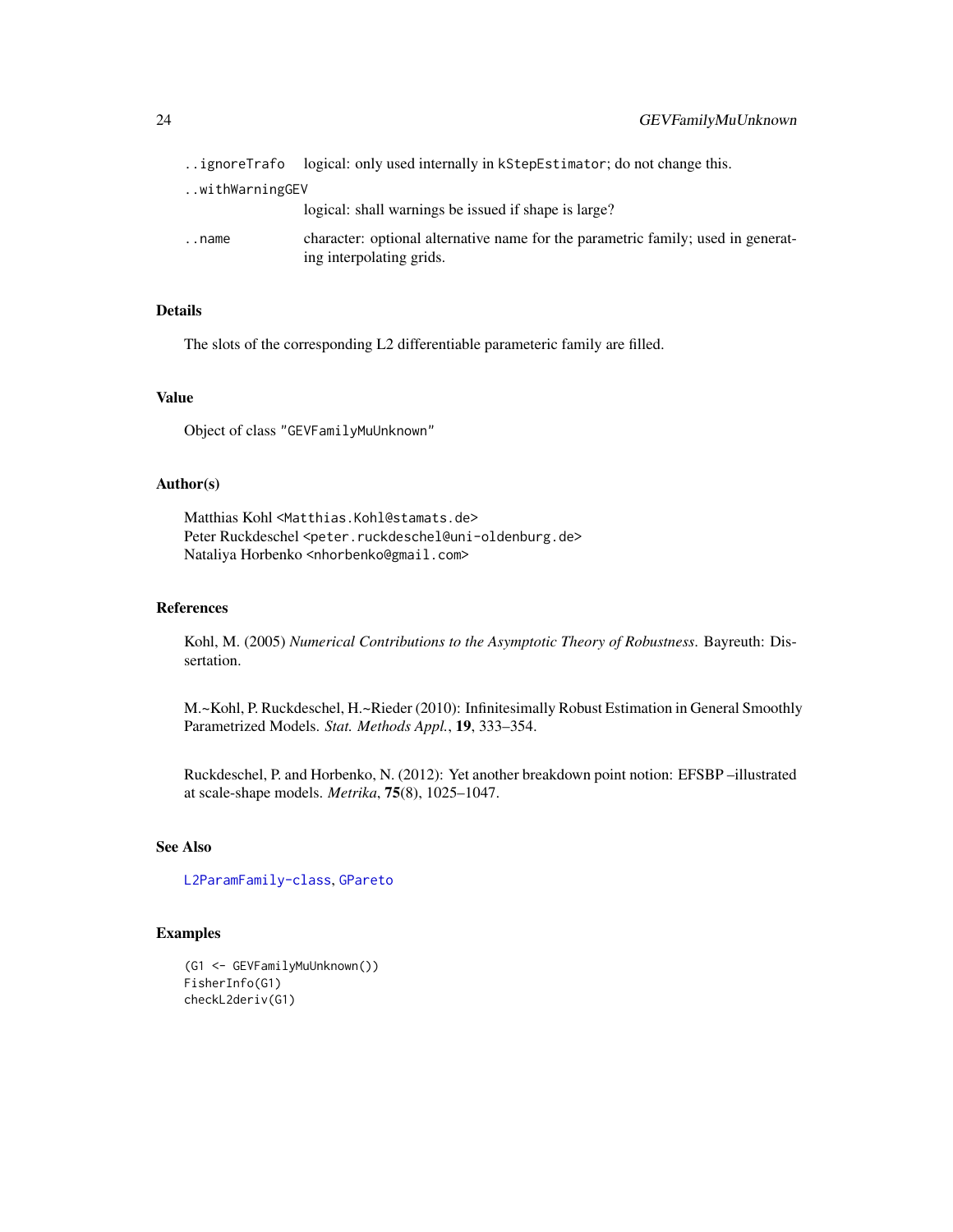<span id="page-24-0"></span>GEVParameter-class *Parameter of generalized Pareto distributions*

#### Description

The class of the parameter of generalized Pareto distribution.

#### Objects from the Class

Objects can be created by calls of the form new("GEVParameter", ...).

#### **Slots**

loc real number: location parameter of a GEV distribution. scale real number: scale parameter of a GEV distribution. shape real number: shape parameter of a GEV distribution. name default name is "parameter of a GEV distribution".

# Extends

Class "Parameter", directly. Class "OptionalParameter", by class "Parameter".

# Methods

loc signature(object = "GEVParameter"): access method for slot loc.

- location signature(object = "GEVParameter"): alias to loc, to support argument naming of package VGAM.
- scale signature(object = "GEVParameter"): access method for slot scale.
- shape signature(object = "GEVParameter"): access method for slot shape.
- loc<- signature(object = "GEVParameter"): replace method for slot loc.
- location<- signature(object = "GEVParameter"): alias to loc<-, to support argument naming of package VGAM.
- shape<- signature(object = "GEVParameter"): replace method for slot shape.

```
shape<- signature(object = "GEVParameter"): replace method for slot shape.
```
#### Author(s)

Nataliya Horbenko <nhorbenko@gmail.com>

#### See Also

[GEV-class](#page-18-1), [Parameter-class](#page-0-0)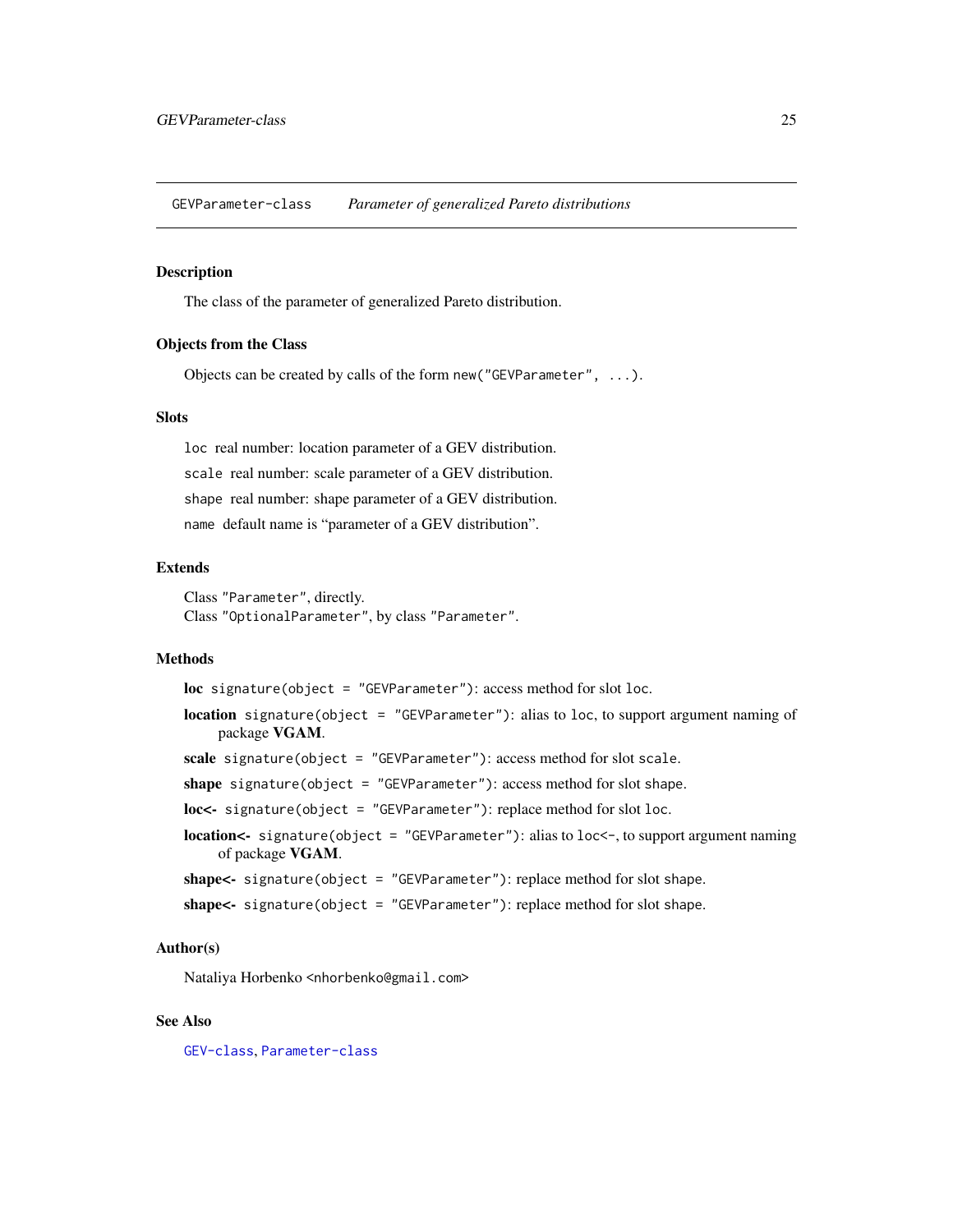#### 26 GPareto and the contract of the contract of the contract of the contract of the contract of the contract of the contract of the contract of the contract of the contract of the contract of the contract of the contract of

# Examples

```
P <- new("GEVParameter")
loc(P)
## same as
location(P)
scale(P)
shape(P)
scale(P) < -2location(P) < -4shape(P) <- -1 # may be negative!
P
```
GPareto *Generating function for GPareto-class*

# Description

Generates an object of class "GPareto".

# Usage

GPareto(loc =  $\theta$ , scale = 1, shape =  $\theta$ , location = loc)

# Arguments

| $1$ oc   | real number: location parameter of the GPareto distribution.                                          |
|----------|-------------------------------------------------------------------------------------------------------|
| scale    | positive real number: scale parameter of the GPareto distribution                                     |
| shape    | non-negative real number: shape parameter of the GPareto distribution.                                |
| location | alternative argument name for argument $\text{loc}^2$ — to support argument names of<br>package VGAM. |

#### Value

Object of class "GPareto"

#### Note

The class "GPareto" is based on the code provided by the package evd by Alec Stephenson.

# Author(s)

Nataliya Horbenko <nhorbenko@gmail.com>

# See Also

[GPareto-class](#page-26-1), [dgpd](#page-0-0)

<span id="page-25-0"></span>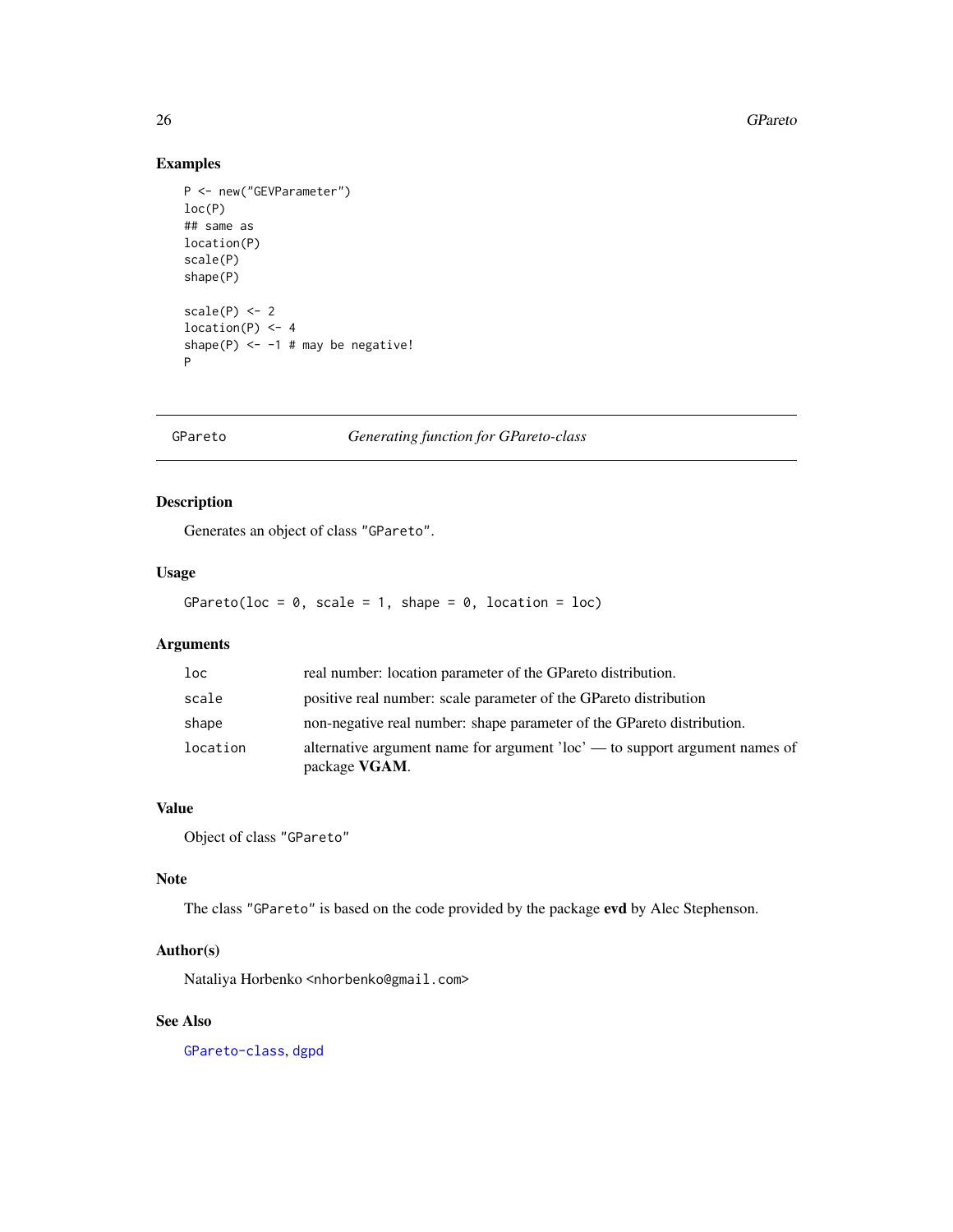# <span id="page-26-0"></span>GPareto-class 27

#### Examples

```
(P1 \leq -\text{GPareto}(loc = 1, scale = 1, shape = -0.5))plot(P1)
E(GPareto())
E(P1)
E(P1, function(x){x^2})var(P1)
sd(P1)
median(P1)
IQR(P1)
mad(P1)
```
<span id="page-26-1"></span>GPareto-class *Generalized Pareto distribution*

# Description

[borrowed from evd]:

The (Three-parameter) generalized Pareto distribution with parameter  $loc = a$ , scale  $= b$ , shape  $= c$  has density:

$$
f(x) = \frac{1}{b}(1+cz)^{(-1/c-1)}, \quad z = \frac{x-a}{c}
$$

for  $x > a$  ( $c \ge 0$ ) and  $a \le x \le a - b/c(c < 0)$ .

# Objects from the Class

Objects can be created by calls of the form new("GPareto", loc, scale,shape). More frequently they are created via the generating function GPareto.

# **Slots**

img Object of class "Reals".

param Object of class "GParetoParameter".

r rgpd

d dgpd

p pgpd, but vectorized and with special treatment of arguments lower.tail and log.p

q qgpd, but vectorized and with special treatment of arguments lower.tail and log.p

gaps (numeric) matrix or NULL

.withArith logical: used internally to issue warnings as to interpretation of arithmetics

.withSim logical: used internally to issue warnings as to accuracy

- .logExact logical: used internally to flag the case where there are explicit formulae for the log version of density, cdf, and quantile function
- .lowerExact logical: used internally to flag the case where there are explicit formulae for the lower tail version of cdf and quantile function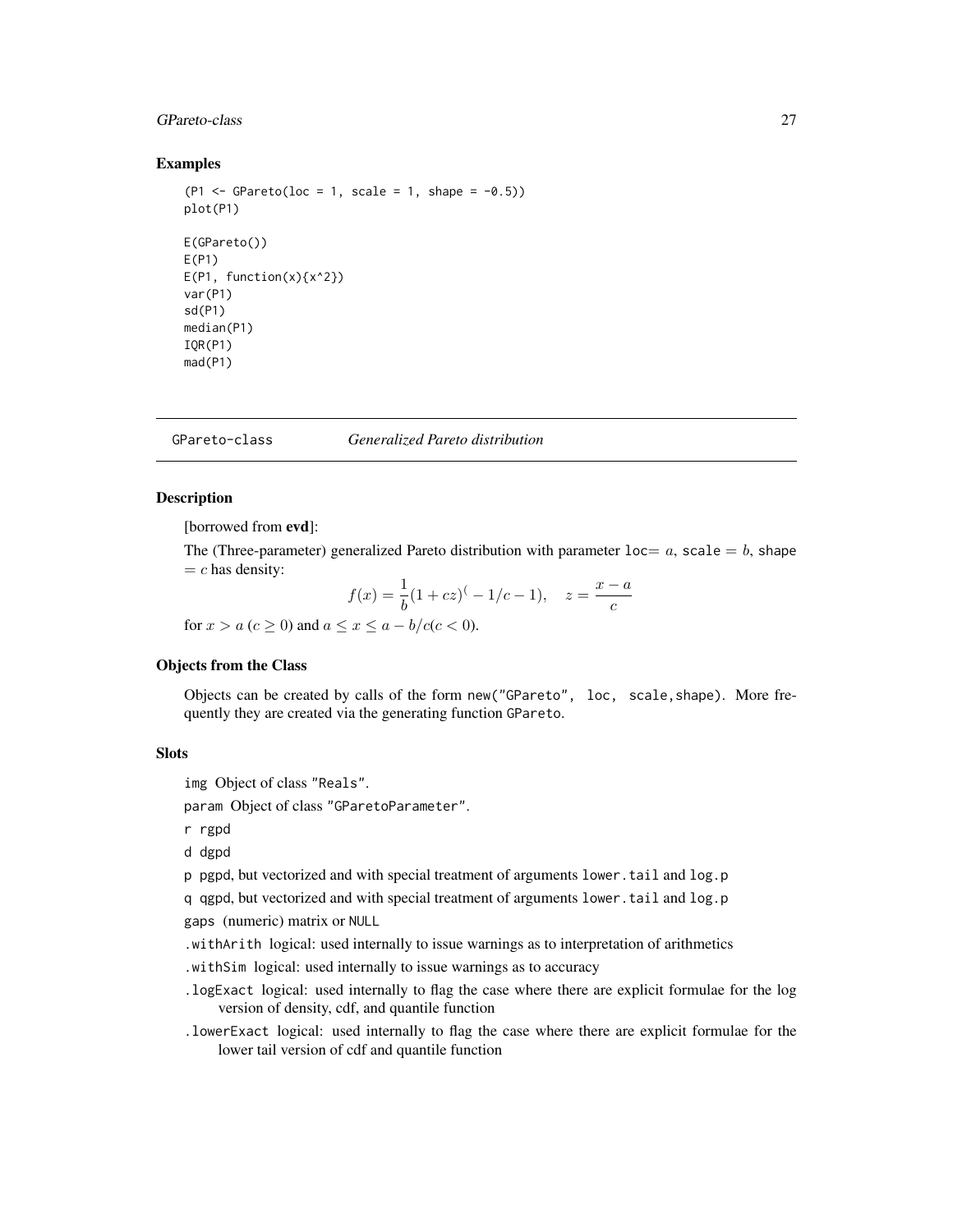#### Extends

```
Class "AbscontDistribution", directly.
Class "UnivariateDistribution", by class "AbscontDistribution".
Class "Distribution", by class "AbscontDistribution".
```
#### Methods

initialize signature(.Object = "GPareto"): initialize method.

shape signature(object = "GPareto"): wrapped access method for slot shape of slot param.

loc signature(object = "GPareto"): wrapped access method for slot loc of slot param.

**location** signature(object = "GPareto"): alias to loc, to support argument naming of package VGAM.

scale signature( $x = "GPareto")$ : wrapped access method for slot scale of slot param.

shape<- signature(object = "GPareto"): wrapped replace method for slot shape of slot param.

loc<- signature(object = "GPareto"): wrapped replace method for slot loc of slot param.

**location<-** signature(object = "GPareto"): alias to loc<-, to support argument naming of package VGAM.

scale<- signature( $x =$  "GPareto"): wrapped replace method for slot scale of slot param.

- + signature(e1 = "GPareto", e2 = "numeric"): exact method for this transformation stays within this class.
- \* signature(e1 = "GPareto", e2 = "numeric"): exact method for this transformation  $$ stays within this class if e2>0.
- E signature(object = "GPareto", fun = "missing", cond = "missing"): exact evaluation using explicit expressions.
- var signature(signature( $x = "GPareto")$ : exact evaluation using explicit expressions.
- median signature(signature( $x = "GPareto")$ : exact evaluation using explicit expressions.
- IQR signature(signature( $x = "GPareto")$ : exact evaluation using explicit expressions.

skewness signature(signature( $x = "GPareto")$ : exact evaluation using explicit expressions.

**kurtosis** signature(signature( $x = "GPareto")$ : exact evaluation using explicit expressions.

**liesInSupport** signature(object = "GPareto",  $x =$  "numeric"): checks if x lies in the support of the respective distribution.

#### Note

This class is based on the code provided by the package evd by A. G. Stephenson.

#### Author(s)

Nataliya Horbenko <nhorbenko@gmail.com>

#### References

Pickands, J. (1975) *Statistical inference using extreme order statistics. \_Annals of Statistics\_, \*3\*, 119-131.*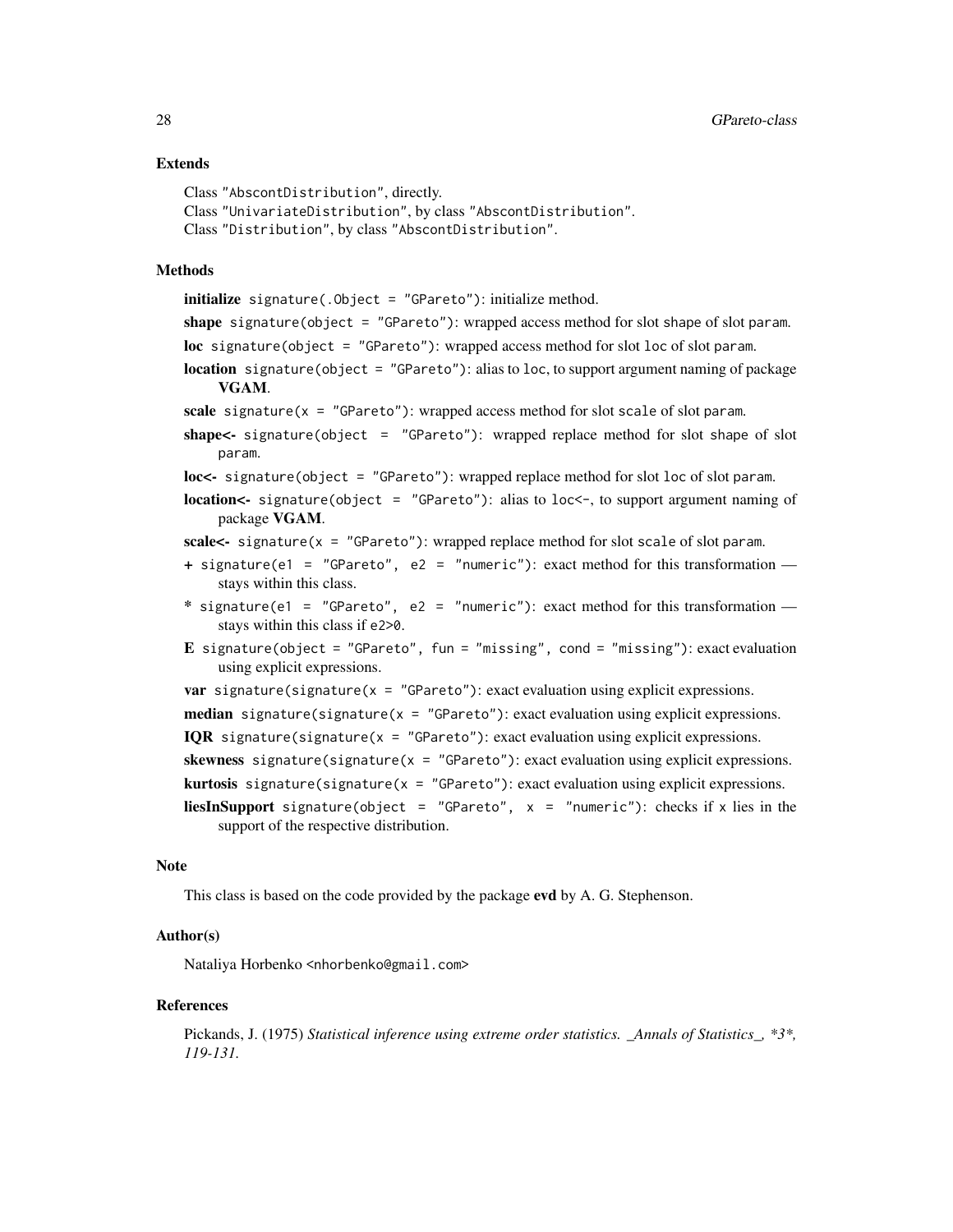# <span id="page-28-0"></span>GParetoFamily 29

# See Also

[dgpd](#page-0-0), [AbscontDistribution-class](#page-0-0)

#### Examples

```
(P1 \leq new("GPareto", loc = 0, scale = 1, shape = 0))plot(P1)
shape(P1)
loc(P1)
scale(P1) < -4location(P1) < -2 # # same as loc(P1) < -2shape(P1) <- -2 # may be negative
plot(P1)
```
<span id="page-28-1"></span>GParetoFamily *Generating function for Generalized Pareto families*

# Description

Generates an object of class "GParetoFamily" which represents a Generalized Pareto family.

#### Usage

```
GParetoFamily(loc = 0, scale = 1, shape = 0.5, of.interest = c("scale", "shape"),
       p = NULL, N = NULL, trafo = NULL, start0Est = NULL, withPos = TRUE,
       selectevel = 0.7, withCentL2 = FALSE, withL2derivDistr = FALSE,
       withMDE = FALSE, ..ignoreTrafo = FALSE)
```
# Arguments

| loc         | real: known/fixed threshold/location parameter                                                                                                                                                                                                                                                                                                                                                               |
|-------------|--------------------------------------------------------------------------------------------------------------------------------------------------------------------------------------------------------------------------------------------------------------------------------------------------------------------------------------------------------------------------------------------------------------|
| scale       | positive real: scale parameter                                                                                                                                                                                                                                                                                                                                                                               |
| shape       | positive real: shape parameter                                                                                                                                                                                                                                                                                                                                                                               |
| of.interest | character: which parameters, transformations are of interest.<br>possibilites are: "scale", "shape", "quantile", "expected loss", "expected short-<br>fall"; a maximum number of two of these may be selected                                                                                                                                                                                                |
| p           | real or NULL: probability needed for quantile and expected shortfall                                                                                                                                                                                                                                                                                                                                         |
| N           | real or NULL: expected frequency for expected loss                                                                                                                                                                                                                                                                                                                                                           |
| trafo       | matrix or NULL: transformation of the parameter                                                                                                                                                                                                                                                                                                                                                              |
| start0Est   | startEstimator $\frac{d}{dx}$ if NULL medkMADhybr is used                                                                                                                                                                                                                                                                                                                                                    |
| withPos     | logical of length 1: Is shape restricted to positive values?                                                                                                                                                                                                                                                                                                                                                 |
| secLevel    | a numeric of length 1: In the ideal GEV model, for each observastion $X_i$ , the<br>expression $1 + \frac{\text{shape}(X_i - \text{loc})}{\text{scale}}$ must be positive, which in principle could be at-<br>tacked by a single outlier. Hence for sample size <i>n</i> we allow for $\epsilon n$ violations,<br>interpreting the violations as outliers. Here $\varepsilon = \texttt{secLevel}/\sqrt{n}$ . |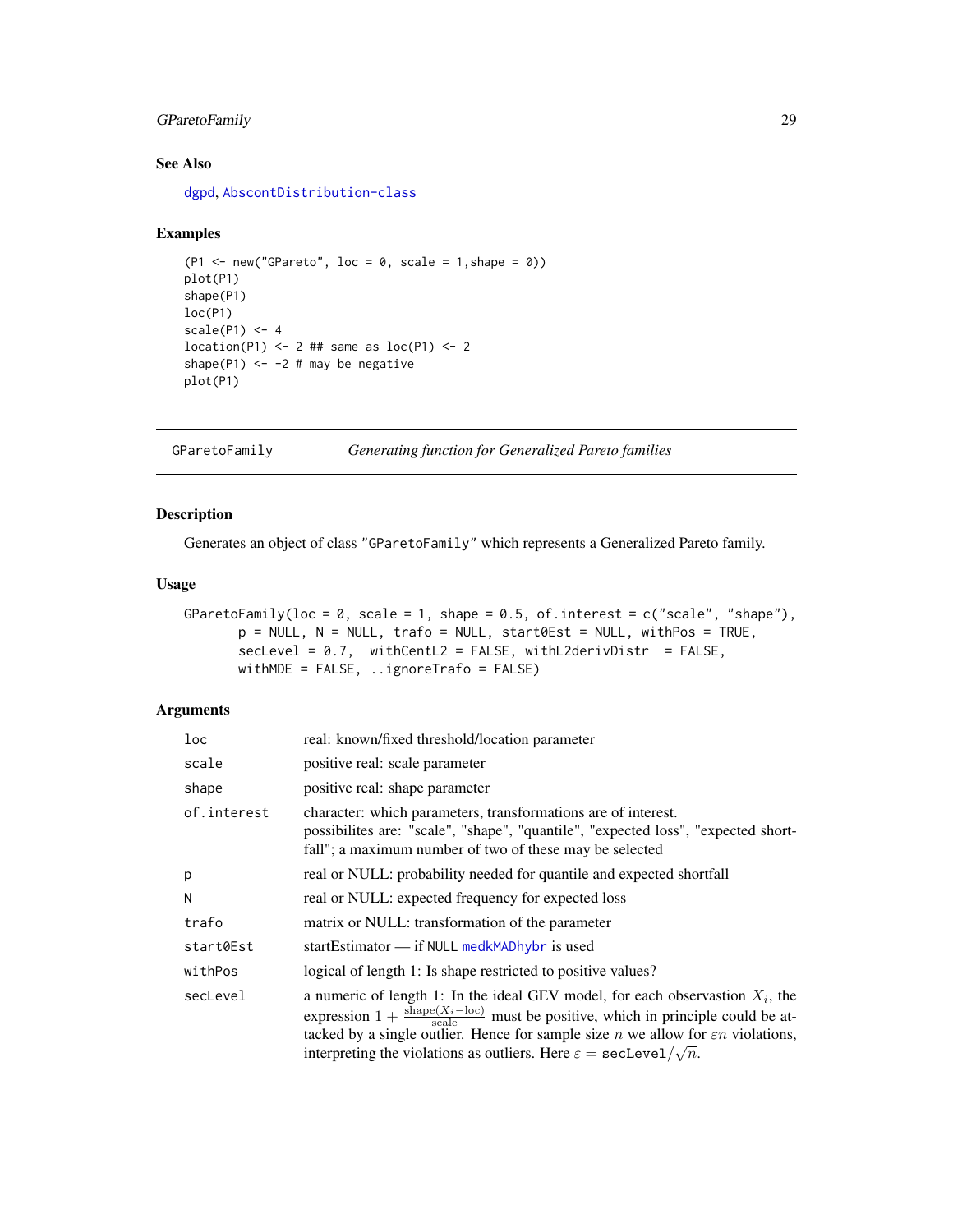<span id="page-29-0"></span>

| withCentL2       | logical: shall L2 derivative be centered by substracting the E()? Defaults to                                                                                |
|------------------|--------------------------------------------------------------------------------------------------------------------------------------------------------------|
|                  | FALSE, but higher accuracy can be achieved when set to TRUE.                                                                                                 |
| withL2derivDistr |                                                                                                                                                              |
|                  | logical: shall the distribution of the L2 derivative be computed? Defaults to<br>FALSE (to speed up computations).                                           |
| withMDE          | logical: should Minimum Distance Estimators be used to find a good starting<br>value for the parameter search? Defaults to FALSE (to speed up computations). |
| ignoreTrafo      | logical: only used internally in kStepEstimator; do not change this.                                                                                         |

# Details

The slots of the corresponding L2 differentiable parameteric family are filled.

# Value

Object of class "GParetoFamily"

#### Author(s)

Matthias Kohl <Matthias.Kohl@stamats.de> Peter Ruckdeschel <peter.ruckdeschel@uni-oldenburg.de> Nataliya Horbenko <nhorbenko@gmail.com>

#### References

Kohl, M. (2005) *Numerical Contributions to the Asymptotic Theory of Robustness*. Bayreuth: Dissertation.

M.~Kohl, P. Ruckdeschel, H.~Rieder (2010): Infinitesimally Robust Estimation in General Smoothly Parametrized Models. *Stat. Methods Appl.*, 19, 333–354.

Ruckdeschel, P. and Horbenko, N. (2011): Optimally-Robust Estimators in Generalized Pareto Models. ArXiv 1005.1476. To appear at *Statistics*. DOI: 10.1080/02331888.2011.628022.

Ruckdeschel, P. and Horbenko, N. (2012): Yet another breakdown point notion: EFSBP –illustrated at scale-shape models. *Metrika*, 75(8), 1025–1047.

#### See Also

[L2ParamFamily-class](#page-0-0), [GPareto](#page-26-1)

# Examples

```
(G1 <- GParetoFamily())
FisherInfo(G1)
checkL2deriv(G1)
```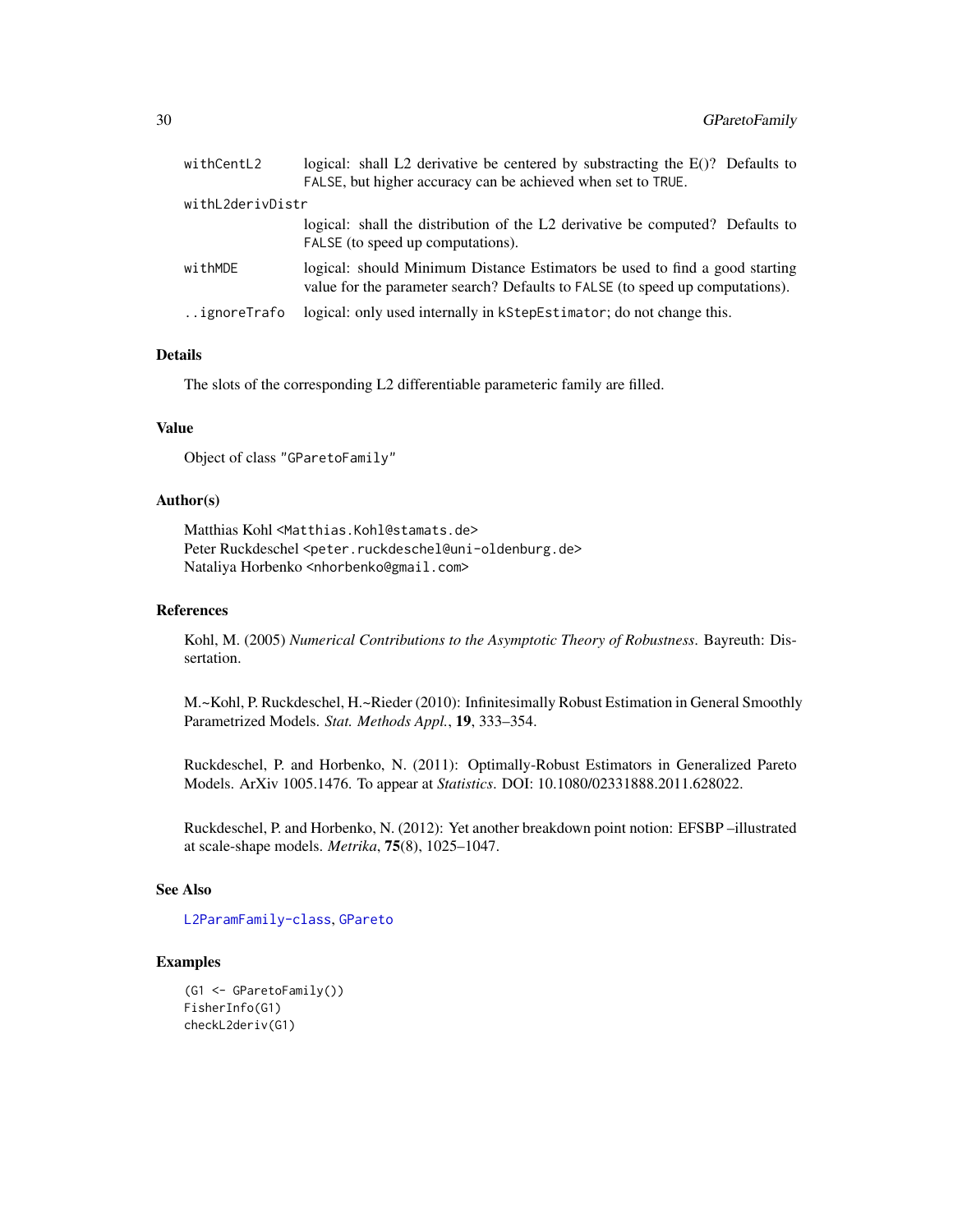<span id="page-30-0"></span>GParetoParameter-class

*Parameter of generalized Pareto distributions*

#### Description

The class of the parameter of generalized Pareto distribution.

#### Objects from the Class

Objects can be created by calls of the form new("GParetoParameter", ...).

#### **Slots**

loc real number: location parameter of a generalized Pareto distribution. scale real number: scale parameter of a generalized Pareto distribution. shape real number: shape parameter of a generalized Pareto distribution. name default name is "parameter of a GPareto distribution".

#### Extends

Class "Parameter", directly. Class "OptionalParameter", by class "Parameter".

# Methods

loc signature(object = "GParetoParameter"): access method for slot loc.

- location signature(object = "GParetoParameter"): alias to loc, to support argument naming of package VGAM.
- scale signature(object = "GParetoParameter"): access method for slot scale.
- shape signature(object = "GParetoParameter"): access method for slot shape.
- loc<- signature(object = "GParetoParameter"): replace method for slot loc.
- location<- signature(object = "GParetoParameter"): alias to loc<-, to support argument naming of package VGAM.

shape<- signature(object = "GParetoParameter"): replace method for slot shape.

```
shape<- signature(object = "GParetoParameter"): replace method for slot shape.
```
#### Author(s)

Nataliya Horbenko <nhorbenko@gmail.com>

#### See Also

[GPareto-class](#page-26-1), [Parameter-class](#page-0-0)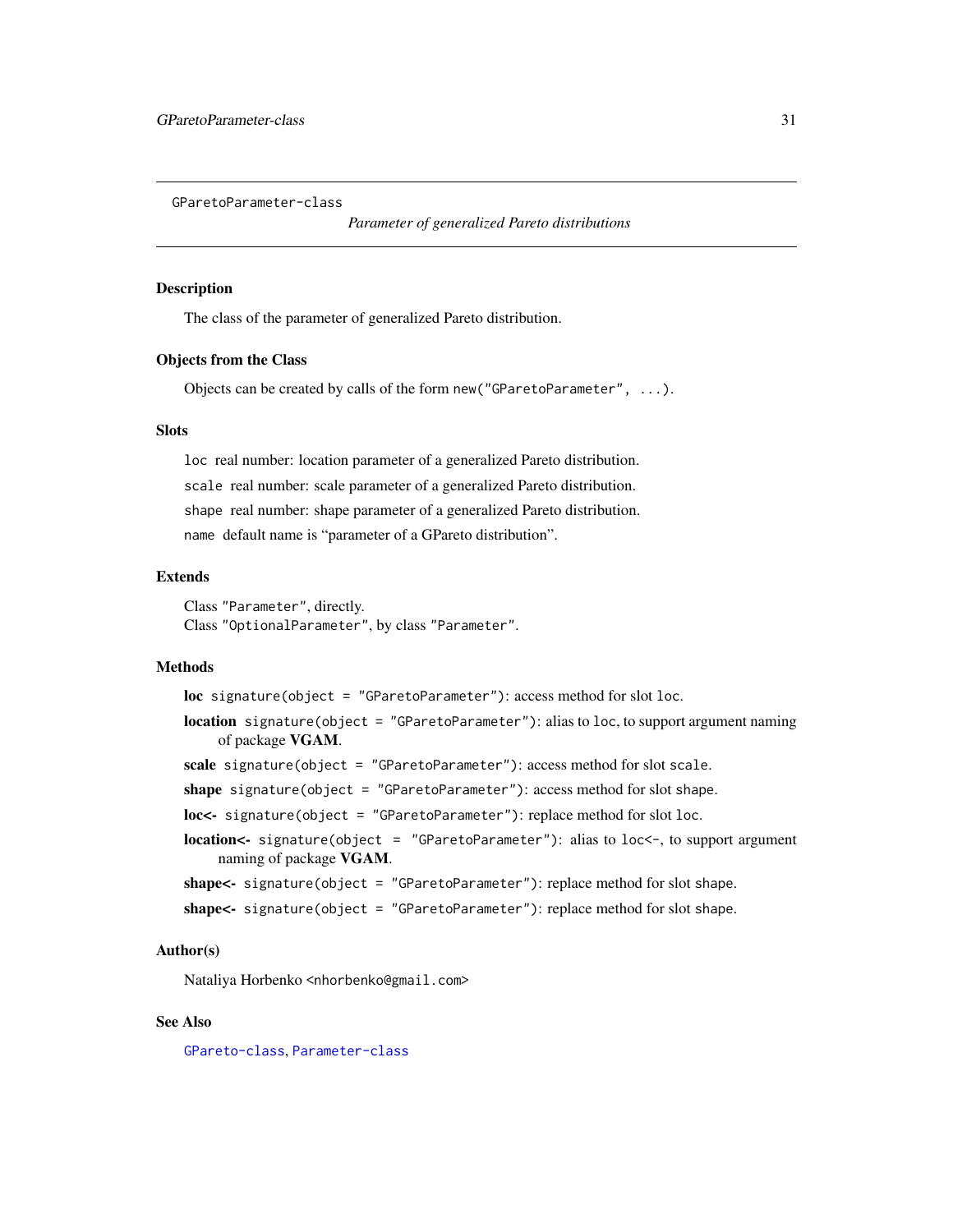32 Gumbel

# Examples

```
P <- new("GParetoParameter")
loc(P)
## same as
location(P)
scale(P)
shape(P)
scale(P) < -2loc(P) <- -5
shape(P) <-1 # may be negative
P
```
#### Gumbel *Generating function for Gumbel-class*

# Description

Generates an object of class "Gumbel".

# Usage

Gumbel(loc =  $0$ , scale = 1)

# Arguments

| $1$ oc | real number: location parameter of the Gumbel distribution.      |
|--------|------------------------------------------------------------------|
| scale  | positive real number: scale parameter of the Gumbel distribution |

# Value

Object of class "Gumbel"

# Note

The class "Gumbel" is based on the code provided by the package evd.

# Author(s)

Matthias Kohl <Matthias.Kohl@stamats.de>

# See Also

[Gumbel-class](#page-32-1), [rgumbel](#page-0-0)

<span id="page-31-0"></span>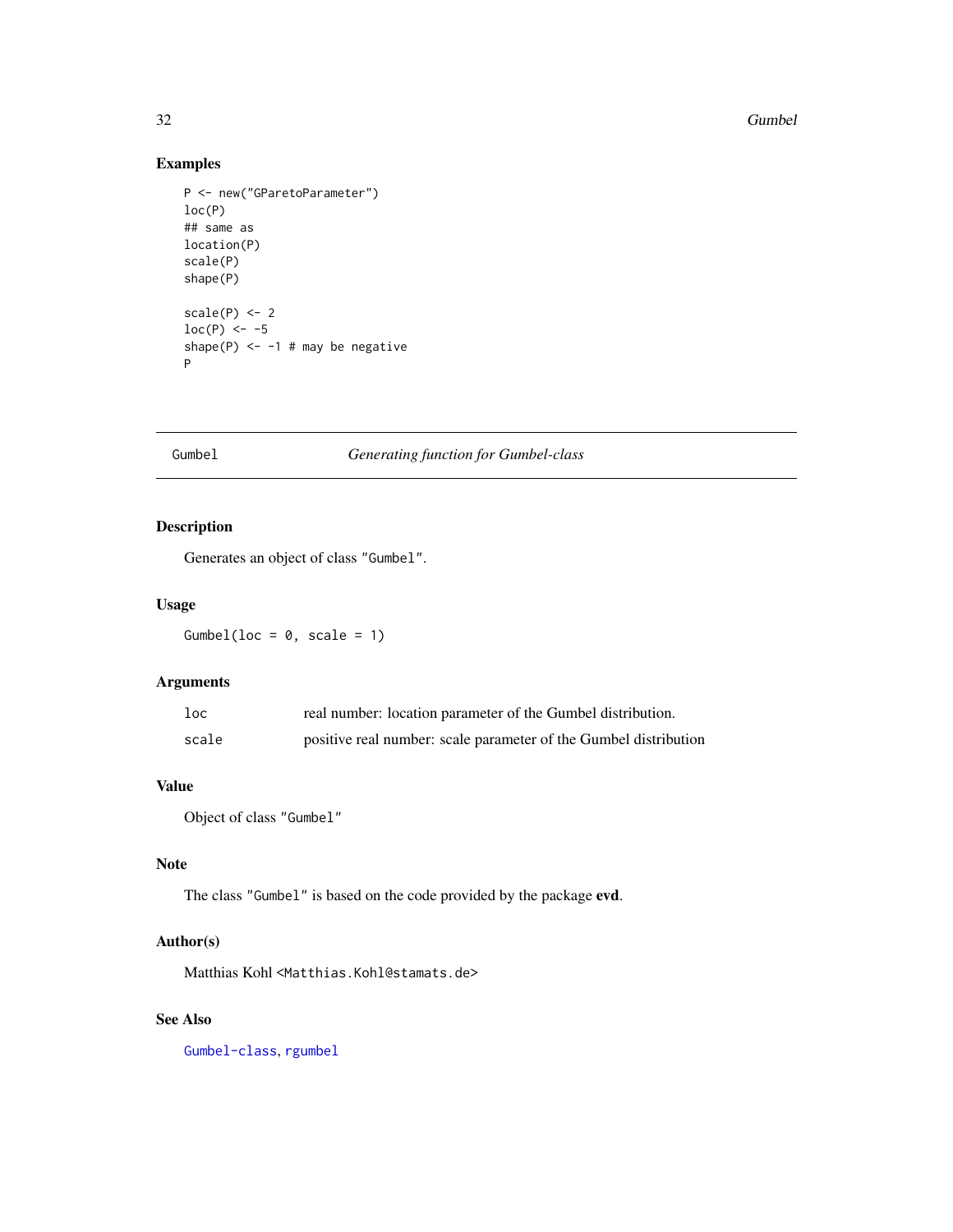# <span id="page-32-0"></span>Gumbel-class 33

#### Examples

```
(G1 \leftarrow Gumbel(loc = 1, scale = 2))plot(G1)
loc(G1)
scale(G1)
loc(G1) <- -1
scale(G1) <-2plot(G1)
E(Gumbel()) # Euler's constant
E(G1, function(x){x^2})## The function is currently defined as
function(loc = 0, scale = 1){
  new("Gumbel", loc = loc, scale = scale)
}
```
<span id="page-32-1"></span>Gumbel-class *Gumbel distribution*

#### Description

The Gumbel cumulative distribution function with location parameter  $\text{loc} = \mu$  and scale parameter scale =  $\sigma$  is

$$
F(x) = \exp(-\exp[-(x-\mu)/\sigma])
$$

for all real x, where  $\sigma > 0$ ; c.f. rgumbel. This distribution is also known as extreme value distribution of type I; confer Chapter~22 of Johnson et al. (1995).

#### Objects from the Class

Objects can be created by calls of the form new("Gumbel", loc, scale). More frequently they are created via the generating function Gumbel.

# Slots

img Object of class "Reals".

param Object of class "GumbelParameter".

r rgumbel

d dgumbel

```
p pgumbel
```
q qgumbel

gaps (numeric) matrix or NULL

.withArith logical: used internally to issue warnings as to interpretation of arithmetics

.withSim logical: used internally to issue warnings as to accuracy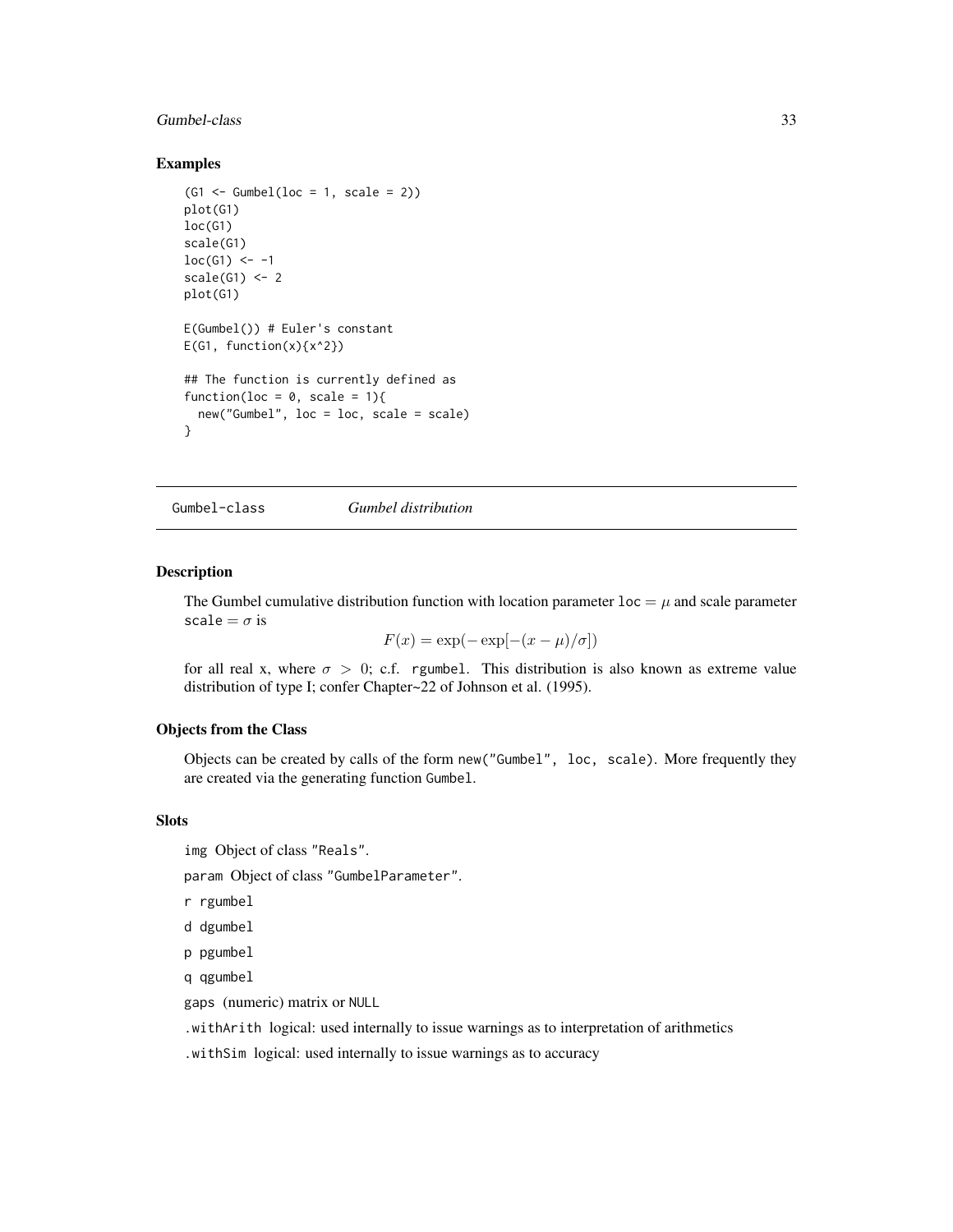- .logExact logical: used internally to flag the case where there are explicit formulae for the log version of density, cdf, and quantile function
- .lowerExact logical: used internally to flag the case where there are explicit formulae for the lower tail version of cdf and quantile function
- Symmetry object of class "DistributionSymmetry"; used internally to avoid unnecessary calculations.

#### Extends

Class "AbscontDistribution", directly. Class "UnivariateDistribution", by class "AbscontDistribution". Class "Distribution", by class "AbscontDistribution".

#### Methods

initialize signature(.Object = "Gumbel"): initialize method.

loc signature(object = "Gumbel"): wrapped access method for slot loc of slot param.

scale signature( $x = "Gumbel")$ : wrapped access method for slot scale of slot param.

loc<- signature(object = "Gumbel"): wrapped replace method for slot loc of slot param.

scale<- signature(x = "Gumbel"): wrapped replace method for slot scale of slot param.

+ signature(e1 = "Gumbel", e2 = "numeric"): result again of class "Gumbel"; exact.

- $*$  signature(e1 = "Gumbel", e2 = "numeric"): result again of class "Gumbel"; exact.
- E signature(object = "Gumbel", fun = "missing", cond = "missing"): exact evaluation of expectation using explicit expressions.

**var** signature( $x =$  "Gumbel"): exact evaluation of expectation using explicit expressions.

skewness signature( $x = "Gumbel")$ : exact evaluation of expectation using explicit expressions.

**kurtosis** signature( $x =$  "Gumbel"): exact evaluation of expectation using explicit expressions.

**median** signature( $x =$  "Gumbel"): exact evaluation of expectation using explicit expressions.

IQR signature( $x =$  "Gumbel"): exact evaluation of expectation using explicit expressions.

**liesInSupport** signature(object = "Gumbel",  $x =$  "numeric"): checks if x lies in the support of the respective distribution.

#### Note

This class is based on the code provided by the package evd.

# Author(s)

Matthias Kohl <Matthias.Kohl@stamats.de>

#### References

Johnson et al. (1995) *Continuous Univariate Distributions. Vol. 2. 2nd ed.* New York: Wiley.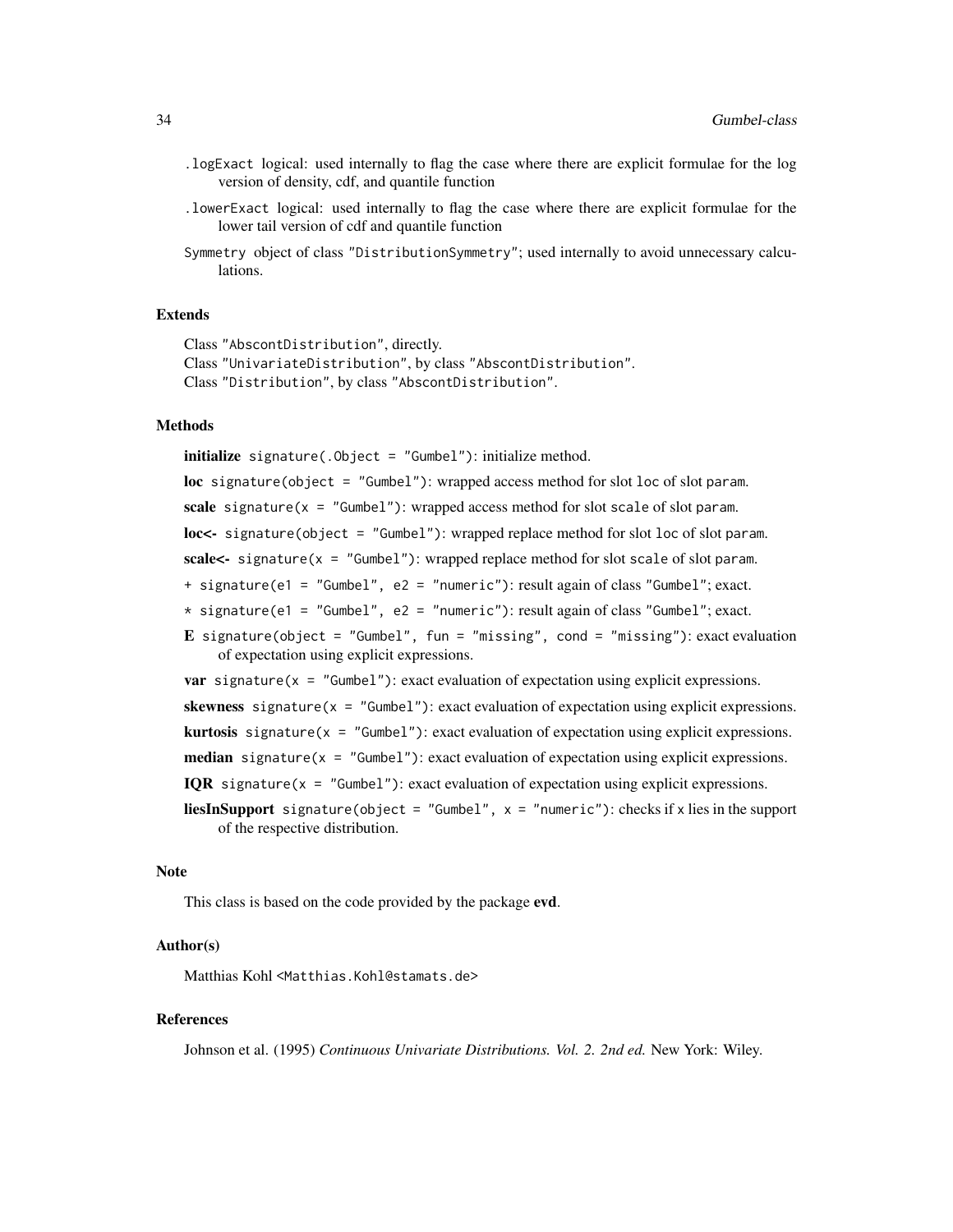# <span id="page-34-0"></span>GumbelLocationFamily 35

# See Also

[rgumbel](#page-0-0), [AbscontDistribution-class](#page-0-0)

### Examples

```
(G1 \le -\text{new("Gumbel", loc = 1, scale = 2)})plot(G1)
loc(G1)
scale(G1)
loc(G1) <- -1
scale(G1) < -2plot(G1)
```
GumbelLocationFamily *Generating function for Gumbel location families*

# Description

Generates an object of class "L2LocationFamily" which represents a Gumbel location family.

### Usage

```
GumbelLocationFamily(loc = 0, scale = 1, trafo)
```
#### Arguments

| loc   | location parameter                                           |
|-------|--------------------------------------------------------------|
| scale | scale parameter                                              |
| trafo | function in param or matrix: transformation of the parameter |

#### Details

The slots of the corresponding L2 differentiable parameteric family are filled.

# Value

```
Object of class "L2LocationFamily"
```
# Author(s)

Matthias Kohl <Matthias.Kohl@stamats.de>

#### References

Kohl, M. (2005) *Numerical Contributions to the Asymptotic Theory of Robustness*. Bayreuth: Dissertation.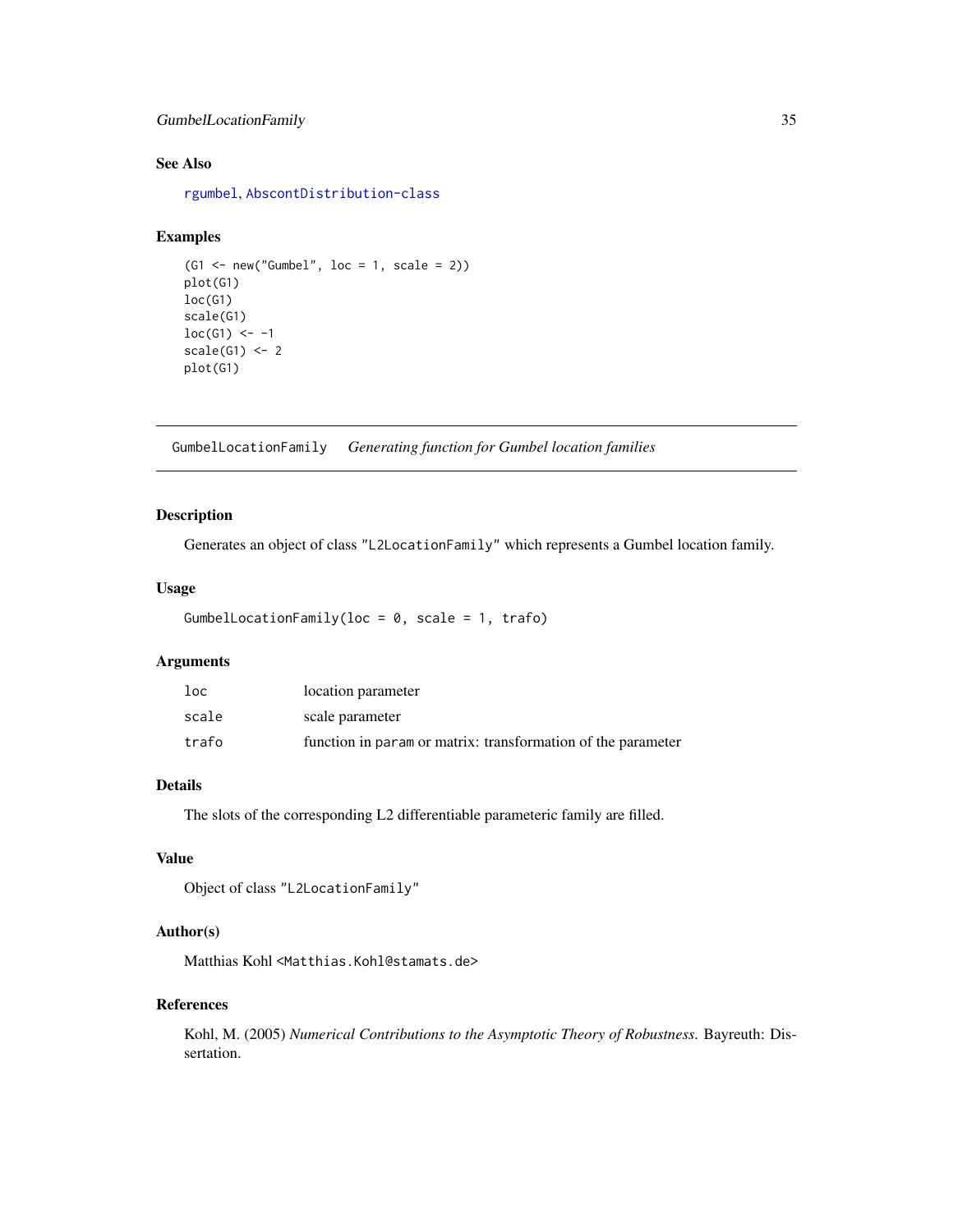# See Also

[L2ParamFamily-class](#page-0-0), [Gumbel-class](#page-32-1)

#### Examples

```
##current implementation is:
theta <- 0
names(theta) <- "loc"
GL <- ParamFamily(name = "Gumbel location family",
         param = ParamFamParameter(name = "location parameter", main = theta),
          startPar = function(x,...) c(min(x), max(x)),
          distribution = Gumbel(loc = 0, scale = 1), ## scale known!
         modifyParam = function(theta){ Gumbel(loc = theta, scale = 1) },
         props = paste(c("The Gumbel location family is invariant under",
                    "the group of transformations 'g(x) = x + loc'",
                    "with location parameter 'loc'"), collapse = " "))
GL
(G1 <- GumbelLocationFamily())
```

```
plot(G1)
Map(L2deriv(G1)[[1]])
checkL2deriv(G1)
```
GumbelParameter-class *Paramter of Gumbel distributions*

#### Description

The class of the parameter of Gumbel distributions.

#### Objects from the Class

Objects can be created by calls of the form new("GumbelParameter", ...).

# **Slots**

loc real number: location parameter of a Gumbel distribution.

scale positive real number: scale parameter of a Gumbel distribution.

name default name is "parameter of a Gumbel distribution".

# Extends

Class "Parameter", directly. Class "OptionalParameter", by class "Parameter".

<span id="page-35-0"></span>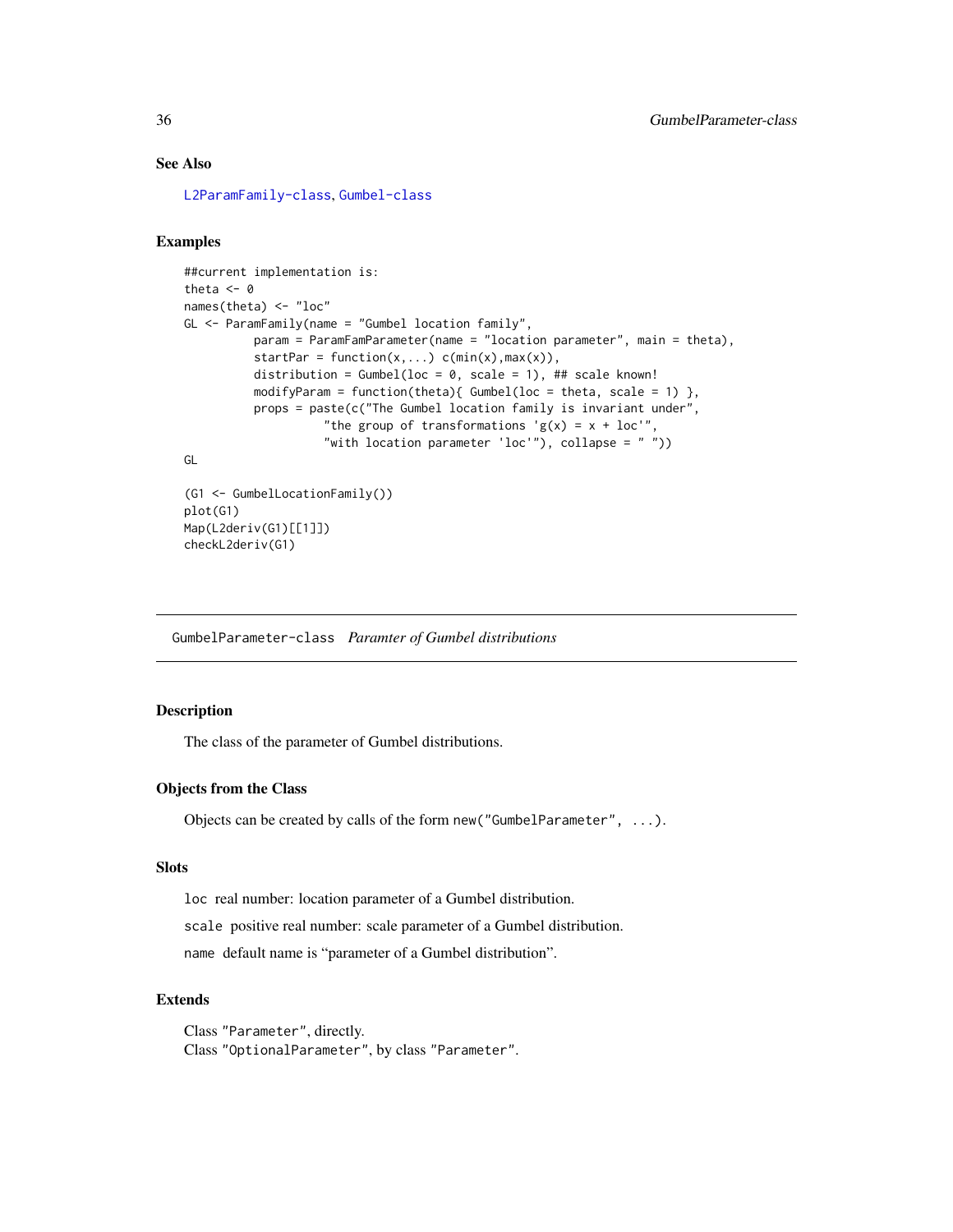# <span id="page-36-0"></span>**Methods**

loc signature(object = "GumbelParameter"): access method for slot loc. scale signature( $x =$  "GumbelParameter"): access method for slot scale. loc<- signature(object = "GumbelParameter"): replace method for slot loc. scale<- signature(x = "GumbelParameter"): replace method for slot scale.

# Author(s)

Matthias Kohl <Matthias.Kohl@stamats.de>

# See Also

[Gumbel-class](#page-32-1), [Parameter-class](#page-0-0)

# Examples

new("GumbelParameter")

InternalEstimatorReturnClasses

*Internal Estimator Return Classes in 'RobExtremes'*

# Description

S4 classes for return values of estimators in package RobExtremes defined for internal purposes.

#### Described classes

The S4 classes described here are GPDEstimate, GEVEstimate, GPDMCEstimate, GEVMCEstimate, GPDMDEstimate, GEVMDEstimate, GPDLDEstimate, GEVLDEstimate, GPDkStepEstimate, GEVkStepEstimate, GPDORobEstimate, GEVORobEstimate, GPDML.ALEstimate, GEVML.ALEstimate, GPDCvMMD.ALEstimate, GEVCvMMD.ALEstimate.

#### Objects from the Class

These classes are used internally to provide specific S4 methods for different estimators later on; thus, there are no generating functions.

# Slots

All slots are inherited from parent classes.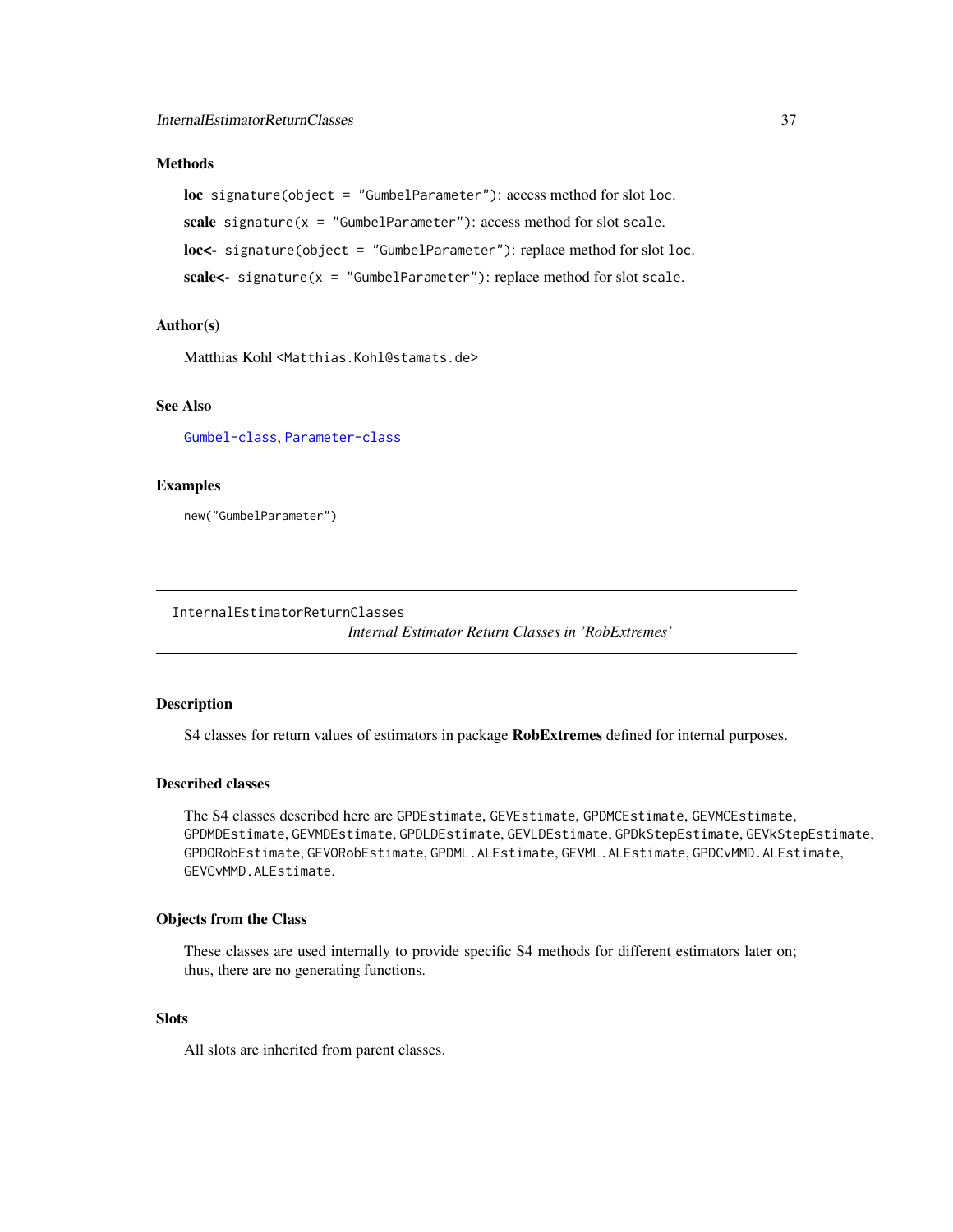#### Extends

Classes GPDEstimate, GEVEstimate extend class Estimate, directly. Class GPDMCEstimate extends classes GPDEstimate, MCEstimate, directly. Class GEVMCEstimate extends classes GEVEstimate, MCEstimate, directly. Class GPDMDEstimate extends classes GPDEstimate, MDEstimate, directly. Class GEVMDEstimate extends classes GEVEstimate, MDEstimate, directly. Class GPDMCALEstimate extends classes GPDEstimate, MCALEstimate, directly. Class GEVMCALEstimate extends classes GEVEstimate, MCALEstimate, directly. Class GPDLDEstimate extends classes GPDEstimate, LDEstimate, directly. Class GEVLDEstimate extends classes GEVEstimate, LDEstimate, directly. Class GPDkStepEstimate extends classes GPDEstimate, kStepEstimate, directly. Class GEVkStepEstimate extends classes GEVEstimate, kStepEstimate, directly. Class GPDORobEstimate extends classes GPDkStepEstimate, ORobEstimate, directly. Class GEVORobEstimate extends classes GEVkStepEstimate, ORobEstimate, directly. Class GPDML.ALEstimate extends classes GPDEstimate, ML.ALEstimate, directly. Class GEVML.ALEstimate extends classes GEVEstimate, ML.ALEstimate, directly. Class GPDCvMMD.ALEstimate extends classes GPDEstimate, CvMMD.ALEstimate, directly. Class GEVCvMMD.ALEstimate extends classes GEVEstimate, CvMMD.ALEstimate, directly.

#### Author(s)

Peter Ruckdeschel <peter.ruckdeschel@uni-oldenburg.de>

#### See Also

[Estimate-class](#page-0-0), [MCEstimate-class](#page-0-0), [kStepEstimate-class](#page-0-0), [LDEstimate-class](#page-43-1)

interpolateSn *Function to compute LD (location-dispersion) estimates*

#### **Description**

Function LDEstimator provides a general way to compute estimates for a given parametric family of probability measures (with a scale and shape parameter) which can be obtained by matching location and dispersion functionals against empirical counterparts.

# Usage

```
getShapeGrid(gridsize=1000, centralvalue=0.7,
            withPos=TRUE, cutoff.at.0=1e-4, fac = 2)
getSnGrid(xiGrid = getShapeGrid(), PFam=GParetoFamily(), low=0,
                     upp=1.01, accuracy = 10000, GridFileName="SnGrid.Rdata",
                     withPrint = FALSE)
```
<span id="page-37-0"></span>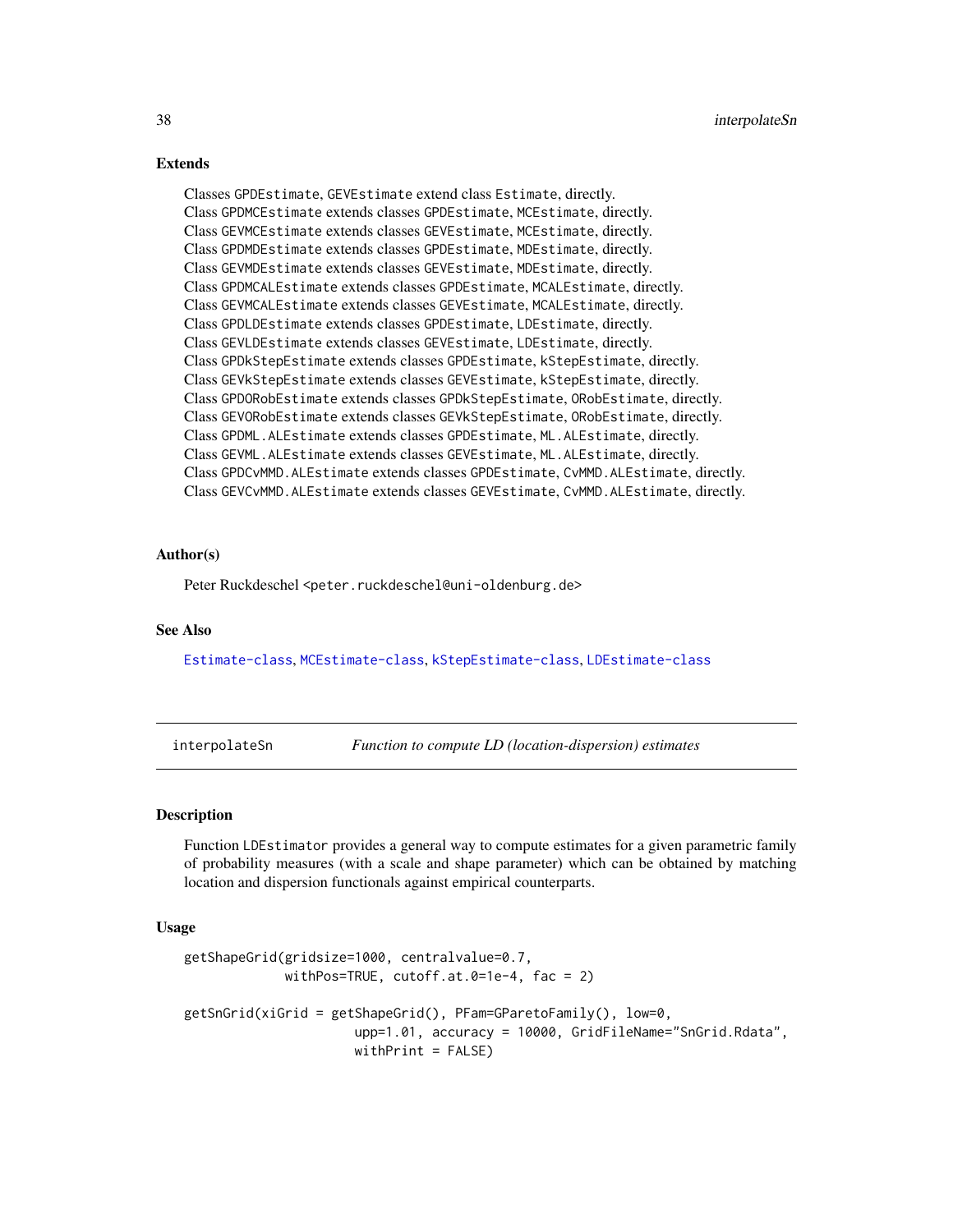# <span id="page-38-0"></span>interpolateSn 39

#### Arguments

| gridsize     | integer; the size of the grid to be created.                                                                                                                          |
|--------------|-----------------------------------------------------------------------------------------------------------------------------------------------------------------------|
| centralvalue | numeric of length 1: the central value of the grid (for details see below).                                                                                           |
| withPos      | logical of length 1; are negative values for the shape forbidden?                                                                                                     |
| cutoff.at.0  | numeric of length 1: How close may we come to 0?                                                                                                                      |
| fac          | a scaling factor used for the respective grid values (see below).                                                                                                     |
| xiGrid       | numeric; grid of shape values.                                                                                                                                        |
| PFam         | an object of class "ParamFamily". The parametric family at which to evaluate<br>the LDEstimator; the respective (main) parameter must contain "scale" and<br>"shape". |
| low          | numeric; argument for Sn.                                                                                                                                             |
| upp          | numeric; argument for Sn.                                                                                                                                             |
| accuracy     | numeric; argument for Sn.                                                                                                                                             |
| GridFileName | character; if GridFileName!="", the pure y-grid values are saved under this<br>filename.                                                                              |
| withPrint    | logical of length 1: shall current shape value be printed out?                                                                                                        |

### Details

getShapeGrid is a helper function to produce an unequally spaced grid of shape values xi, with the rationale that we need values close to some typical values more often than values at the border. The code starts with an equally spaced grid of size gridsize from 0.5 to 1-0.25/gridsize. This is reflected at 0.5, and a grid of respective quantiles of Norm(mean=centralvalue, sd=fac) is produced—with the heuristic rational that most estimators will be asymptotically normal around a typical value. If withPos is TRUE, negative values are cut off and replaced by respective higher quantiles of the corresponding normal; similarly, values to close to 0 are replaced by values between the cutoff value and the next admissible value and again by respective higher normal quantiles.

getSnGrid is a helper function to produce a grid of Sn values for a given grid of shape values and scale equal to 1 in a given shape-scale family. This result of this function can then be used to speed up calls to Sn (or to medSn) by providing particular methods for Sn. For an example of such a particular method see the body of getMethod("Sn", "GPareto") where object sng[["Generalized Pareto Family"]] is just the result of a call getSnGrid(xiGrid = getShapeGrid(), PFam=GPareto which has been stored in the namespace of package distrMod.

# Value

| getShapeGrid | a numeric grid of xi-values.                                                       |
|--------------|------------------------------------------------------------------------------------|
| getSnGrid    | a grid, i.e.; a matrix with columns x i and Sn–the respective interpolation grid). |

# Author(s)

Peter Ruckdeschel <peter.ruckdeschel@uni-oldenburg.de>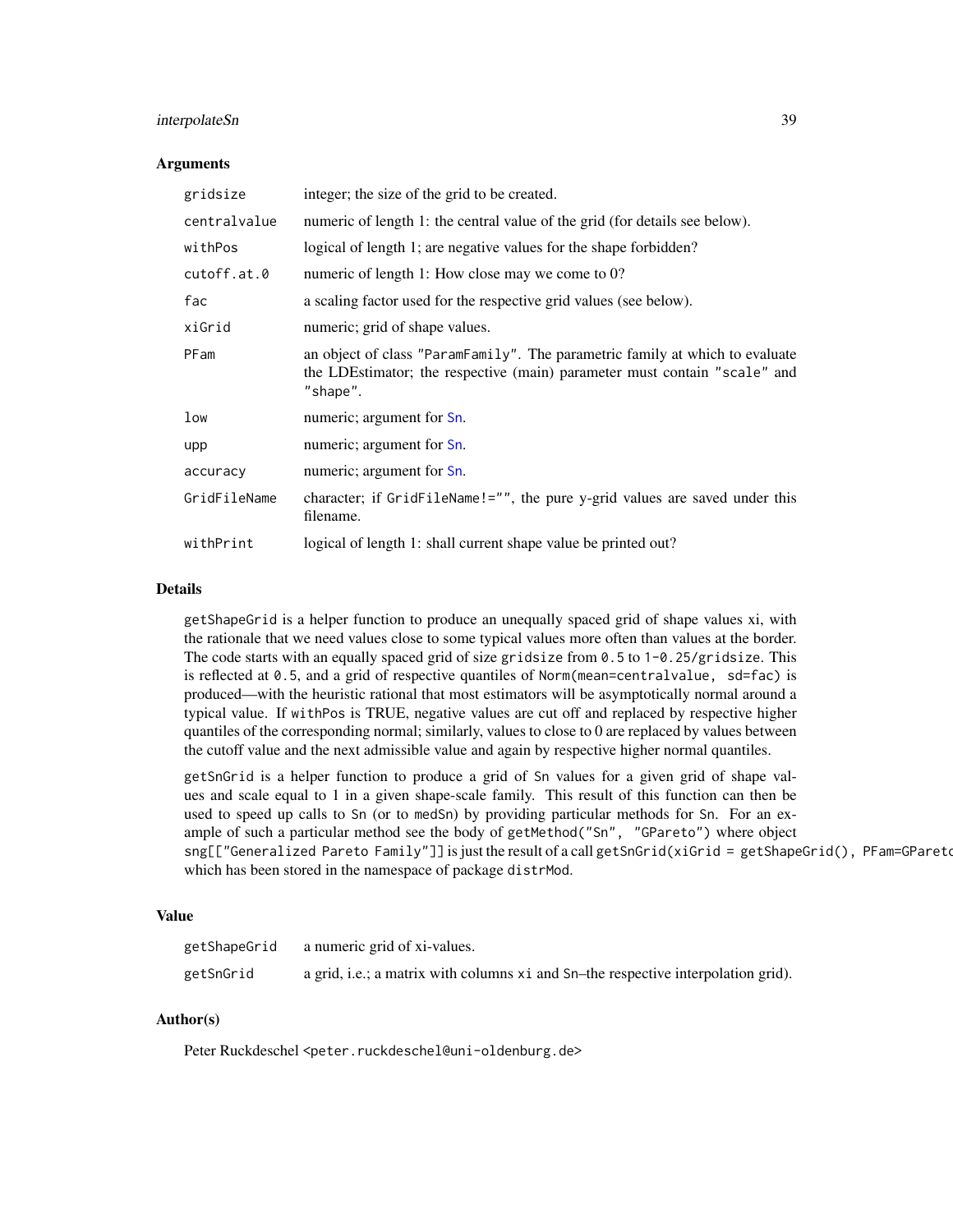#### Examples

```
## (empirical) Data
getShapeGrid(50)
head(getShapeGrid(withPos=FALSE))
## Not run:
### code used for the grid stored in the namespace of distrMod:
getSnGrid()
## End(Not run)
```
ismevgpdgevdiag-methods

*Methods for Diagnostic Functions in Package 'RobExtremes'*

#### Description

We provide wrapper to the diagnostic plots gpd.diag and gev.diag of package ismev, as well as to profilers gpd.prof, gpd.profxi and gev.prof, gev.profxi.

#### Usage

```
gpd.diag(z,...)## S4 method for signature 'gpd.fit'
gpd.diag(z)
## S4 method for signature 'GPDEstimate'
gpd.diag(z, npy = 365)gev.diag(z)
## S4 method for signature 'gev.fit'
gev.diag(z)
## S4 method for signature 'GEVEstimate'
gev.diag(z)
gpd.prof(z,...)## S4 method for signature 'gpd.fit'
gpd.prof(z, m, xlow, xup, npy = 365, conf = 0.95, nint = 100)## S4 method for signature 'GPDEstimate'
gpd.prof(z, m, xlow, xup, npy = 365, conf = 0.95, nint = 100)gev.prof(z,...)## S4 method for signature 'gev.fit'
gev.prof(z, m, xlow, xup, conf = 0.95, nint = 100)
## S4 method for signature 'GEVEstimate'
gev.prof(z, m, xlow, xup, conf = 0.95, nint = 100)
gpd.profxi(z,...)## S4 method for signature 'gpd.fit'
gpd.profxi(z, xlow, xup, conf = 0.95, nint = 100)## S4 method for signature 'GPDEstimate'
gpd.profxi(z, xlow, xup, npy = 365, conf = 0.95, nint = 100)
```
<span id="page-39-0"></span>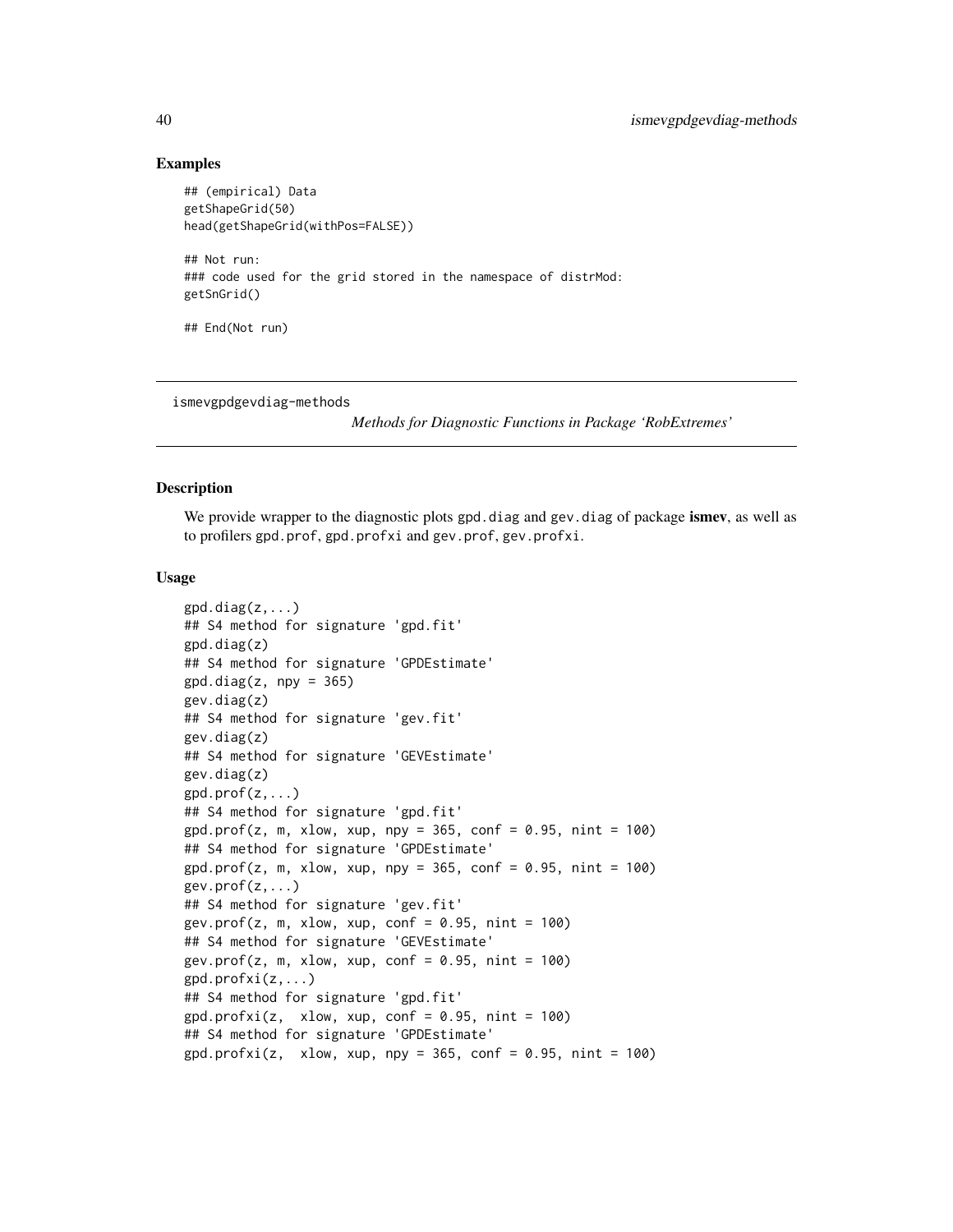```
gev.profxi(z,...)
## S4 method for signature 'gev.fit'
gev.profxi(z, xlow, xup, conf = 0.95, nint = 100)
## S4 method for signature 'GEVEstimate'
gev.profxi(z, xlow, xup, conf = 0.95, nint = 100)
```
# Arguments

| z          | an argument of class gpd. fit, gev. fit (recovering the original calling conven-<br>tion from package is mey or of class GEV Family or GP are to Family. |
|------------|----------------------------------------------------------------------------------------------------------------------------------------------------------|
| m          | The return level (i.e.) the profile likelihood is for the value that is exceeded with<br>probability 1/m).                                               |
| $\ddots$ . | further parameters to be passed on the specific methods.                                                                                                 |
| xlow, xup  | The least and greatest value at which to evaluate the profile likelihood.                                                                                |
| npy        | The number of observations per year.                                                                                                                     |
| conf       | The confidence coefficient of the plotted profile confidence interval.                                                                                   |
| nint       | The number of points at which the profile likelihood is evaluated.                                                                                       |

# Details

We provide a coercing of our fits of S4-classes "GPDEstimate" and "GEVEstimate" to the (S3- )classes gpd. fit and gev. fit of package is mev (the latter being cast to an  $S4$  class, internally, in our package.

# Value

For gpd.fit, gev.fit (quoted from package ismev: For stationary models four plots are produced; a probability plot, a quantile plot, a return level plot and a histogram of data with fitted density.

For non-stationary models two plots are produced; a residual probability plot and a residual quantile plot.

For gpd.prof, gev.prof (quoted from package ismev:

A plot of the profile likelihood is produced, with a horizontal line representing a profile confidence interval with confidence coefficient conf.

#### Author(s)

Peter Ruckdeschel <peter.ruckdeschel@uni-oldenburg.de>

#### References

ismev: An Introduction to Statistical Modeling of Extreme Values. R package version 1.39. https://CRAN.Rproject.org/package=ismev; original S functions written by Janet E. Heffernan with R port and R documentation provided by Alec G. Stephenson. (2012).

Coles, S. (2001). *An introduction to statistical modeling of extreme values.* London: Springer.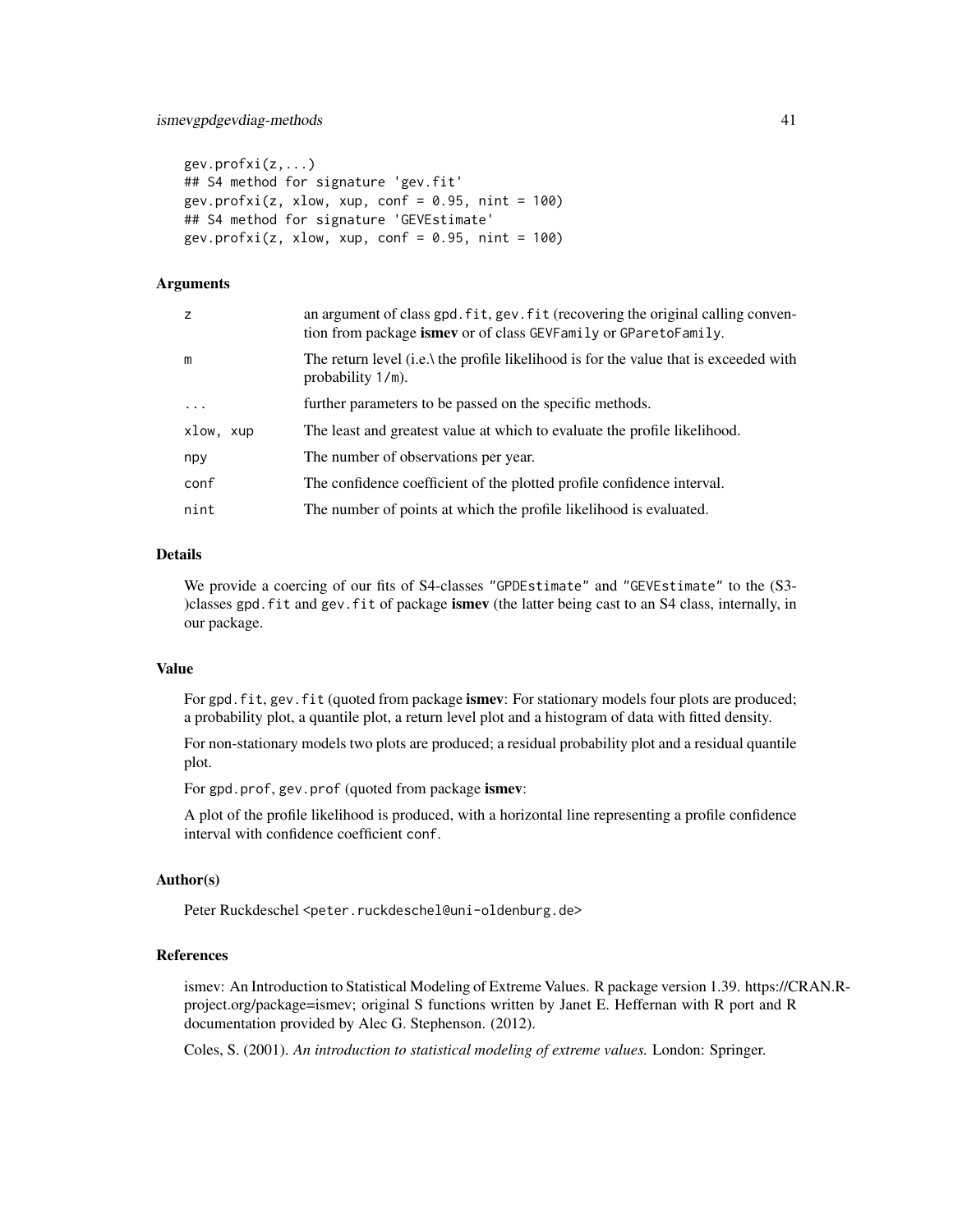# Examples

```
if(require(ismev)){
 ## from ismev
 data(portpirie)
 data(rain)
 detach(package:ismev)
 ppfit <- ismev::gev.fit(portpirie[,2])
 gev.diag(ppfit)
 ##
  (mlE <- MLEstimator(portpirie[,2], GEVFamilyMuUnknown(withPos=FALSE)))
 gev.diag(mlE)
 ## not tested on CRAN because it takes some time...
 gev.prof(mlE, m = 10, 4.1, 5)
 gev.profxi(mlE, -0.3, 0.3)
 rnfit <- ismev::gpd.fit(rain,10)
 gpd.diag(rnfit)
 ##
 mlE2 <- MLEstimator(rain[rain>10], GParetoFamily(loc=10))
 gpd.diag(mlE2)
 gpd.prof(mlE2, m = 10, 55, 77)
 gpd.profxi(mlE2, -0.02, 0.02)
```
}

<span id="page-41-1"></span>kMAD *Asymmetric Median of Absolute Deviations for Skewed Distributions*

# Description

Function for the computation of asymmetric median absolute deviation (kMAD) It coincides with ordinary median absolute deviation (MAD) for  $k = 1$ .

# Usage

```
kMAD(x,k,...)
## S4 method for signature 'numeric,numeric'
kMAD(x, k = 1, na.m = TRUE,eps = .Machine$double.eps, ... )
## S4 method for signature 'UnivariateDistribution,numeric'
kMAD(x, k = 1, up = NULL, ...)
```
<span id="page-41-0"></span>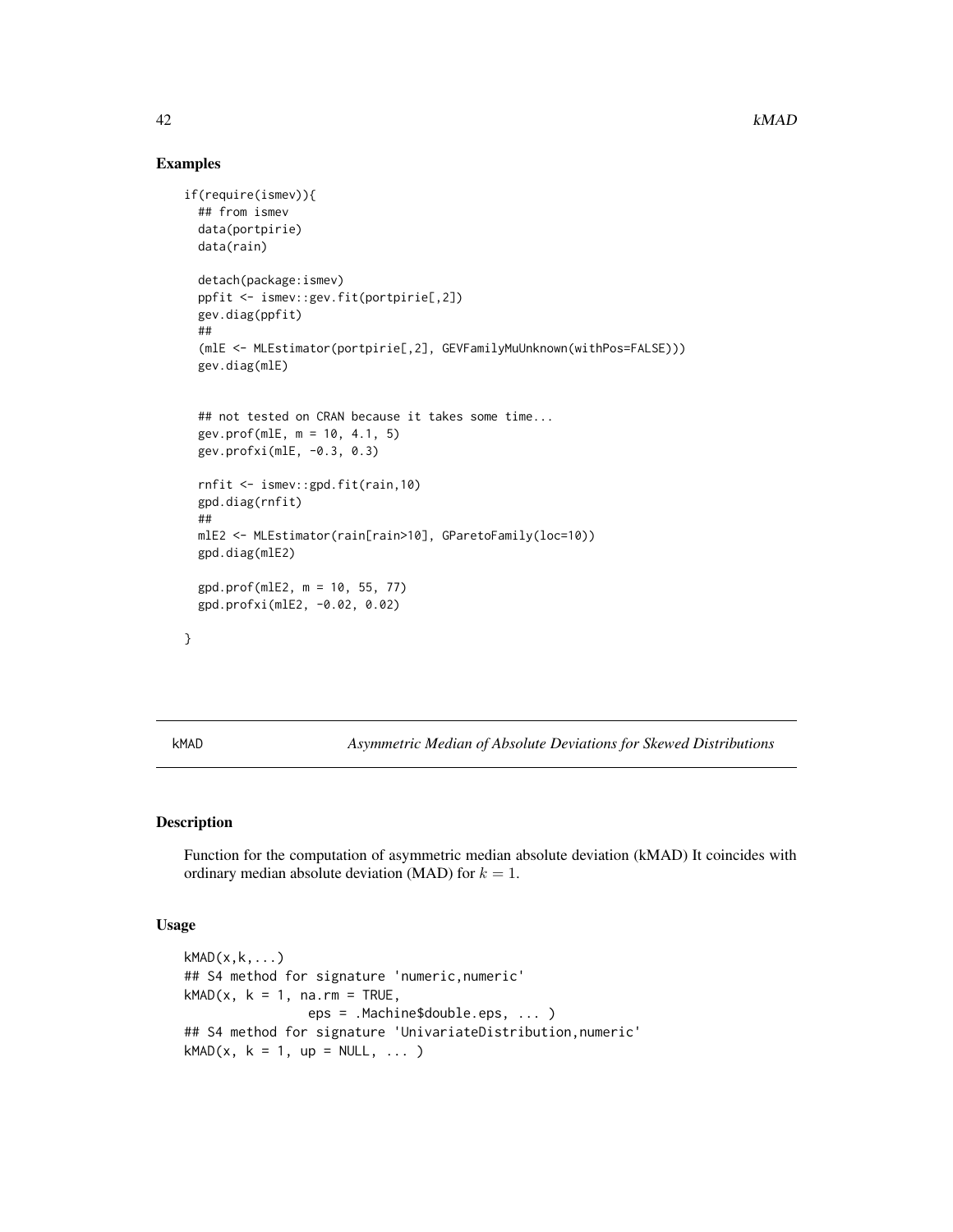#### <span id="page-42-0"></span> $kMAD$  43

# Arguments

| $\mathsf{x}$ | a numeric vector or a distribution.                                                                  |
|--------------|------------------------------------------------------------------------------------------------------|
| k            | numeric; tunning parameter for asymmetrical MAD; has to be of length 1 and<br>larger than 1.         |
| na.rm        | logical; if TRUE then NA values are stripped from x before computation takes<br>place.               |
| eps          | numeric; accuracy up to which to state equality of two numeric values                                |
| up           | numeric; upper bound for search interval; important in distributions without<br>left/right endpoint. |
| $\ddotsc$    | additional arguments for other functions; not used so far;                                           |

# Details

For kMAD (asymmetrial MAD) is a root of the equation:

$$
kMAD(F,k) = \inf\{t > 0 \mid F(m+kt) - F(m-t) \ge 1/2\}
$$

, where F is the cumulative distribution function, m is the median of F.

# Author(s)

Peter Ruckdeschel <peter.ruckdeschel@uni-oldenburg.de>, Nataliya Horbenko <nhorbenko@gmail.com>

# References

Ruckdeschel, P., Horbenko, N. (2010): Robustness Properties for Generalized Pareto Distributions. ITWM Report 182.

# See Also

[mad](#page-0-0)

# Examples

```
x <- rnorm(100)
kMAD(x,k=10)
kMAD(Norm(),k=10)
```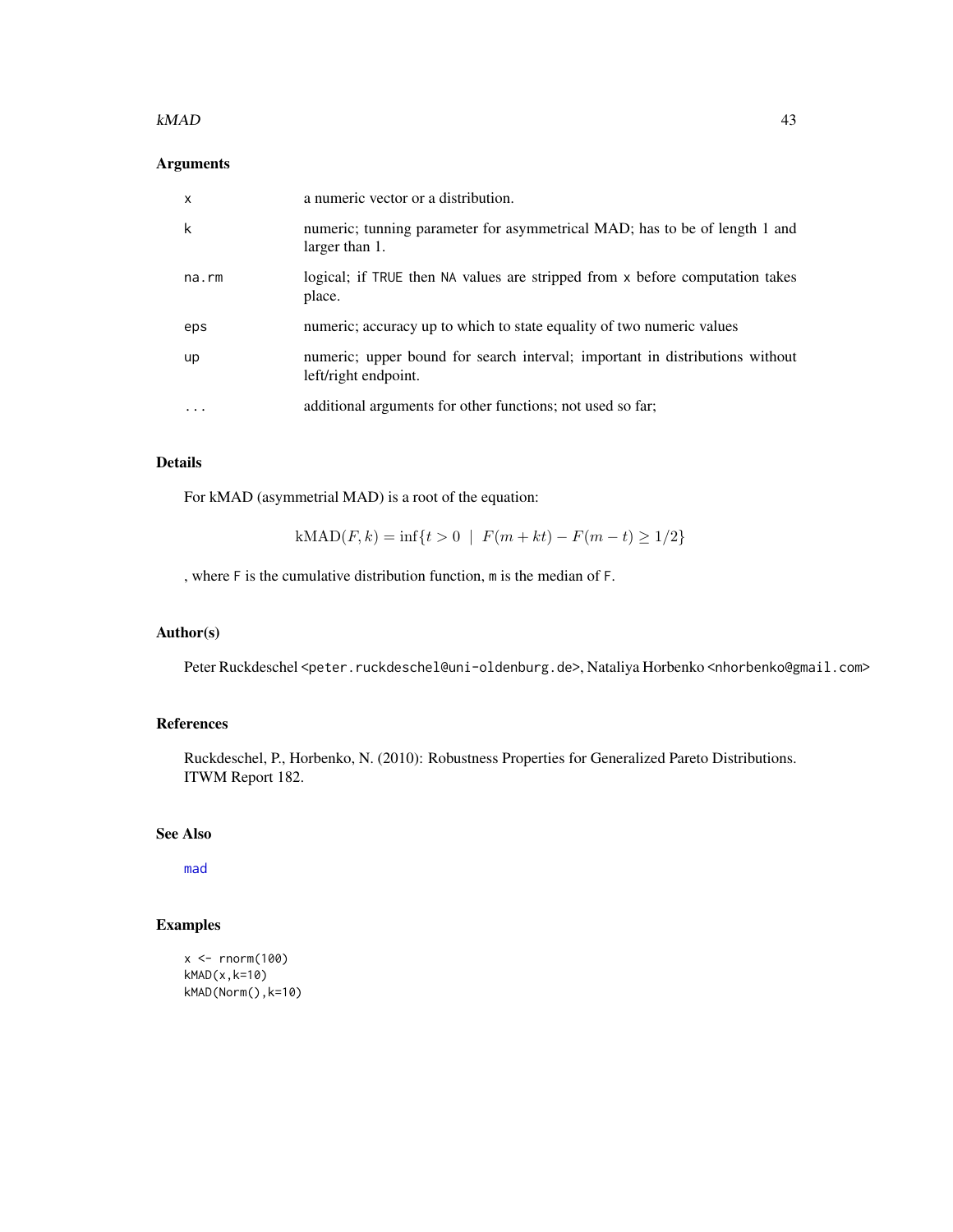<span id="page-43-1"></span><span id="page-43-0"></span>LDEstimate-class *LDEstimate-class.*

#### Description

Class of Location Dispersion estimates.

#### Objects from the Class

Objects can be created by calls of the form new("LDEstimate", ...). More frequently they are created via the generating function LDEstimator.

# **Slots**

name Object of class "character": name of the estimator.

estimate Object of class "ANY": estimate.

estimate.call Object of class "call": call by which estimate was produced.

dispersion Object of class "numeric": the value of the fitted dispersion.

location Object of class "numeric": the value of the fitted location.

- Infos object of class "matrix" with two columns named method and message: additional informations.
- asvar object of class "OptionalMatrix" which may contain the asymptotic (co)variance of the estimator.
- samplesize object of class "numeric" the samplesize at which the estimate was evaluated.
- nuis.idx object of class "OptionalNumeric": indices of estimate belonging to the nuisance part
- fixed object of class "OptionalNumeric": the fixed and known part of the parameter.
- trafo object of class "list": a list with components fct and mat (see below).
- untransformed.estimate Object of class "ANY": untransformed estimate.
- untransformed.asvar object of class "OptionalNumericOrMatrix" which may contain the asymptotic (co)variance of the untransformed estimator.

completecases object of class "logical" — complete cases at which the estimate was evaluated.

#### Extends

Class "Estimate", directly.

#### Methods

dispersion signature(object = "LDEstimate"): accessor function for slot dispersion. location signature(object = "LDEstimate"): accessor function for slot location. show signature(object = "LDEstimate")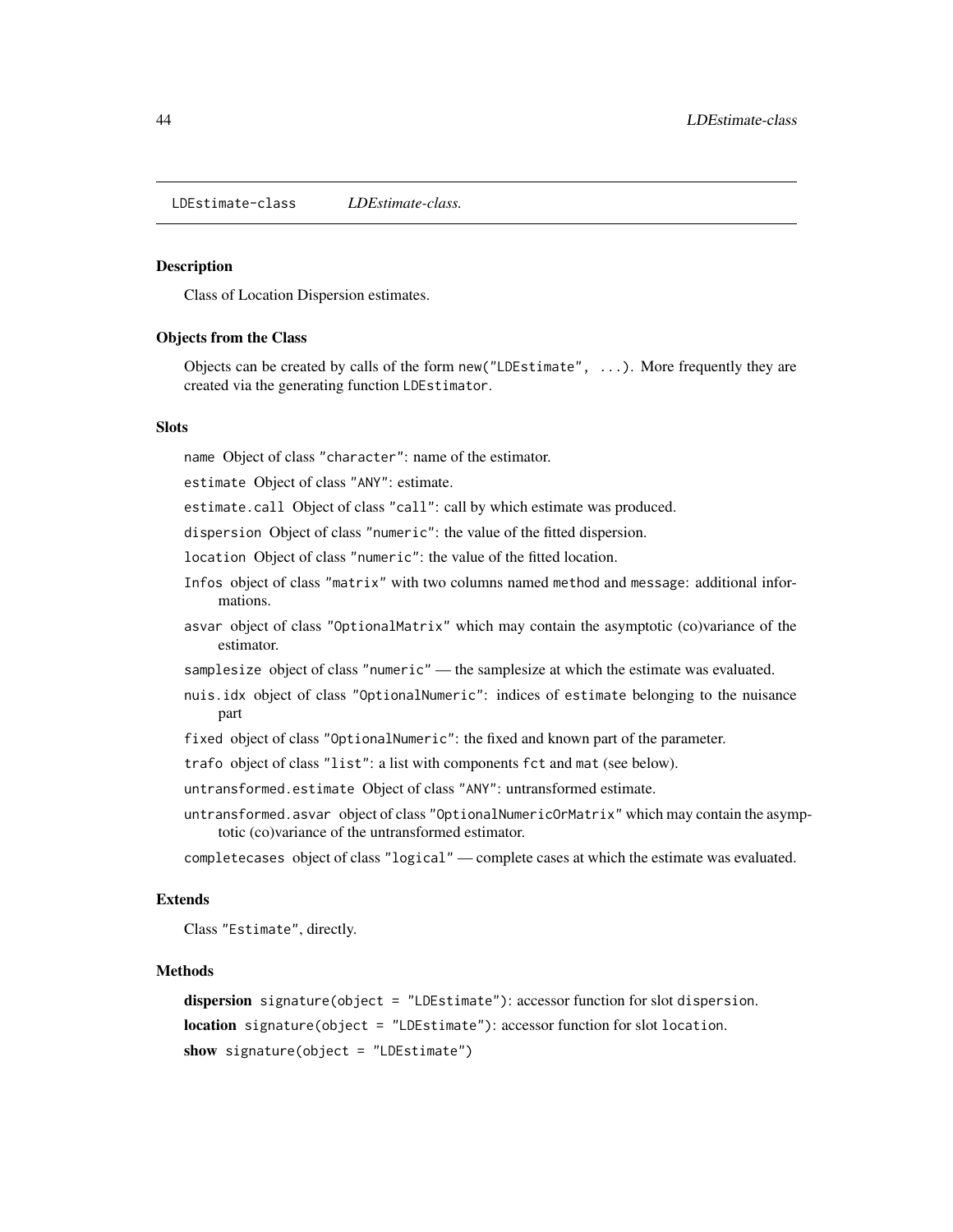#### <span id="page-44-0"></span>LDEstimator 45

#### Author(s)

Matthias Kohl <Matthias.Kohl@stamats.de>, Peter Ruckdeschel <peter.ruckdeschel@uni-oldenburg.de>

# See Also

[Estimate-class](#page-0-0), [LDEstimator](#page-44-1), [MCEstimator](#page-0-0)

#### Examples

```
## (empirical) Data
x \leq - \text{rgamma}(50, \text{ scale} = 0.5, \text{ shape} = 3)## parametric family of probability measures
G \leq GammaFamily(scale = 1, shape = 2)
(S \leftarrow \text{medQn}(x, G))dispersion(S)
location(S)
```
LDEstimator *Function to compute LD (location-dispersion) estimates*

#### <span id="page-44-2"></span>**Description**

Function LDEstimator provides a general way to compute estimates for a given parametric family of probability measures (with a scale and shape parameter) which can be obtained by matching location and dispersion functionals against empirical counterparts.

#### Usage

```
LDEstimator(x, loc.est, disp.est, loc.fctal, disp.fctal, ParamFamily,
            loc.est.ctrl = NULL, loc.fctal.ctrl=NULL,
            disp.est.ctrl = NULL, disp.fctal.ctrl=NULL,
            q.lo =1e-3, q.up=15, log.q =TRUE,
            name, Infos, asvar = NULL, nuis.idx = NULL,
            trafo = NULL, fixed = NULL, asvar.fct = NULL, na.rm = TRUE,
            ..., .withEvalAsVar = FALSE, vdbg = FALSE)
medkMAD(x, ParamFamily, k=1, q.lo =1e-3, q.up=15, nuis.idx = NULL,
        trafo = NULL, fixed = NULL, asvar.fct = NULL, na.rm = TRUE,
        ..., .withEvalAsVar = FALSE, vdbg = FALSE)
medkMADhybr(x, ParamFamily, k=1, q.lo =1e-3, q.up=15, KK = 20, nuis.idx = NULL,
        trafo = NULL, fixed = NULL, asvar.fct = NULL, na.rm = TRUE,
        ..., .withEvalAsVar = FALSE)
medSn(x, ParamFamily, q.lo =1e-3, q.up=10, nuis.idx = NULL,
      trafo = NULL, fixed = NULL, asvar.fct = NULL, na.rm = TRUE,
      accuracy = 100, ..., withEvalAsVar = FALSE)medQn(x, ParamFamily, q.lo =1e-3, q.up=15, nuis.idx = NULL,
```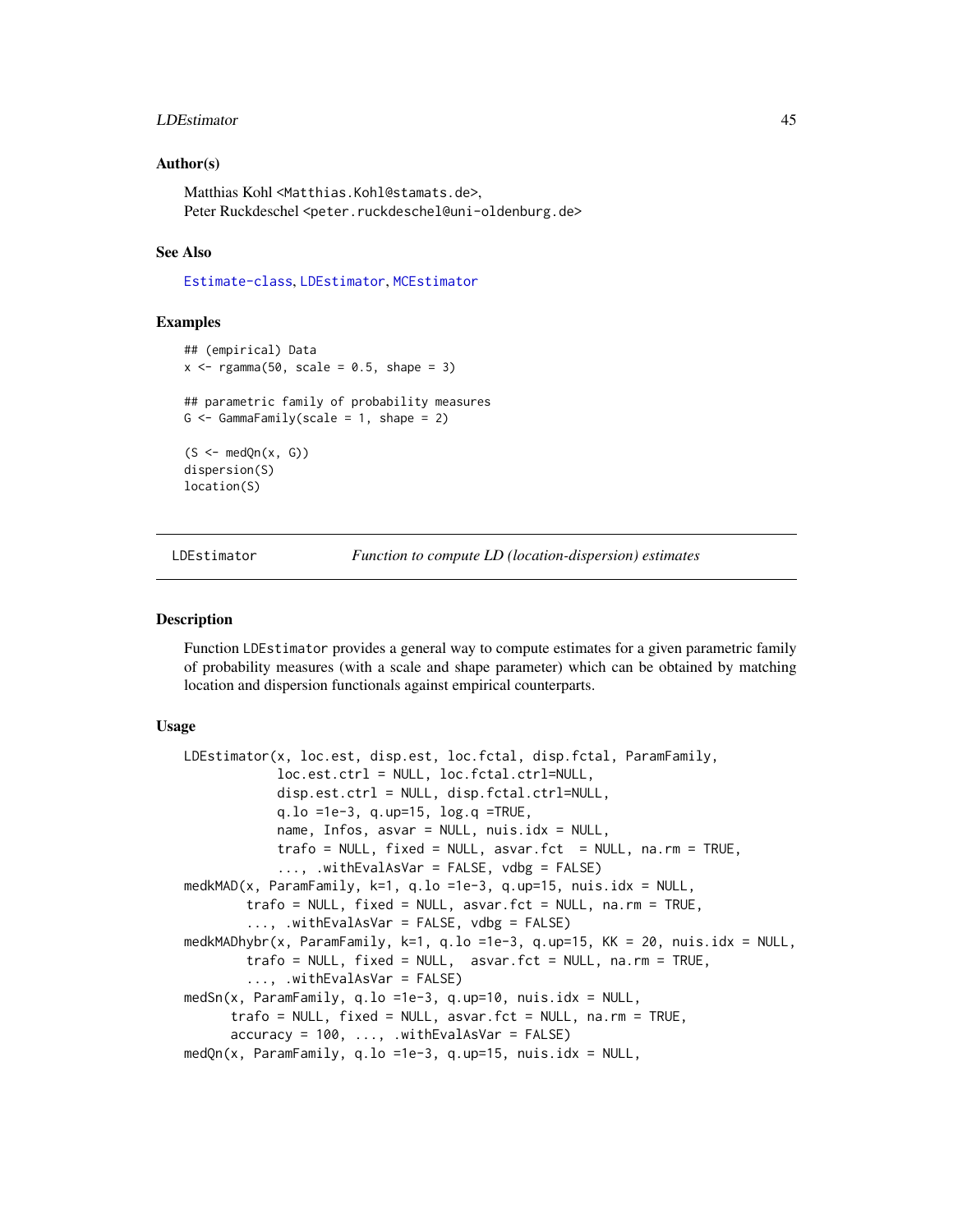<span id="page-45-0"></span>46 LDEstimator

```
trafo = NULL, fixed = NULL, asvar.fct = NULL, na.rm = TRUE,
..., .withEvalAsVar = FALSE)
```
# Arguments

| х                                 | (empirical) data                                                                                                                                                                                                                                                                                                                                                         |
|-----------------------------------|--------------------------------------------------------------------------------------------------------------------------------------------------------------------------------------------------------------------------------------------------------------------------------------------------------------------------------------------------------------------------|
| ParamFamily                       | an object of class "ParamFamily". The parametric family at which to evaluate<br>the LDEstimator; the respective (main) parameter must contain "scale" and<br>"shape".                                                                                                                                                                                                    |
| loc.est                           | a function expecting x (a numeric vector) as first argument; location estimator.                                                                                                                                                                                                                                                                                         |
| disp.est                          | a function expecting x (a numeric vector) as first argument; dispersion estimator;<br>may only take non-negative values.                                                                                                                                                                                                                                                 |
| loc.fctal                         | a function expecting a distribution object as first argument; location functional.                                                                                                                                                                                                                                                                                       |
| disp.fctal                        | a function expecting a distribution object as first argument; dispersion func-<br>tional; may only take non-negative values.                                                                                                                                                                                                                                             |
| loc.est.ctrl                      | a list (or NULL); optional additional arguments for the location estimator.                                                                                                                                                                                                                                                                                              |
| disp.est.ctrl                     | a list (or NULL); optional additional arguments for the dispersion estimator.                                                                                                                                                                                                                                                                                            |
| loc.fctal.ctrl<br>disp.fctal.ctrl | a list (or NULL); optional additional arguments for the location functional.                                                                                                                                                                                                                                                                                             |
|                                   | a list (or NULL); optional additional arguments for the dispersion functional.                                                                                                                                                                                                                                                                                           |
| k                                 | numeric; additional parameter for kMAD; must be positive and of length 1.                                                                                                                                                                                                                                                                                                |
| KK                                | numeric; Maximal number of trials with different k in medkMADhybr.                                                                                                                                                                                                                                                                                                       |
| q.lo                              | numeric; lower bound for search intervall in shape parameter.                                                                                                                                                                                                                                                                                                            |
| q.up                              | numeric; upper bound for search intervall in shape parameter.                                                                                                                                                                                                                                                                                                            |
| log.q                             | logical; shall the zero search be done on log-scale?                                                                                                                                                                                                                                                                                                                     |
| name                              | optional name for estimator.                                                                                                                                                                                                                                                                                                                                             |
| Infos                             | character: optional informations about estimator                                                                                                                                                                                                                                                                                                                         |
| asvar                             | optionally the asymptotic (co)variance of the estimator                                                                                                                                                                                                                                                                                                                  |
| nuis.idx                          | optionally the indices of the estimate belonging to nuisance parameter                                                                                                                                                                                                                                                                                                   |
| fixed                             | optionally (numeric) the fixed part of the parameter                                                                                                                                                                                                                                                                                                                     |
| trafo                             | an object of class MatrixorFunction - a transformation for the main parameter                                                                                                                                                                                                                                                                                            |
| asvar.fct                         | optionally: a function to determine the corresponding asymptotic variance; if<br>given, asvar. fct takes arguments L2Fam((the parametric model as object of<br>class L2ParamFamily) and param (the parameter value as object of class ParamFamParameter);<br>arguments are called by name; asvar. fct may also process further arguments<br>passed through the  argument |
| na.rm                             | logical: if TRUE, the estimator is evaluated at complete.cases(x).                                                                                                                                                                                                                                                                                                       |
| accuracy                          | numeric: argument to be passed on to Sn.                                                                                                                                                                                                                                                                                                                                 |
|                                   | further arguments to be passed to location estimator and functional and disper-<br>sion estimator and functional.                                                                                                                                                                                                                                                        |
| vdbg                              | logical; if TRUE, debugging information is shown.                                                                                                                                                                                                                                                                                                                        |
| .withEvalAsVar                    | logical: shall slot as Var be evaluated (if as var. fct is given) or just the call be<br>returned?                                                                                                                                                                                                                                                                       |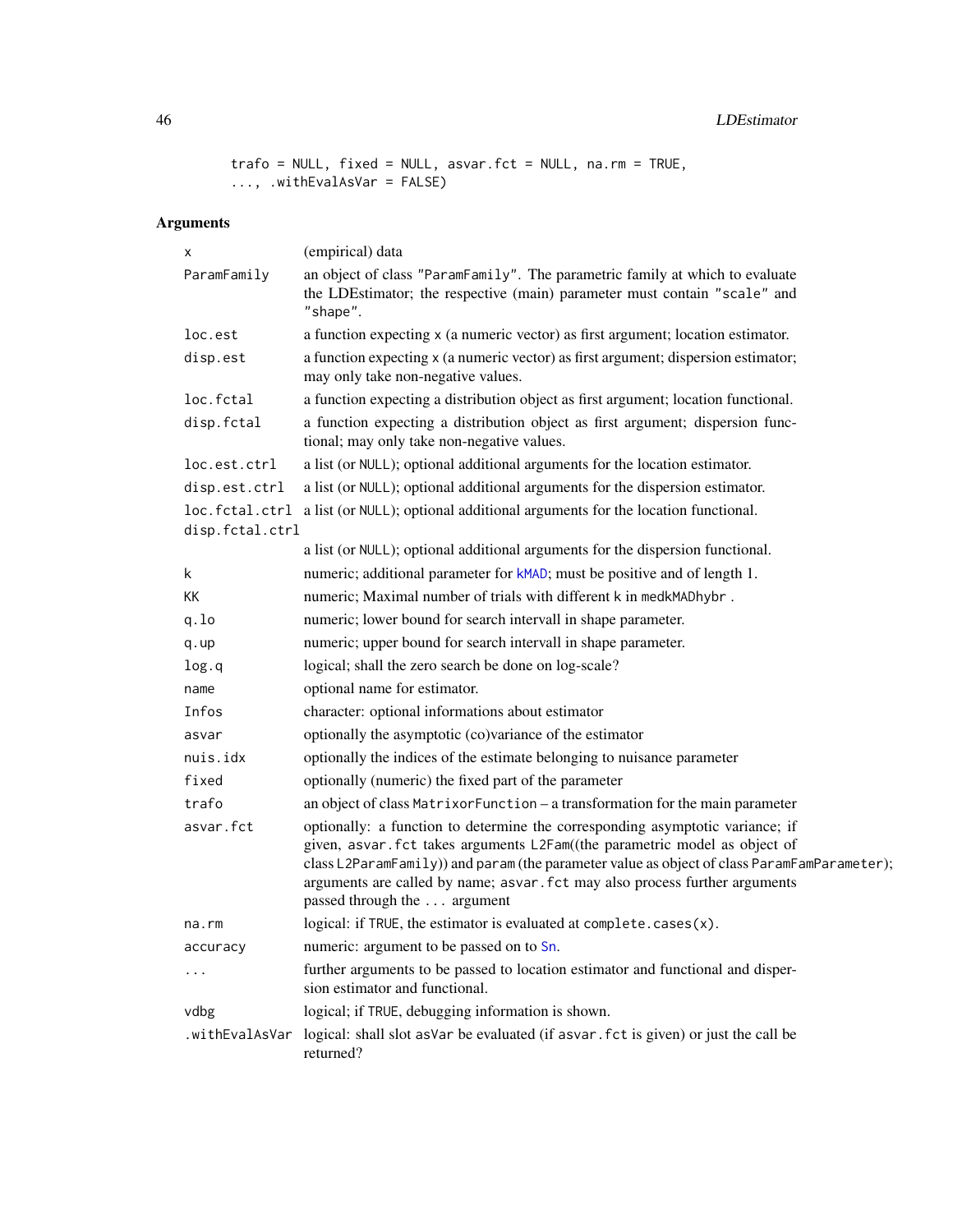#### <span id="page-46-0"></span>LDEstimator 47

#### Details

The arguments loc.est, disp.est (location and dispersion estimators) have to be functions with first argument x (a numeric vector with the empirical data) and additional, optional individual arguments to be passed on in the respective calls as lists loc.est.ctrl, disp.est.ctrl, and global additional arguments through the ... argument. Similarly, arguments loc.fctal, disp.fctal (location and dispersion functionals) have to be functions with first argument an object of class UnivariateDistribution, and additional, optional individual arguments to be passed on in the respective calls as lists loc.fctal.ctrl, disp.fctal.ctrl, and global additional arguments again through the ... argument. Uses [.LDMatch](#page-0-0) internally.

#### Value

An object of S4-class "Estimate".

#### Note

The values for q.lo and q.up are a bit delicate and have to be found, model by model, by try and error. As a rule, medSn is rather slow, as the evaluation of the Sn functional is quite expensive. So if medSn is the estimator of choice, it pays off, for a given shape-scale family, to evaluate medSn on a grid of shape-values (with scale 1) and then to use an interpolation techniques in a particular method to replace the default one for this shape-scale family. As an example, we have done so for the GPD family.

#### Author(s)

Nataliya Horbenko <nhorbenko@gmail.com>, Peter Ruckdeschel <peter.ruckdeschel@uni-oldenburg.de>

#### References

P. Ruckdeschel, N. Horbenko (2011): Yet another breakdown point notion: EFSBP –illustrated at scale-shape models. ArXiv 1005.1480. To appear at Metrika. DOI: 10.1007/s00184-011-0366-4.

A. Marazzi and C. Ruffieux (1999): The truncated mean of asymmetric distribution. Computational Statistics and Data Analysis 32: 79-100 .

# See Also

[ParamFamily-class](#page-0-0), [ParamFamily](#page-0-0), [Estimate-class](#page-0-0)

#### Examples

```
## (empirical) Data
set.seed(123)
x \leq - rgamma(50, scale = 0.5, shape = 3)
## parametric family of probability measures
G \leq GammaFamily(scale = 1, shape = 2)
medQn(x = x, ParamFamily = G)medSn(x = x, ParamFamily = G, q.lo = 0.5, q.up = 4)
```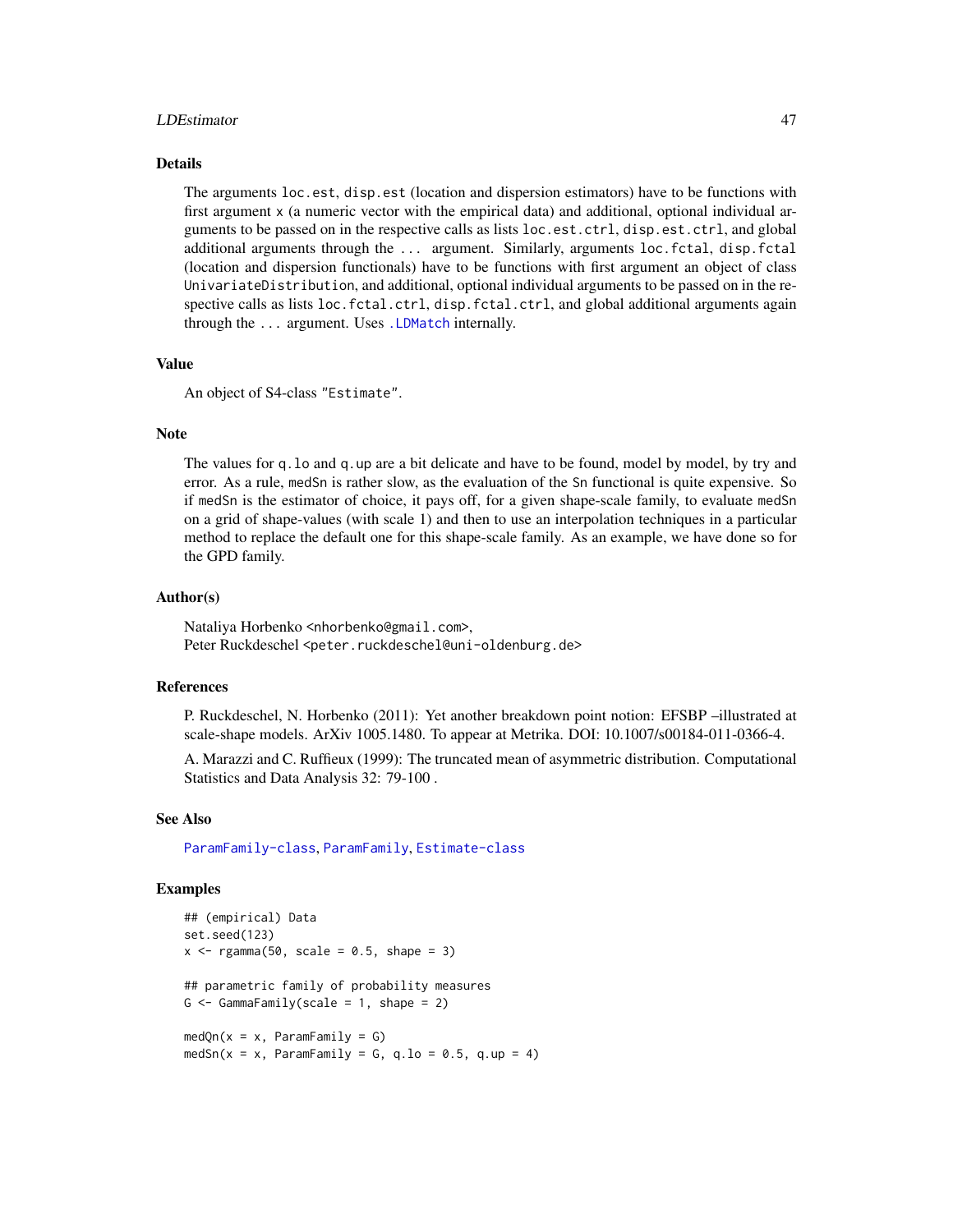```
## not tested on CRAN because it takes time...
## without speedup for Sn:
LDEstimator(x, loc.est = median, disp.est = Sn, loc.fctal = median,
            disp.fctal = getMethod("Sn","UnivariateDistribution"),
            ParamFamily = G, disp.est.ctrl = list(constant=1))
medkMAD(x = x, ParamFamily = G)medkMADhybr(x = x, ParamFamily = G)
medkMAD(x = x, k=10, ParamFamily = G)
##not at all robust:
LDEstimator(x, loc.est = mean, disp.est = sd,
               loc.fctal = E, disp.fctal = sd,
            ParamFamily = G)
```
movToRef-methods *Methods for Functions moving from and to reference parameter in Package 'RobExtremes'*

#### Description

In optIC a gain in accuracy can be obtained when computing the optimally-robust ICs at a reference parameter of the model (instead of an arbtirary one). To this end, moveL2Fam2RefParam moved the model to the reference parameter and moveICBackFromRefParam moves the obtained optimal IC back to the original parameter.

#### Usage

```
moveL2Fam2RefParam(L2Fam, ...)
      moveICBackFromRefParam(IC, L2Fam,...)
```
#### Arguments

| L2Fam                | object of class L2ParamFamily                        |
|----------------------|------------------------------------------------------|
| IC                   | IC of class HampIC                                   |
| $\ddot{\phantom{0}}$ | further arguments to be passed to particular methods |

# Details

moveL2Fam2RefParam and moveICBackFromRefParam are used internally in functions robest and roptest to compute the optimally robust influence function according to the arguments given to them.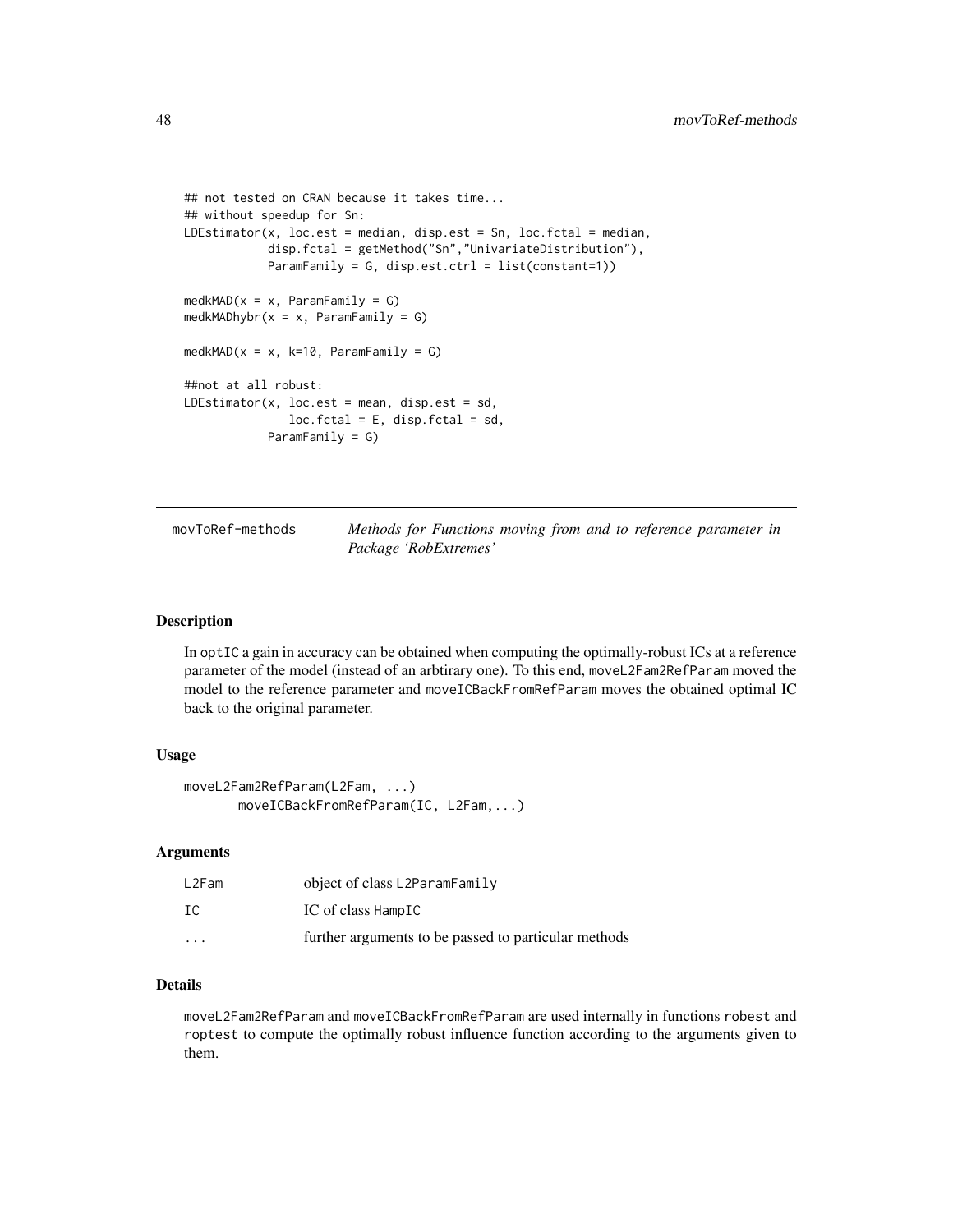#### <span id="page-48-0"></span>Pareto and the contract of the contract of the contract of the contract of the contract of the contract of the contract of the contract of the contract of the contract of the contract of the contract of the contract of the

# Value

moveL2Fam2RefParam the L2 Family transformed to reference parameter. moveICBackFromRefParam

the backtransformed IC.

#### Methods

- moveL2Fam2RefParam signature(L2Fam = "L2ScaleShapeUnion"): moves L2Fam to scale 1 (and, if existing location to  $\theta$ ).
- moveICBackFromRefParam signature(IC = "IC", L2Fam = "L2ScaleShapeUnion"): moves IC in IC back to original location and scale in L2Fam (and in addition changes Lagrange multipliers accordingly), rescaling risk where necessary.
- moveICBackFromRefParam signature(IC = "IC", L2Fam = "L2LocScaleShapeUnion"): moves IC in IC back to original location and scale in L2Fam (and in addition changes Lagrange multipliers accordingly), rescaling risk where necessary.

# Author(s)

Peter Ruckdeschel <peter.ruckdeschel@uni-oldenburg.de>

# See Also

[robest](#page-0-0),[optIC](#page-0-0), [radiusMinimaxIC](#page-0-0)

Pareto *Generating function for Pareto-class*

#### Description

Generates an object of class "Pareto".

#### Usage

```
Pareto(shape = 1, Min = 1)
```
#### Arguments

| shape | positive real number: shape parameter of the Pareto distribution. |
|-------|-------------------------------------------------------------------|
| Min   | positive real number: Min parameter of the Pareto distribution    |

# Value

Object of class "Pareto"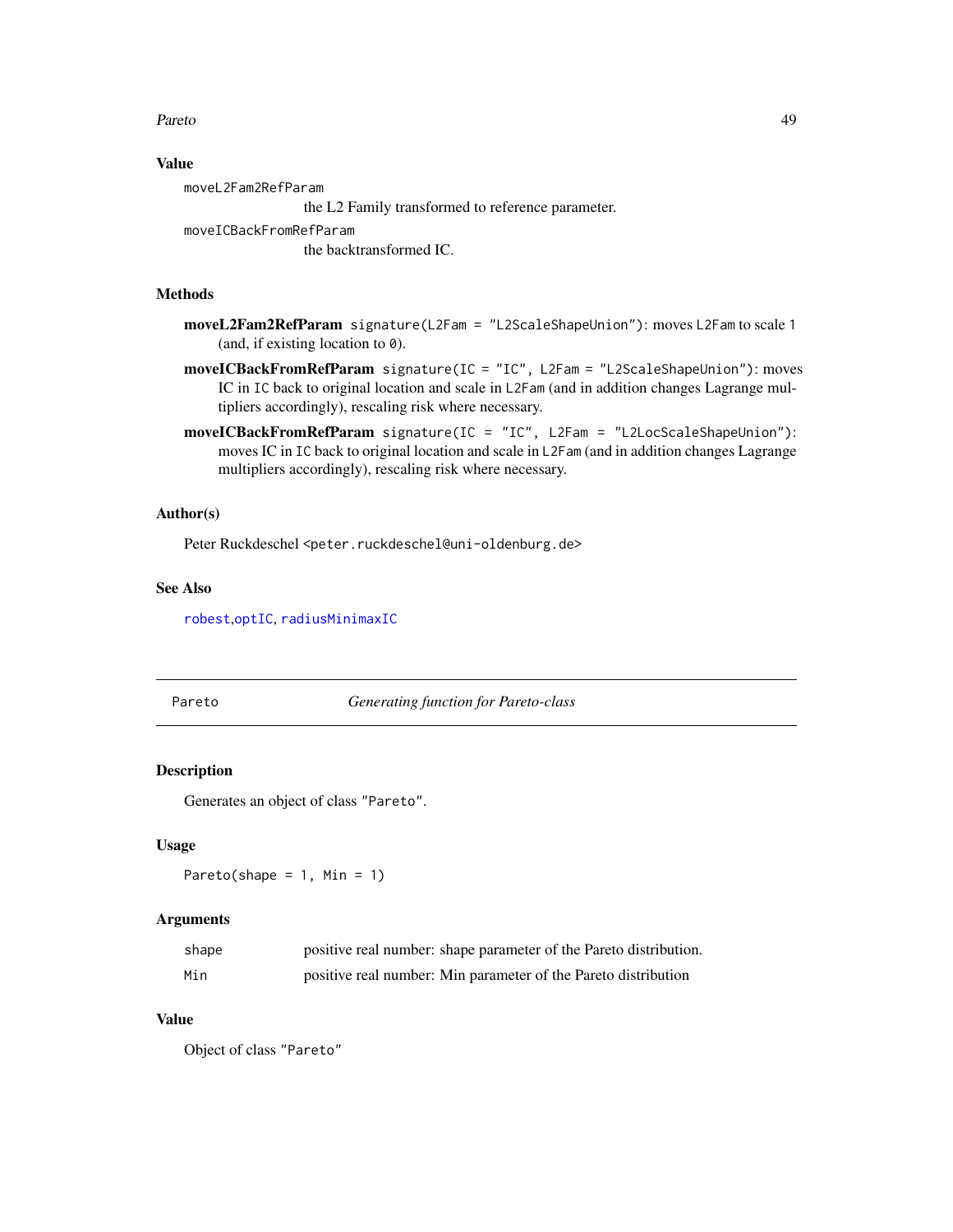#### <span id="page-49-0"></span>Note

The class "Pareto" is based on the code provided by the package actuar by Vincent Goulet and Mathieu Pigeon.

# Author(s)

Nataliya Horbenko <nhorbenko@gmail.com>

# See Also

[Pareto-class](#page-49-1), [dpareto1](#page-0-0)

#### Examples

```
(P1 \leq - Pareto(shape = 1, Min = 1))
plot(P1)
E(Pareto())
E(P1)
E(P1, function(x){x^2})var(P1)
sd(P1)
median(P1)
IQR(P1)
mad(P1)
```
<span id="page-49-1"></span>Pareto-class *Pareto distribution*

## Description

[borrowed from actuar]:

The (Single-parameter) Pareto distribution with parameter shape  $= \alpha$  has density:

$$
f(x) = \frac{\alpha \theta^{\alpha}}{x^{\alpha+1}}
$$

for  $x > \theta$ ,  $\alpha > 0$  and  $\theta > 0$ .

Although there appears to be two parameters, only shape is a true parameter. The value of  $min = \theta$ must be set in advance.

# Objects from the Class

Objects can be created by calls of the form new("Pareto", shape, Min). More frequently they are created via the generating function Pareto.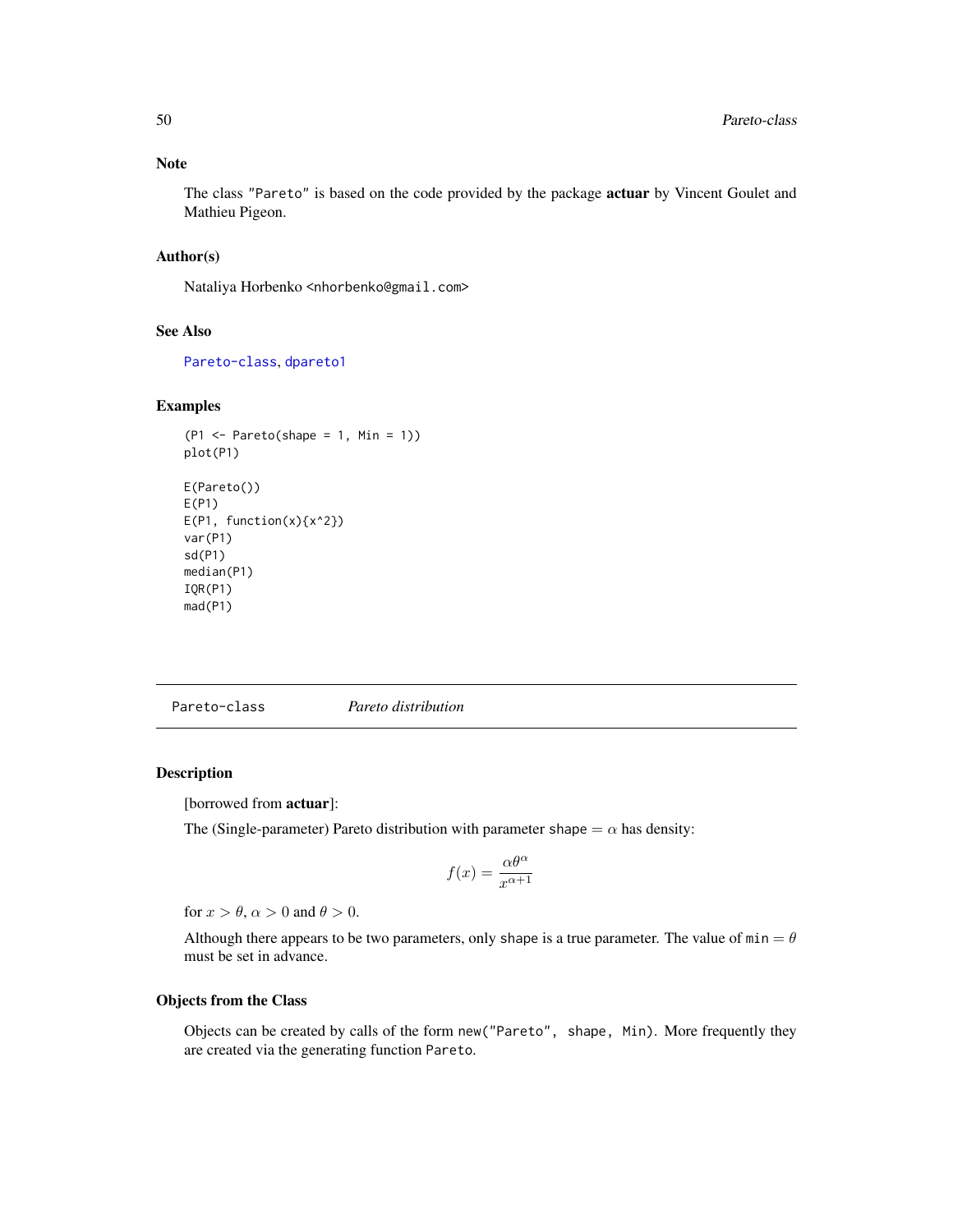#### Pareto-class 51

#### **Slots**

img Object of class "Reals".

param Object of class "ParetoParameter".

r rpareto1

d dpareto1

p ppareto1

q qpareto1

gaps (numeric) matrix or NULL

.withArith logical: used internally to issue warnings as to interpretation of arithmetics

.withSim logical: used internally to issue warnings as to accuracy

- .logExact logical: used internally to flag the case where there are explicit formulae for the log version of density, cdf, and quantile function
- .lowerExact logical: used internally to flag the case where there are explicit formulae for the lower tail version of cdf and quantile function

#### Extends

Class "AbscontDistribution", directly. Class "UnivariateDistribution", by class "AbscontDistribution". Class "Distribution", by class "AbscontDistribution".

# Methods

initialize signature(.Object = "Pareto"): initialize method.

shape signature(object =  $"Pareto"$ ): wrapped access method for slot shape of slot param.

**Min** signature( $x = "Pareto")$ : wrapped access method for slot Min of slot param.

scale signature( $x = "Pareto")$ : wrapped access method for slot Min of slot param.

shape<- signature(object = "Pareto"): wrapped replace method for slot shape of slot param.

**Min<-** signature( $x =$  "Pareto"): wrapped replace method for slot Min of slot param.

E signature(object = "Pareto", fun = "missing", cond = "missing"): exact evaluation using explicit expressions.

**var** signature(signature(x =  $"Pareto"$ ): exact evaluation using explicit expressions.

**median** signature(signature( $x = "Pareto")$ : exact evaluation using explicit expressions.

**IQR** signature(signature( $x = "Pareto")$ : exact evaluation using explicit expressions.

skewness signature(signature( $x = "Pareto")$ : exact evaluation using explicit expressions.

**kurtosis** signature(signature( $x = "Pareto")$ : exact evaluation using explicit expressions.

\* signature(e1 = "Pareto", e2 = "numeric"): exact method for this transformation — stays within this class if e2>0.

**liesInSupport** signature(object = "Pareto",  $x =$  "numeric"): checks if x lies in the support of the respective distribution.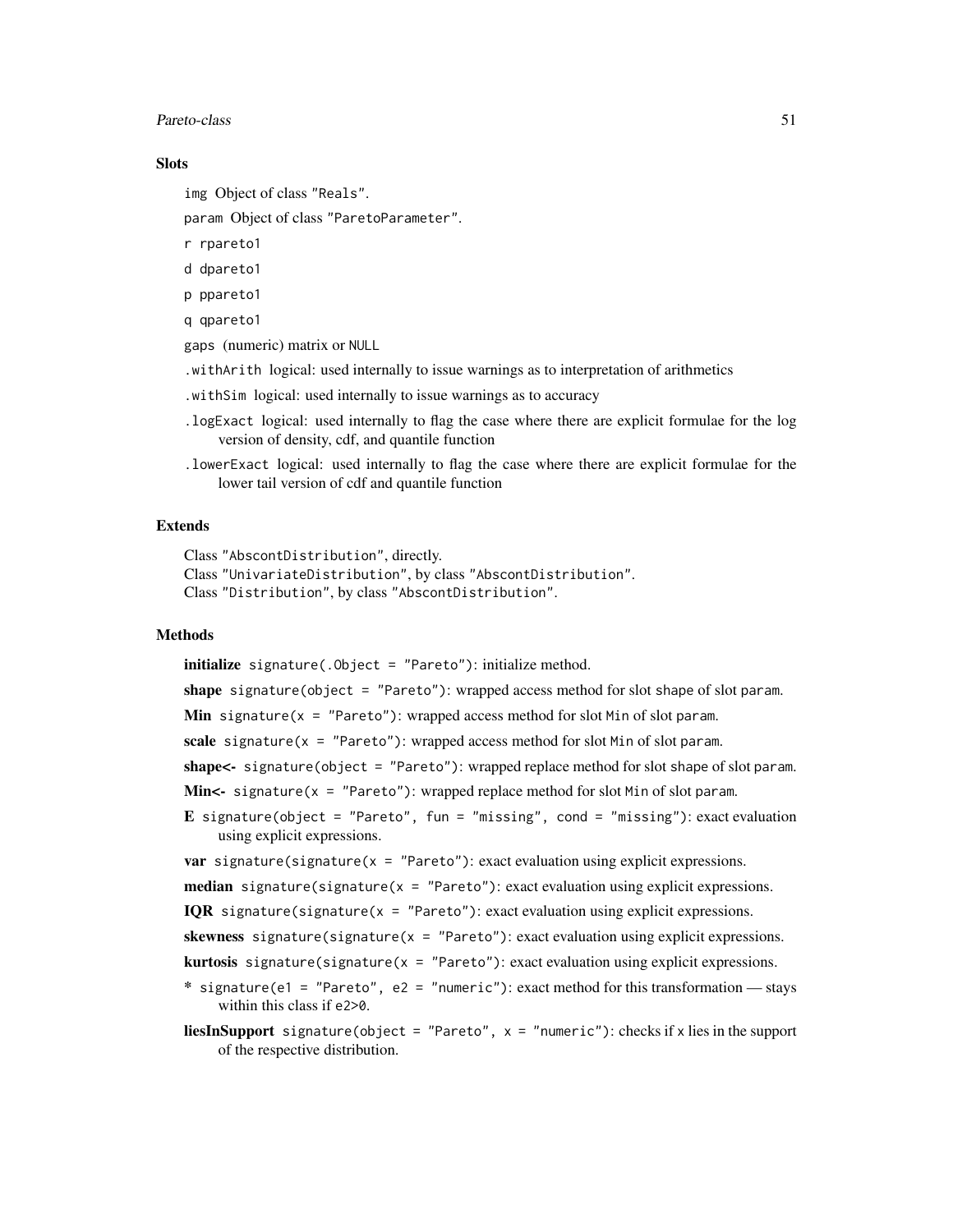# Note

This class is based on the code provided by the package **actuar** by Vincent Goulet and Mathieu Pigeon.

# Author(s)

Nataliya Horbenko <nhorbenko@gmail.com>

# References

Johnson et al. (1995) *Continuous Univariate Distributions. Vol. 2. 2nd ed.* New York: Wiley. Klugman, S. A., Panjer, H. H. and Willmot, G. E. (2004), *Loss Models, From Data to Decisions, Second Edition*, Wiley.

# See Also

[dpareto1](#page-0-0), [AbscontDistribution-class](#page-0-0)

# Examples

```
(P1 <- new("Pareto", shape = 1, Min = 2))
plot(P1)
shape(P1)
Min(P1)
shape(P1) <- 4
Min(P1) < -2plot(P1)
```
ParetoFamily *Generating function for Generalized Pareto families*

# Description

Generates an object of class "ParetoFamily" which represents a Pareto family.

# Usage

ParetoFamily(Min = 1, shape =  $0.5$ , trafo = NULL, start0Est = NULL, withCentL2 = FALSE)

# Arguments

| Min        | real: known/fixed threshold/location parameter                                                                                                   |
|------------|--------------------------------------------------------------------------------------------------------------------------------------------------|
| shape      | positive real: shape parameter                                                                                                                   |
| trafo      | matrix or NULL: transformation of the parameter                                                                                                  |
| start0Est  | startEstimator $\frac{1}{\pi}$ if NULL $\log(2)/\log(\text{median/Min})$ is used                                                                 |
| withCentL2 | logical: shall L2 derivative be centered by substracting the $E($ )? Defaults to<br>FALSE, but higher accuracy can be achieved when set to TRUE. |

<span id="page-51-0"></span>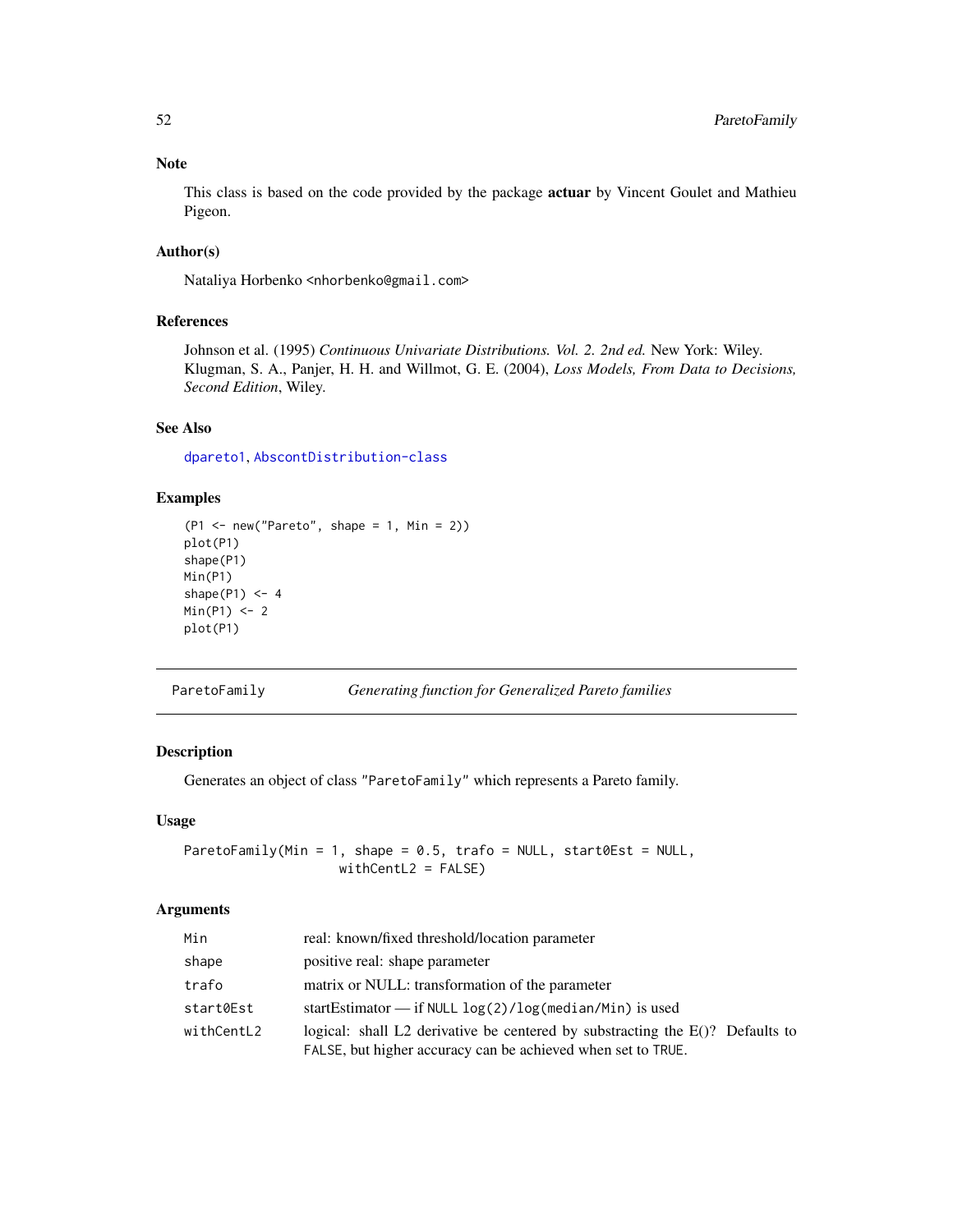# <span id="page-52-0"></span>Details

The slots of the corresponding L2 differentiable parameteric family are filled.

#### Value

```
Object of class "ParetoFamily"
```
# Author(s)

Matthias Kohl <Matthias.Kohl@stamats.de> Peter Ruckdeschel <peter.ruckdeschel@uni-oldenburg.de> Nataliya Horbenko <nhorbenko@gmail.com>

# References

Kohl, M. (2005) *Numerical Contributions to the Asymptotic Theory of Robustness*. Bayreuth: Dissertation.

M.~Kohl, P. Ruckdeschel, H.~Rieder (2010): Infinitesimally Robust Estimation in General Smoothly Parametrized Models. *Stat. Methods Appl.*, 19, 333–354.

Ruckdeschel, P. and Horbenko, N. (2011): Optimally-Robust Estimators in Generalized Pareto Models. ArXiv 1005.1476. To appear at *Statistics*. DOI: 10.1080/02331888.2011.628022.

Ruckdeschel, P. and Horbenko, N. (2012): Yet another breakdown point notion: EFSBP –illustrated at scale-shape models. *Metrika*, 75(8), 1025–1047.

#### See Also

[L2ParamFamily-class](#page-0-0), [Pareto](#page-49-1)

# Examples

```
(P1 <- ParetoFamily())
FisherInfo(P1)
checkL2deriv(P1)
```
ParetoParameter-class *Paramter of Pareto distributions*

#### Description

The class of the parameter of Pareto distributions.

#### Objects from the Class

Objects can be created by calls of the form new("ParetoParameter", ...).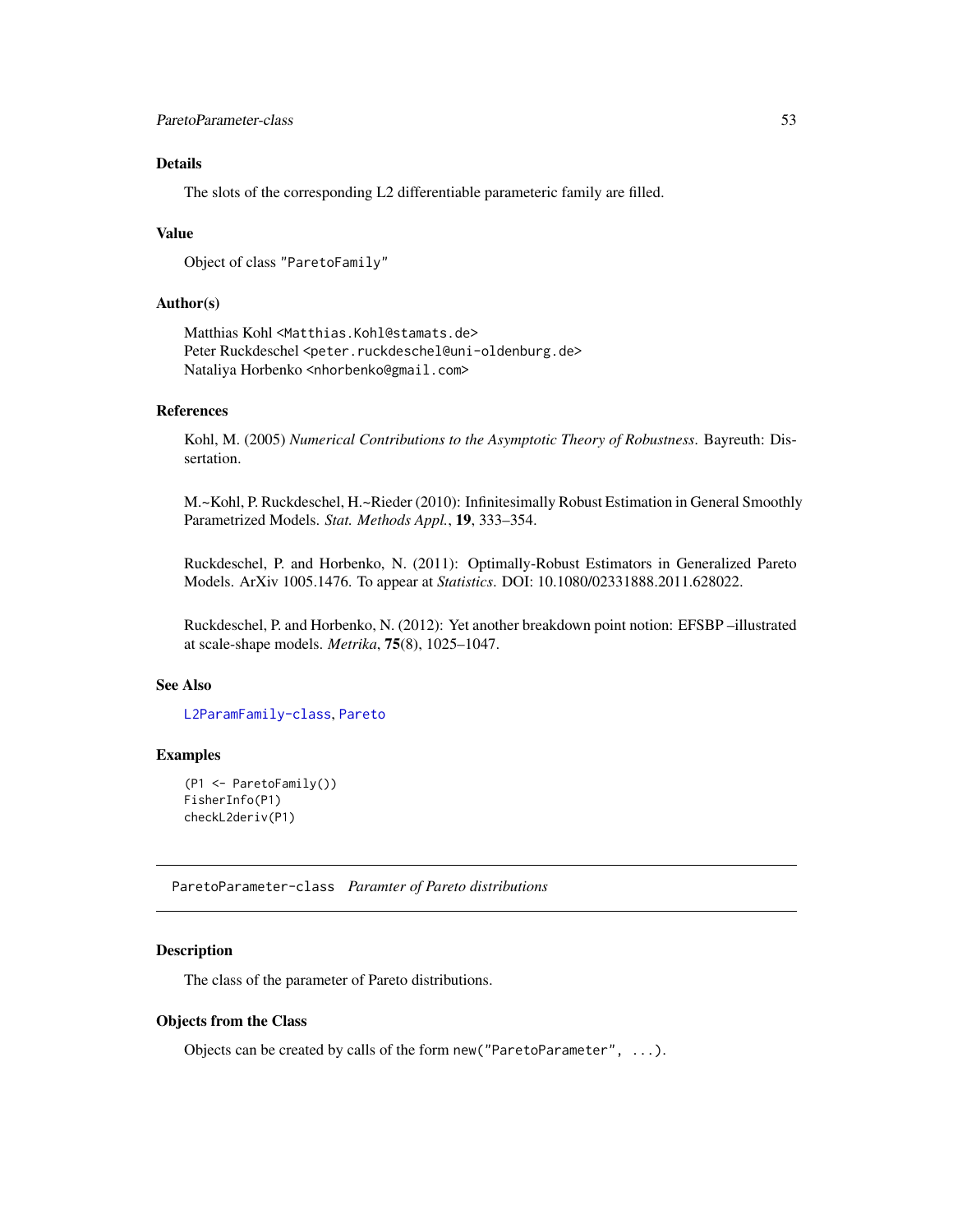# <span id="page-53-0"></span>Slots

shape real number: shape parameter of a Pareto distribution. Min positive real number: Min parameter of a Pareto distribution. name default name is "parameter of a Pareto distribution".

#### Extends

Class "Parameter", directly. Class "OptionalParameter", by class "Parameter".

# Methods

shape signature(object = "ParetoParameter"): access method for slot shape.

Min signature( $x =$  "ParetoParameter"): access method for slot Min.

scale signature( $x = "ParetoParameter")$ : access method for slot Min.

shape<- signature(object = "ParetoParameter"): replace method for slot shape.

Min<- signature( $x =$  "ParetoParameter"): replace method for slot Min.

# Author(s)

Nataliya Horbenko <nhorbenko@gmail.com>

#### See Also

[Pareto-class](#page-49-1), [Parameter-class](#page-0-0)

# Examples

```
(P1 <- new("ParetoParameter"))
Min(P1)
shape(P1)
Min(P1) < -3shape(P1) <- 4
P1
```
<span id="page-53-1"></span>PickandsEstimator *Function to compute Pickands estimates for the GPD and GEVD*

### Description

Function PickandsEstimator computes Pickands estimator (for the GPD and GEVD) at real data and returns an object of class Estimate.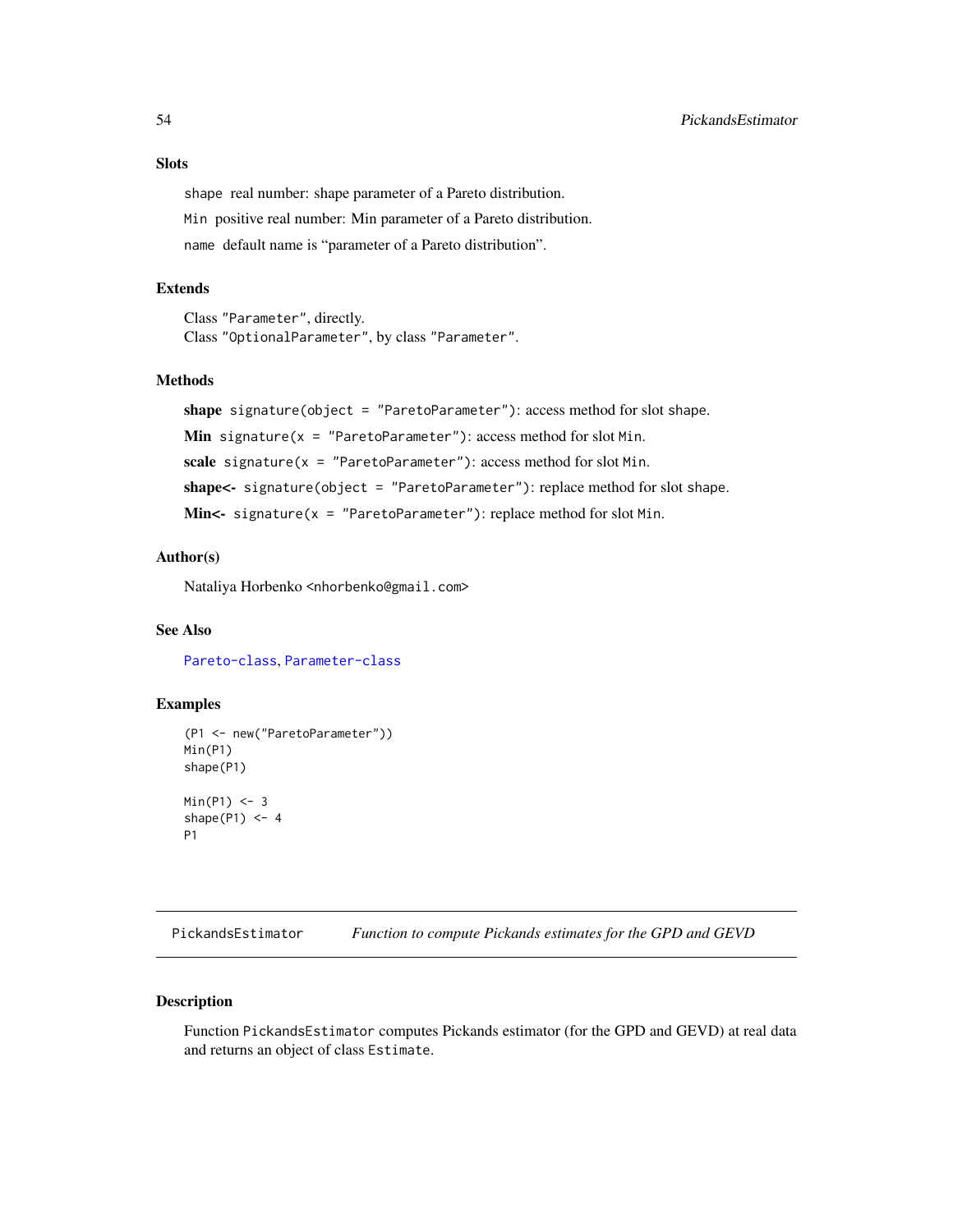# PickandsEstimator 55

#### Usage

```
PickandsEstimator(x, ParamFamily=GParetoFamily(), alpha=2,
            name, Infos, nuis.idx = NULL,
            trafo = NULL, fixed = NULL, na.rm = TRUE,
            ...)
.PickandsEstimator(x, alpha=2, GPD.l = TRUE)
```
# Arguments

| x           | (empirical) data                                                                                                                                                                                                                                                                                                                                                                                                                                                                                                                             |
|-------------|----------------------------------------------------------------------------------------------------------------------------------------------------------------------------------------------------------------------------------------------------------------------------------------------------------------------------------------------------------------------------------------------------------------------------------------------------------------------------------------------------------------------------------------------|
| alpha       | numeric $> 1$ ; determines the variant of the Pickands-Estimator based on match-<br>ing the empirical quantiles to levels $a_1 = 1 - 1/\alpha$ and $a_2 = 1 - 1/\alpha^2$ (in the GPD<br>case) resp. $a_1 = \exp(-1/\alpha)$ and $a_1 = \exp(-1/\alpha^2)$ (in the GEVD case) against<br>the population counter parts. The "classical" Pickands Estimator building up on<br>the median is obtained for alpha=2 for the GPD and for alpha = $1/\log(2)$ for<br>the GEVD. If alpha is missing we set it to the optimal value (see note below). |
| ParamFamily | an object of class "GParetoFamily" or "GEVFamily".                                                                                                                                                                                                                                                                                                                                                                                                                                                                                           |
| name        | optional name for estimator.                                                                                                                                                                                                                                                                                                                                                                                                                                                                                                                 |
| Infos       | character: optional informations about estimator                                                                                                                                                                                                                                                                                                                                                                                                                                                                                             |
| nuis.idx    | optionally the indices of the estimate belonging to nuisance parameter                                                                                                                                                                                                                                                                                                                                                                                                                                                                       |
| fixed       | optionally (numeric) the fixed part of the parameter                                                                                                                                                                                                                                                                                                                                                                                                                                                                                         |
| trafo       | an object of class MatrixorFunction – a transformation for the main parameter                                                                                                                                                                                                                                                                                                                                                                                                                                                                |
| na.rm       | logical: if TRUE, the estimator is evaluated at complete. $cases(x)$ .                                                                                                                                                                                                                                                                                                                                                                                                                                                                       |
| $\cdots$    | not yet used.                                                                                                                                                                                                                                                                                                                                                                                                                                                                                                                                |
| GPD.l       | logical: if TRUE the variant for GPD is used, else for GEVD.                                                                                                                                                                                                                                                                                                                                                                                                                                                                                 |
|             |                                                                                                                                                                                                                                                                                                                                                                                                                                                                                                                                              |

# Details

The actual work is done in .PickandsEstimator. The wrapper PickandsEstimator pre-treats the data, and constructs a respective Estimate object.

#### Value

.PickandsEstimator

A numeric vector of length 2 with components named scale and shape.

PickandsEstimator

An object of S4-class "Estimate".

# Note

The scale estimate we use, i.e., with scale =  $\beta$  and shape =  $\xi$ , we estimate scale by  $\beta = \xi a_1/(\alpha^{\xi}-1)$ , differs from the one given in the original reference, where it was  $\beta = \frac{\xi a_1^2}{a_2 - 2a_1}$ . The one chosen here avoids taking differences  $a_2 - 2a_1$  hence does not require  $a_2 > 2a_1$ ; this leads to (functional) breakdown point (bdp)

$$
\min(a_1, 1 - a_2, a_2 - a_1)
$$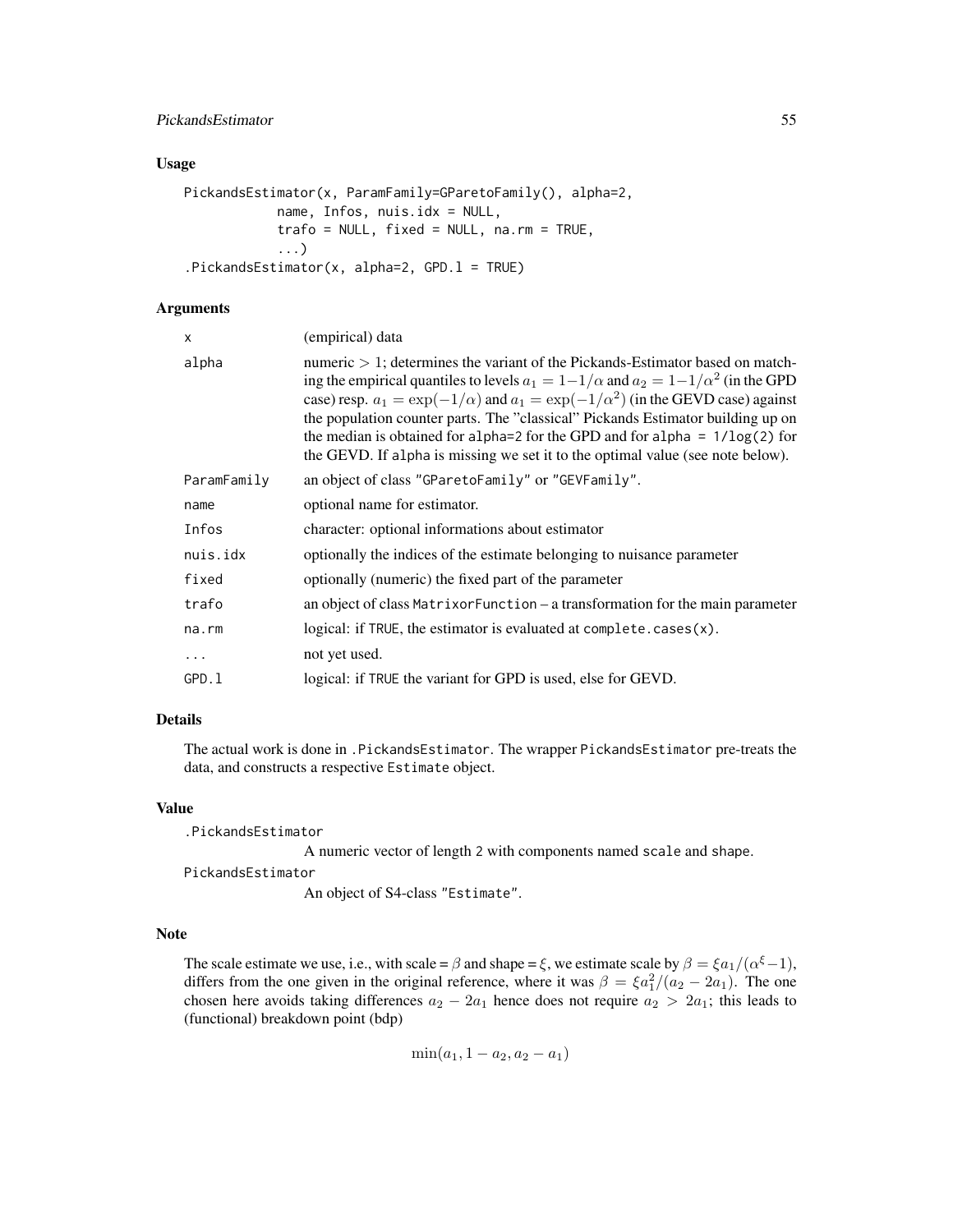<span id="page-55-0"></span>which is independent  $\xi$ , whereas the original setting leads to a bdp which is depending on  $\xi$ 

 $\min(a_1, 1 - a_2, a_2 - 1 + (2\alpha^{\xi} - 1)^{-1/\xi})$  for GPD

$$
\min(a_1, 1 - a_2, a_2 - \exp(-(2\alpha^{\xi} - 1)^{-1/\xi}))
$$
 for GEVD

. As a consequence our setting, the bdp-optimal choice of  $\alpha$  for GDP is 2 leading to bdp 1/4, and 2.248 for GEVD leading to bdp 0.180. For comparison, with the original setting, at  $\xi = 0.7$ , this gives optimal bdp's 0.070 and 0.060 for GPD and GEVD, respectively. The standard choice of  $\alpha$  such that  $a_1$  gives the median ( $\alpha = 2$  in the GPD and  $\alpha = 1/\log(2)$  in the GEVD) in our setting gives bdp's of 1/4 and 0.119 for GPD and GEVD, respectively, and in the original setting, at  $\xi = 0.7$ , gives bdp's 0.064 and 0.023.

#### Author(s)

Nataliya Horbenko <nhorbenko@gmail.com>, Peter Ruckdeschel <peter.ruckdeschel@uni-oldenburg.de>

#### References

P. Ruckdeschel, N. Horbenko (2012): Yet another breakdown point notion: EFSBP –illustrated at scale-shape models. *Metrika*, 75(8), 1025–1047.

J. Pickands (1975): Statistical inference using extreme order statistics. *Ann. Stat.* 3(1), 119–131.

#### See Also

[ParamFamily-class](#page-0-0), [ParamFamily](#page-0-0), [Estimate-class](#page-0-0)

#### Examples

```
## (empirical) Data
set.seed(123)
x \leq - rgpd(50, scale = 0.5, shape = 3)
y \leq -\text{rgev}(50, \text{ scale} = 0.5, \text{ shape} = 3)## parametric family of probability measures
P <- GParetoFamily(scale = 1, shape = 2)
G \leftarrow GEVFamily(scale = 1, shape = 2)
##
PickandsEstimator(x = x, ParamFamily = P)
PickandsEstimator(x = y, ParamFamily = G)
```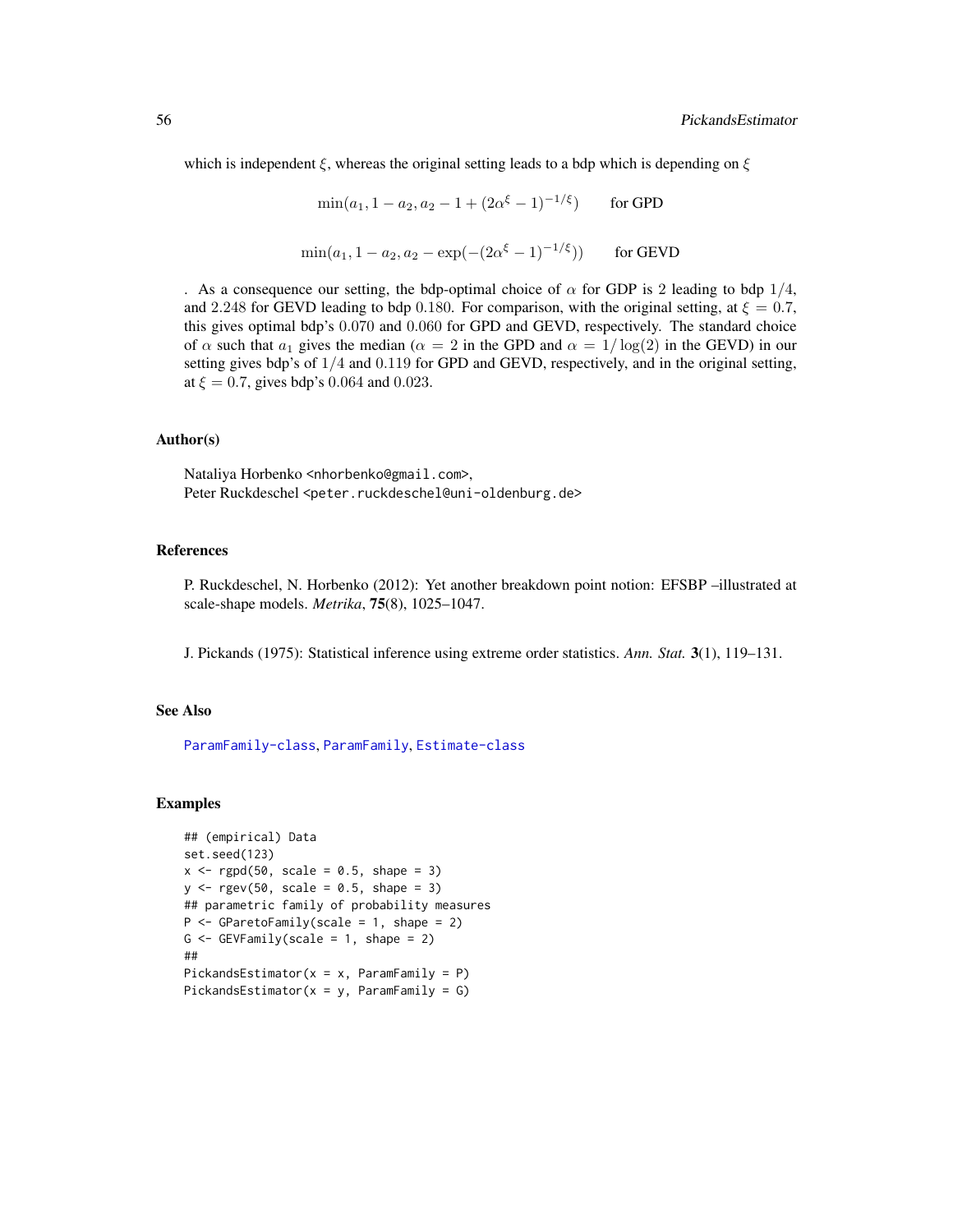<span id="page-56-1"></span><span id="page-56-0"></span>QuantileBCCEstimator *Function to compute QuantileBCC estimates for the Weibull Family*

# Description

Function QuantileBCCEstimator computes QuantileBCC estimator (for the Weibull) at real data and returns an object of class Estimate.

#### Usage

```
QuantileBCCEstimator(x, p1 = 1/3, p2 = 2/3,
            name, Infos, nuis.idx = NULL,
            trafo = NULL, fixed = NULL, na.rm = TRUE,
            ...)
.QBCC(x, p1 = 1/3, p2 = 2/3)
```
#### Arguments

| X           | (empirical) data                                                                                                      |
|-------------|-----------------------------------------------------------------------------------------------------------------------|
| p1, p2      | levels of the quantiles; maximal breakdown point is achieved for $p1 = p2-p1$<br>$1 - p2 = 1/3$ which is the default. |
| name        | optional name for estimator.                                                                                          |
| Infos       | character: optional informations about estimator                                                                      |
| nuis.idx    | optionally the indices of the estimate belonging to nuisance parameter                                                |
| fixed       | optionally (numeric) the fixed part of the parameter                                                                  |
| trafo       | an object of class Matrix or Function – a transformation for the main parameter                                       |
| $na$ . $rm$ | logical: if TRUE, the estimator is evaluated at complete. $cases(x)$ .                                                |
| $\cdots$    | not yet used.                                                                                                         |

# Details

The actual work is done in .QBCC. The wrapper QuantileBCCEstimator pre-treats the data, and constructs a respective Estimate object.

#### Value

.QuantileBCCEstimator

A numeric vector of length 2 with components named scale and shape. QuantileBCCEstimator

An object of S4-class "Estimate".

# Author(s)

Nataliya Horbenko <nhorbenko@gmail.com>, Peter Ruckdeschel <peter.ruckdeschel@uni-oldenburg.de>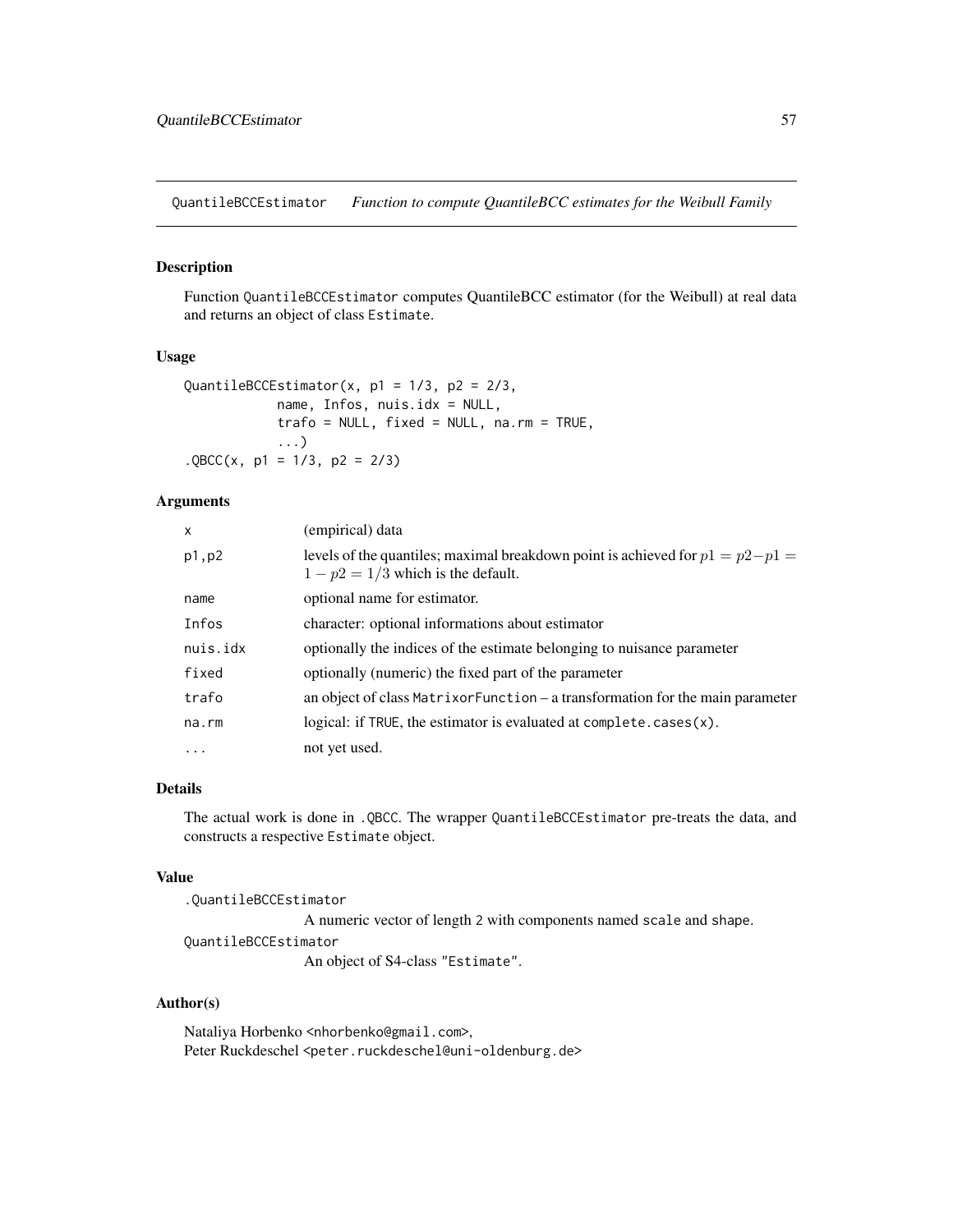#### <span id="page-57-0"></span>References

Boudt, K., Caliskan, D., Croux, C. (2011): Robust explicit estimators of Weibull parameters. *Metrika*, 73 (2), 187-209.

#### See Also

[ParamFamily-class](#page-0-0), [ParamFamily](#page-0-0), [Estimate-class](#page-0-0)

#### Examples

```
## (empirical) Data
set.seed(123)
distroptions("withgaps"=FALSE)
x \le rweibull(50, scale = 0.5, shape = 3)
##
QuantileBCCEstimator(x = x)
```
RobExtremesConstants *Built-in Constants in package RobExtremes*

# Description

Constants built into RobExtremes.

#### Usage

EULERMASCHERONICONSTANT APERYCONSTANT

#### Details

RobExtremes has a small number of built-in constants.

The following constants are available:

• EULERMASCHERONICONSTANT: the Euler Mascheroni constant

$$
\gamma = -\Gamma'(1)
$$

given in <http://mathworld.wolfram.com/Euler-MascheroniConstant.html> (48);

• APERYCONSTANT: the Apéry constant

$$
\zeta(3) = \frac{5}{2} \left( \sum_{k \ge 1} \frac{(-1)^{k-1}}{k^3 {2k \choose k}} \right)
$$

as given in <http://mathworld.wolfram.com/AperysConstant.html>, equation (8);

These are implemented as variables in the **RobExtremes** name space taking appropriate values.

# Examples

EULERMASCHERONICONSTANT APERYCONSTANT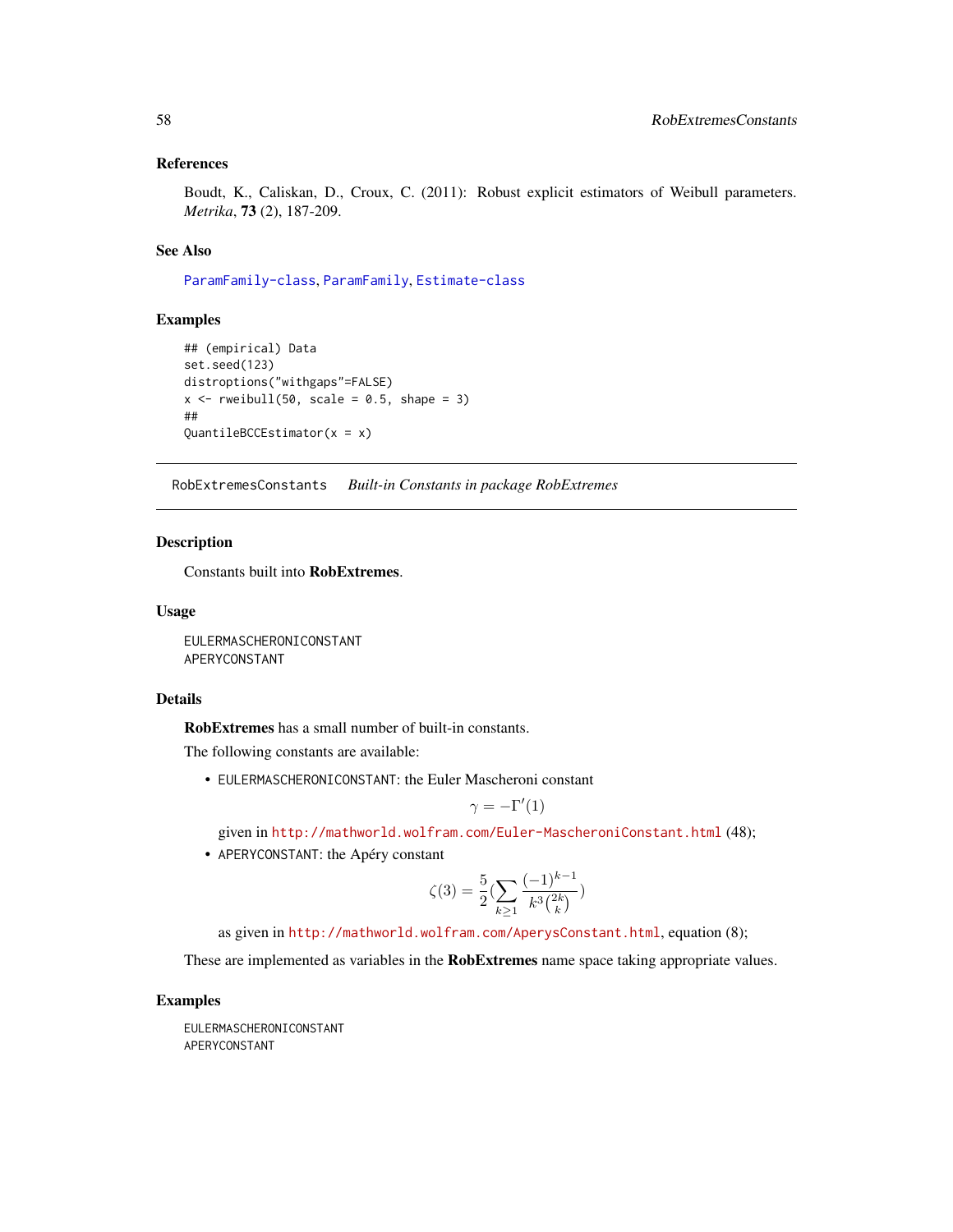<span id="page-58-0"></span>validParameter-methods

*Methods for function validParameter in Package 'RobExtremes'*

# **Description**

Methods for function validParameter in package RobExtremes to check whether a new parameter (e.g. "proposed" by an optimization) is valid.

#### Usage

```
validParameter(object, ...)
## S4 method for signature 'GParetoFamily'
validParameter(object, param, tol=.Machine$double.eps)
## S4 method for signature 'WeibullFamily'
validParameter(object, param, tol=.Machine$double.eps)
## S4 method for signature 'GEVFamily'
validParameter(object, param, tol=.Machine$double.eps)
## S4 method for signature 'ParetoFamily'
validParameter(object, param, tol=.Machine$double.eps)
## S4 method for signature 'GEVFamilyMuUnknown'
validParameter(object, param,
           tol=.Machine$double.eps)
```
# Arguments

| object    | an object of class ParamFamily                                  |
|-----------|-----------------------------------------------------------------|
| param     | either a numeric vector or an object of class ParamFamParameter |
| tol       | accuracy upto which the conditions have to be fulfilled         |
| $\ddotsc$ | additional argument(s) for methods.                             |
|           |                                                                 |

#### Details

method for signature

- GParetoFamily checks if both parameters are finite by is.finite, if their length is 1 or 2 (e.g. if one features as nuisance parameter), and if both are strictly larger than 0 (upto argument tol)
- WeibullFamily checks if both parameters are finite by is.finite, if their length is 1 or 2 (e.g. if one features as nuisance parameter), and if both are strictly larger than 0 (upto argument tol)
- GEVFamily checks if both parameters are finite by is.finite, if their length is 1 or 2 (e.g. if one features as nuisance parameter), and if both are strictly larger than 0 (upto argument tol)
- GParetoFamily checks if both parameters are finite by is.finite, if their length is 1 or 2 (e.g. if one features as nuisance parameter), and if both are strictly larger than 0 (upto argument tol)
- GEVFamilyMuUnknown checks if all parameters are finite by is.finite, if their length is in 1,2,3 (e.g. if one features as nuisance parameter), and scale and shape both are strictly larger than 0 (upto argument tol)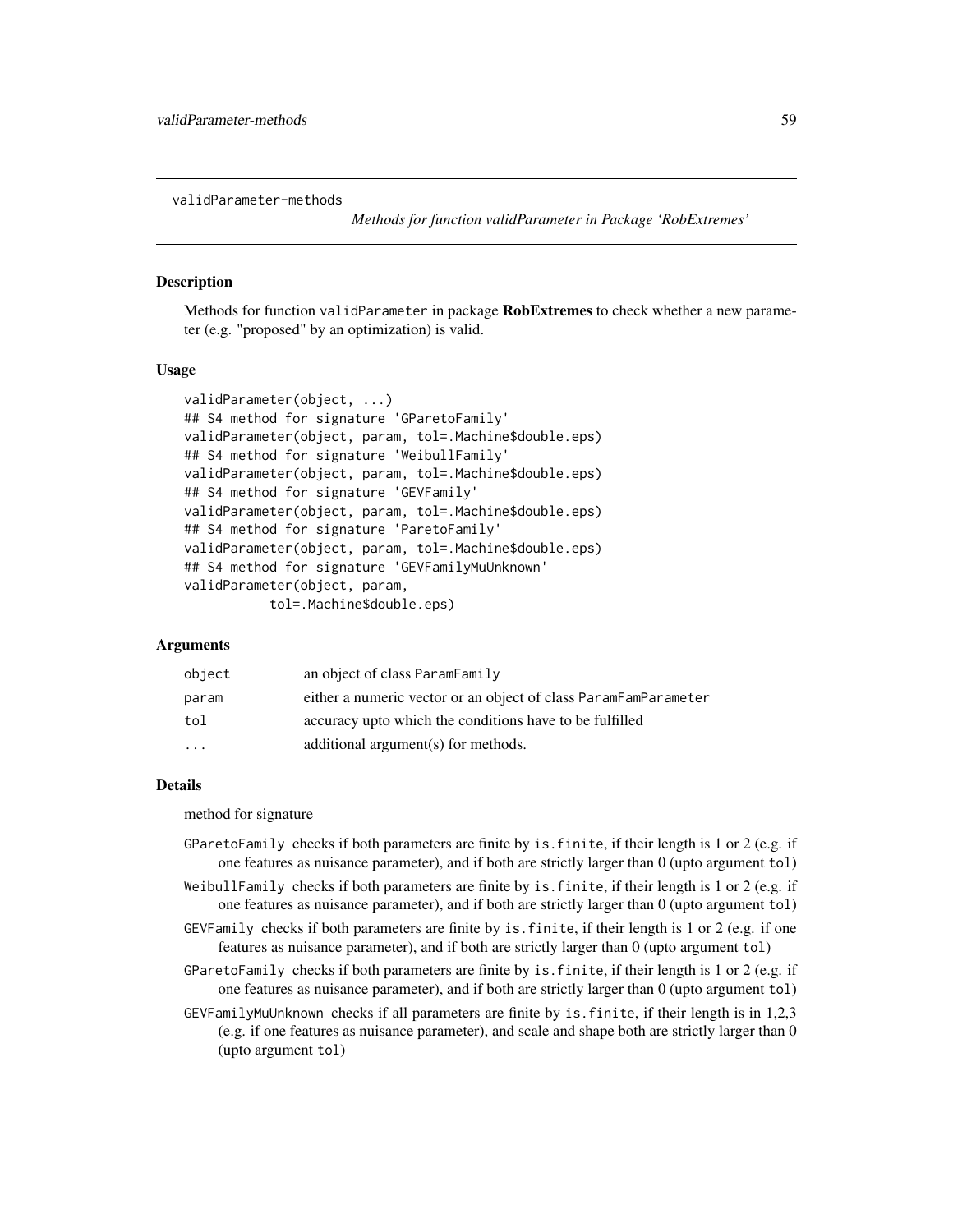# <span id="page-59-0"></span>Value

logical of length 1 — valid or not

#### Examples

```
G <- GParetoFamily()
validParameter(G, c(scale=0.1, shape=2))
validParameter(G, c(scale=-0.1, shape=-2))
```
<span id="page-59-2"></span>var *Generic Functions for the Computation of Functionals*

### <span id="page-59-1"></span>Description

Generic functions for the computation of functionals on distributions.

# Usage

```
IQR(x, \ldots)## S4 method for signature 'Gumbel'
IQR(x)
## S4 method for signature 'GEV'
IQR(x)## S4 method for signature 'GPareto'
IQR(x)## S4 method for signature 'Pareto'
IQR(x)
median(x, \ldots)## S4 method for signature 'Gumbel'
median(x)
## S4 method for signature 'GEV'
median(x)
## S4 method for signature 'GPareto'
median(x)
## S4 method for signature 'Pareto'
median(x)
var(x, \ldots)## S4 method for signature 'Gumbel'
var(x, \ldots)## S4 method for signature 'GEV'
var(x, \ldots)## S4 method for signature 'GPareto'
```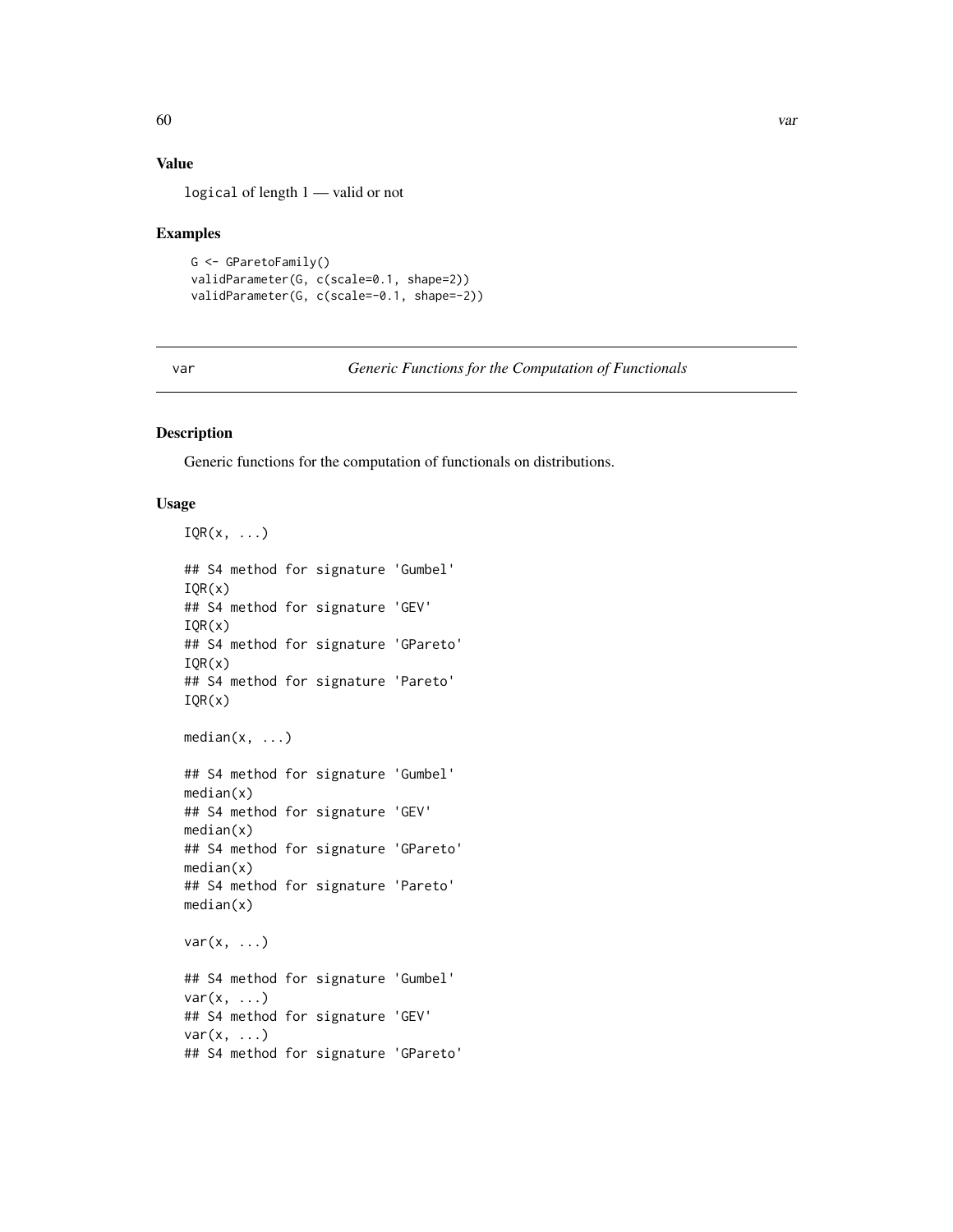$var$  61

```
var(x, \ldots)## S4 method for signature 'Pareto'
var(x, \ldots)skewness(x, ...)
## S4 method for signature 'Gumbel'
skewness(x, ...)
## S4 method for signature 'GEV'
skewness(x, ...)
## S4 method for signature 'GPareto'
skewness(x, ...)
## S4 method for signature 'Pareto'
skewness(x, ...)
kurtosis(x, ...)
## S4 method for signature 'Gumbel'
kurtosis(x, ...)
## S4 method for signature 'GEV'
kurtosis(x, ...)
## S4 method for signature 'GPareto'
kurtosis(x, ...)
## S4 method for signature 'Pareto'
kurtosis(x, ...)
Sn(x, \ldots)## S4 method for signature 'ANY'
Sn(x, \ldots)## S4 method for signature 'UnivariateDistribution'
Sn(x, low = 0, upp = 1.01, accuracy = 1000, ...)## S4 method for signature 'DiscreteDistribution'
\text{Sn}(x, \ldots)## S4 method for signature 'AffLinDistribution'
\text{Sn}(x, \ldots)## S4 method for signature 'Norm'
Sn(x, \ldots)## S4 method for signature 'GPareto'
Sn(x, \ldots)## S4 method for signature 'Pareto'
Sn(x, \ldots)## S4 method for signature 'GEV'
Sn(x, \ldots)## S4 method for signature 'Gammad'
Sn(x, \ldots)## S4 method for signature 'Weibull'
Sn(x, \ldots)Qn(x, \ldots)## S4 method for signature 'ANY'
```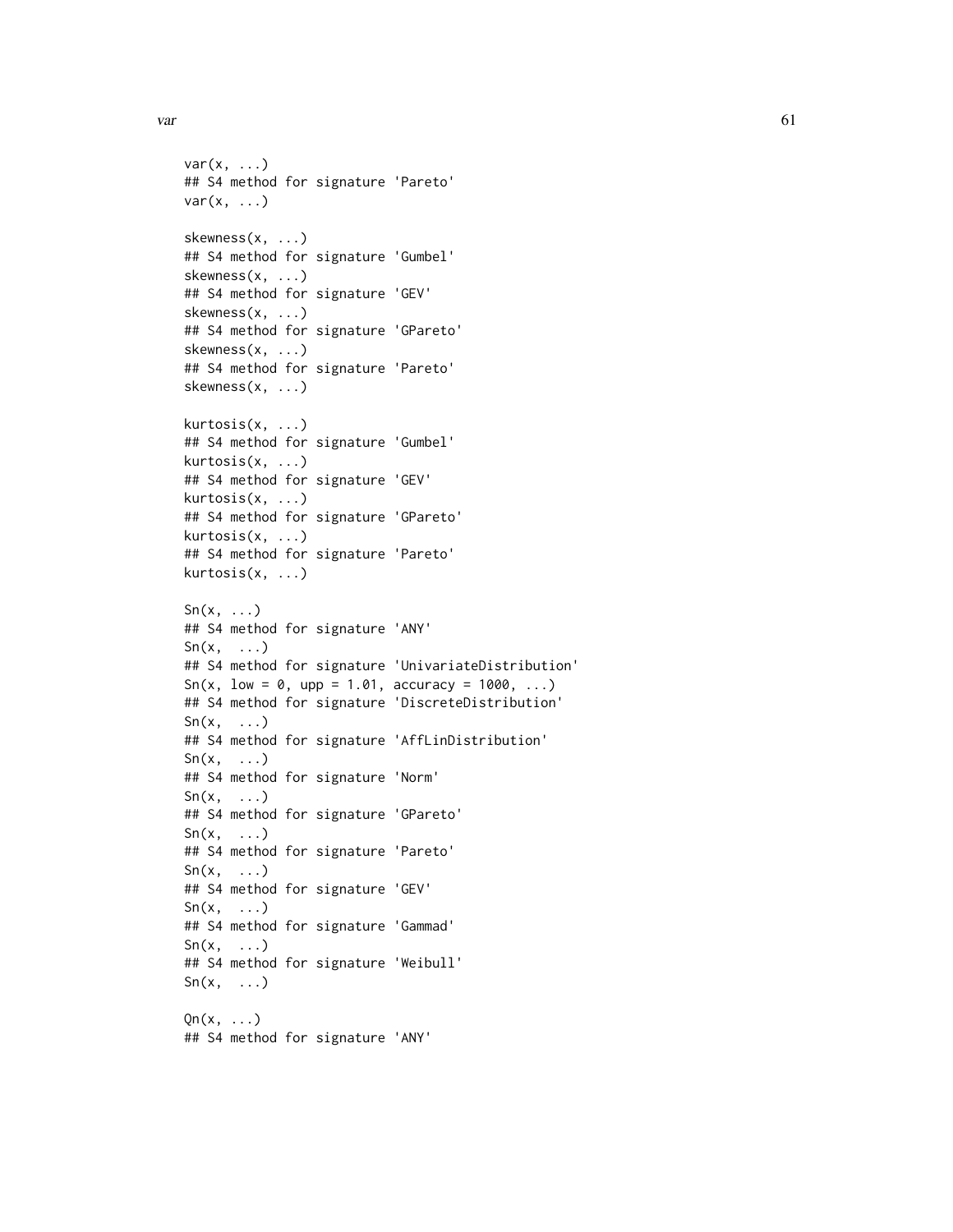<span id="page-61-0"></span>

```
Qn(x, \ldots)## S4 method for signature 'UnivariateDistribution'
On(x, q00 = NULL, ...)## S4 method for signature 'AffLinDistribution'
Qn(x, \ldots)## S4 method for signature 'DiscreteDistribution'
Qn(x, \ldots)## S4 method for signature 'Norm'
Qn(x, \ldots)
```
# Arguments

| $\mathsf{x}$ | object of class "UnivariateDistribution"                                                                                                                                                             |
|--------------|------------------------------------------------------------------------------------------------------------------------------------------------------------------------------------------------------|
| $\cdots$     | additional arguments to fun or E                                                                                                                                                                     |
| q00          | numeric or NULL: determines search interval (from -q00 to q00) for Qn; if NULL<br>(default) q00 is set to $10 \times q(x)$ (3/4) internally.                                                         |
| low          | numeric; lower bound for search interval for median( $abs(x-Y)$ ) where Y (a real<br>constant) runs over the range of $x$ ; defaults to $\theta$ .                                                   |
| upp          | numeric; upper bound for search interval for median( $abs(x-Y)$ ) where Y (a<br>real constant) runs over the range of x; defaults to 1.01. Is used internally<br>as $upp*(mad(x)+abs(median(x)-Y)).$ |
| accuracy     | numeric; number of grid points for Sn; defaults to 1000.                                                                                                                                             |

# Value

The value of the corresponding functional at the distribution in the argument is computed.

# **Methods**

[Qn](#page-59-1), signature( $x = "Any"$ ): interface to the **robustbase**-function Qn — see Qn. Qn, signature( $x =$  "UnivariateDistribution"): Qn of univariate distributions. Qn, signature( $x =$  "DiscreteDistribution"): Qn of discrete distributions. Qn, signature(x = "AffLinDistribution"): abs(x@a) \* Qn(x@X0) [Sn](#page-59-1), signature( $x =$  "Any"): interface to the **robustbase**-function  $Qn$  — see Sn. Sn, signature( $x =$  "UnivariateDistribution"): Sn of univariate distributions using pseudorandom variables (Thx to N. Horbenko). Sn, signature( $x =$  "DiscreteDistribution"): Sn of discrete distributions. Sn, signature( $x = "AffLinDistribution"$ ):  $abs(x@a) * Sn(x@X@)$ var, signature( $x =$  "Gumbel"): exact evaluation using explicit expressions. var, signature( $x = "GPareto")$ : exact evaluation using explicit expressions. var, signature( $x =$  "GEV"): exact evaluation using explicit expressions. var, signature( $x = "Pareto")$ : exact evaluation using explicit expressions. IQR, signature( $x =$  "Gumbel"): exact evaluation using explicit expressions. IQR, signature( $x = "GPareto")$ : exact evaluation using explicit expressions.

 $62$  variety  $\frac{1}{2}$  variety  $\frac{1}{2}$  variety  $\frac{1}{2}$  variety  $\frac{1}{2}$  variety  $\frac{1}{2}$  variety  $\frac{1}{2}$  variety  $\frac{1}{2}$  variety  $\frac{1}{2}$  variety  $\frac{1}{2}$  variety  $\frac{1}{2}$  variety  $\frac{1}{2}$  variety  $\frac{1}{2}$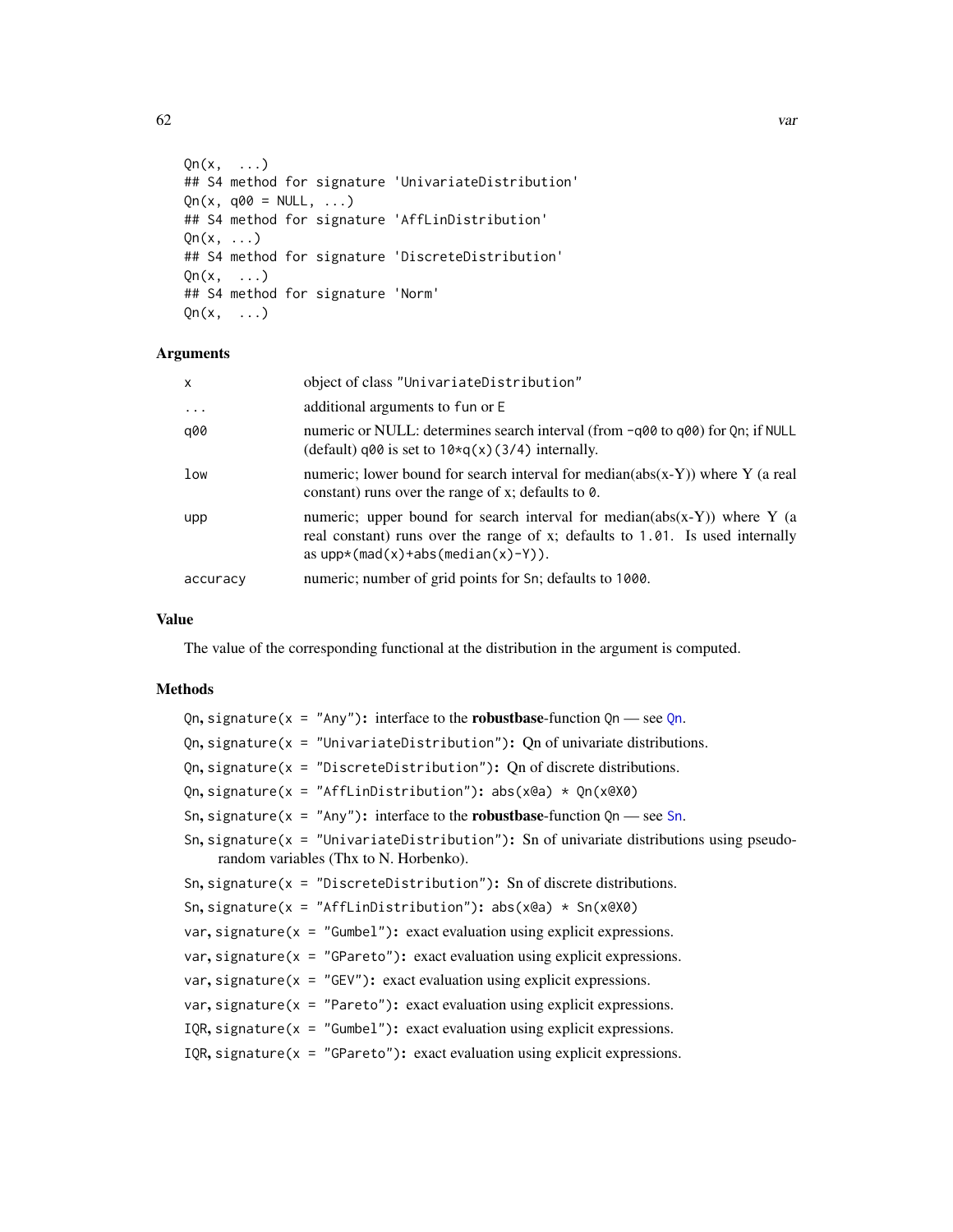<span id="page-62-0"></span>var and the contract of the contract of the contract of the contract of the contract of the contract of the contract of the contract of the contract of the contract of the contract of the contract of the contract of the co

```
IQR, signature(x = "GEV"): exact evaluation using explicit expressions.
IQR, signature(x = "Pareto"): exact evaluation using explicit expressions.
median, signature(x = "Gumbel"): exact evaluation using explicit expressions.
median, signature(x = "GEV"): exact evaluation using explicit expressions.
median, signature(x = "GPareto"): exact evaluation using explicit expressions.
median, signature(x = "Pareto"): exact evaluation using explicit expressions.
skewness, signature(x = "Gumbel"): exact evaluation using explicit expressions.
skewness, signature(x = "GEV"): exact evaluation using explicit expressions.
skewness, signature(x = "GPareto"): exact evaluation using explicit expressions.
skewness, signature(x = "Pareto"): exact evaluation using explicit expressions.
kurtosis, signature(x = "Gumbel"): exact evaluation using explicit expressions.
kurtosis, signature(x = "GEV"): exact evaluation using explicit expressions.
kurtosis, signature(x = "GPareto"): exact evaluation using explicit expressions.
kurtosis, signature(x = "Pareto"): exact evaluation using explicit expressions.
Sn, signature(x = "Norm"): exact evaluation using explicit expressions.
Sn, signature(x = "GPareto"): speeded up using interpolation grid.
Sn, signature(x = "GEV"): speeded up using interpolation grid.
Sn, signature(x = "Gamma"): speeded up using interpolation grid.
Sn, signature(x = "Weibull"): speeded up using interpolation grid.
Sn, signature(x = "Pareto"): speeded up using interpolation grid.
Qn, signature(x = "Norm"): exact evaluation using explicit expressions.
```
#### Caveat

If any of the packages e1071, moments, fBasics is to be used together with distrEx (or RobExtremes) the latter must be attached *after* any of the first mentioned. Otherwise kurtosis() and skewness() defined as *methods* in distrEx (or RobExtremes) may get masked. To re-mask, you may use kurtosis <- distrEx::kurtosis; skewness <- distrEx::skewness. See also distrExMASK().

# Author(s)

Peter Ruckdeschel <peter.ruckdeschel@uni-oldenburg.de>

#### See Also

```
Var,
sd, var, IQR,
median, mad, sd,
Sn, Qn
```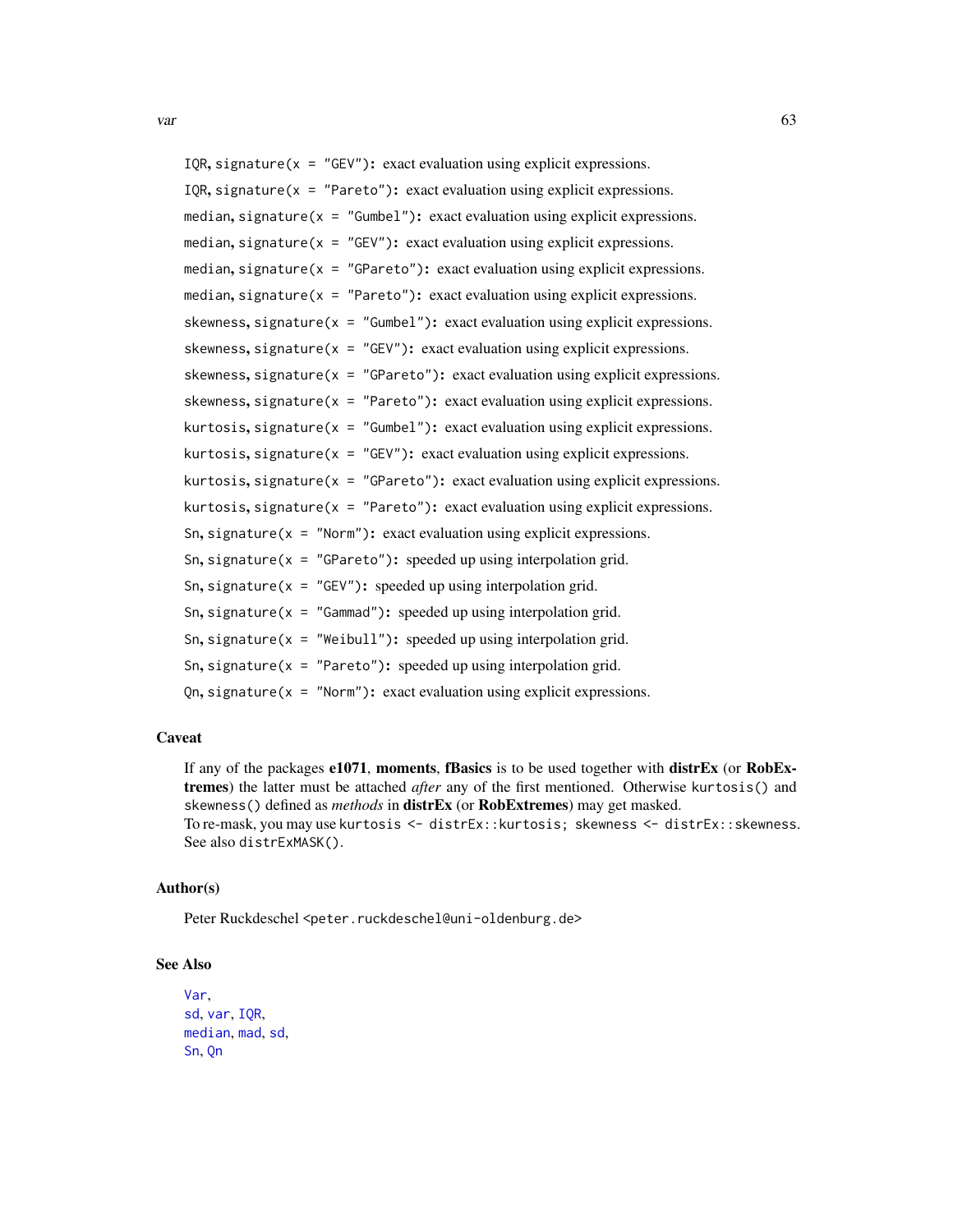# Examples

```
# Variance of Exp(1) distribution
G \leftarrow GPareto()
var(G)
#median(Exp())
IQR(G)
## note the timing
system.time(print(Sn(GPareto(shape=0.5,scale=2))))
system.time(print(Sn(as(GPareto(shape=0.5,scale=2),"AbscontDistribution"))))
```
<span id="page-63-1"></span>WeibullFamily *Generating function for Weibull family*

# Description

Generates an object of class "WeibullFamily" which represents a Generalized Pareto family.

#### Usage

```
WeibullFamily(scale = 1, shape = 0.5, of.interest = c("scale", "shape"),p = NULL, N = NULL, trafo = NULL, start0Est = NULL, withPos = TRUE,
      withCentL2 = FALSE, withL2derivDistr = FALSE, ..ignoreTrafo = FALSE)
```
# Arguments

| scale            | positive real: scale parameter                                                                                                                                                                                |  |
|------------------|---------------------------------------------------------------------------------------------------------------------------------------------------------------------------------------------------------------|--|
| shape            | positive real: shape parameter                                                                                                                                                                                |  |
| of.interest      | character: which parameters, transformations are of interest.<br>possibilites are: "scale", "shape", "quantile", "expected loss", "expected short-<br>fall"; a maximum number of two of these may be selected |  |
| p                | real or NULL: probability needed for quantile and expected shortfall                                                                                                                                          |  |
| N                | real or NULL: expected frequency for expected loss                                                                                                                                                            |  |
| trafo            | matrix or NULL: transformation of the parameter                                                                                                                                                               |  |
| start0Est        | startEstimator $\frac{1}{1}$ if NULL medkMADhybr is used                                                                                                                                                      |  |
| withPos          | logical of length 1: Is shape restricted to positive values?                                                                                                                                                  |  |
| withCentL2       | logical: shall L2 derivative be centered by substracting the E()? Defaults to<br>FALSE, but higher accuracy can be achieved when set to TRUE.                                                                 |  |
| withL2derivDistr |                                                                                                                                                                                                               |  |
|                  | logical: shall the distribution of the L2 derivative be computed? Defaults to<br>FALSE (to speeds up computations).                                                                                           |  |
| ignoreTrafo      | logical: only used internally in kStepEstimator; do not change this.                                                                                                                                          |  |
|                  |                                                                                                                                                                                                               |  |

<span id="page-63-0"></span>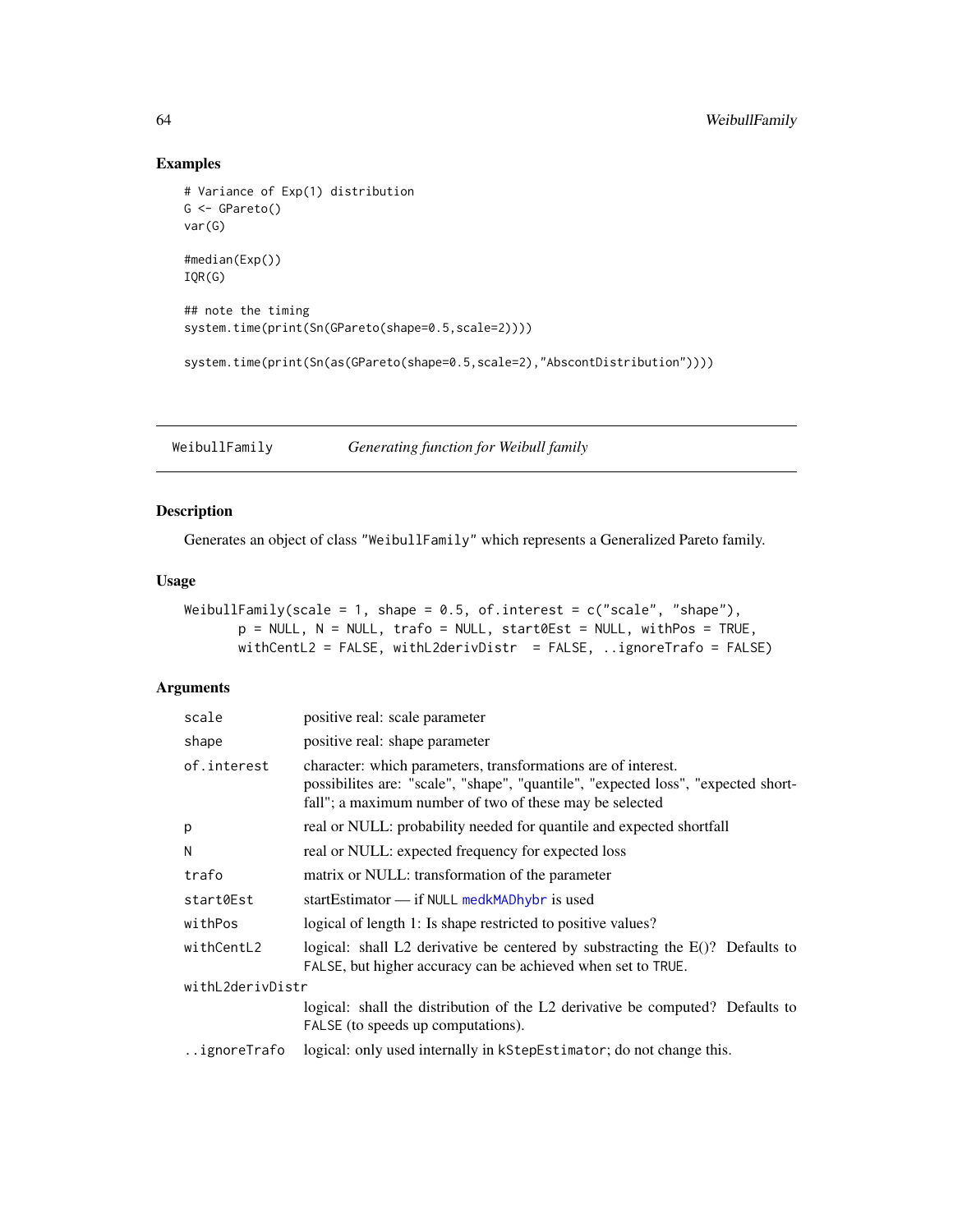#### WeibullFamily 65

# Details

The slots of the corresponding L2 differentiable parameteric family are filled.

#### Value

```
Object of class "WeibullFamily"
```
# Author(s)

Matthias Kohl <Matthias.Kohl@stamats.de> Peter Ruckdeschel <peter.ruckdeschel@uni-oldenburg.de> Nataliya Horbenko <nhorbenko@gmail.com>

# References

Kohl, M. (2005) *Numerical Contributions to the Asymptotic Theory of Robustness*. Bayreuth: Dissertation.

M.~Kohl, P. Ruckdeschel, H.~Rieder (2010): Infinitesimally Robust Estimation in General Smoothly Parametrized Models. *Stat. Methods Appl.*, 19, 333–354.

Ruckdeschel, P. and Horbenko, N. (2011): Optimally-Robust Estimators in Generalized Pareto Models. ArXiv 1005.1476. To appear at *Statistics*. DOI: 10.1080/02331888.2011.628022.

Ruckdeschel, P. and Horbenko, N. (2012): Yet another breakdown point notion: EFSBP –illustrated at scale-shape models. *Metrika*, 75(8), 1025–1047.

# See Also

[L2ParamFamily-class](#page-0-0), [Weibull-class](#page-0-0)

# Examples

```
(G1 <- WeibullFamily())
FisherInfo(G1)
checkL2deriv(G1)
```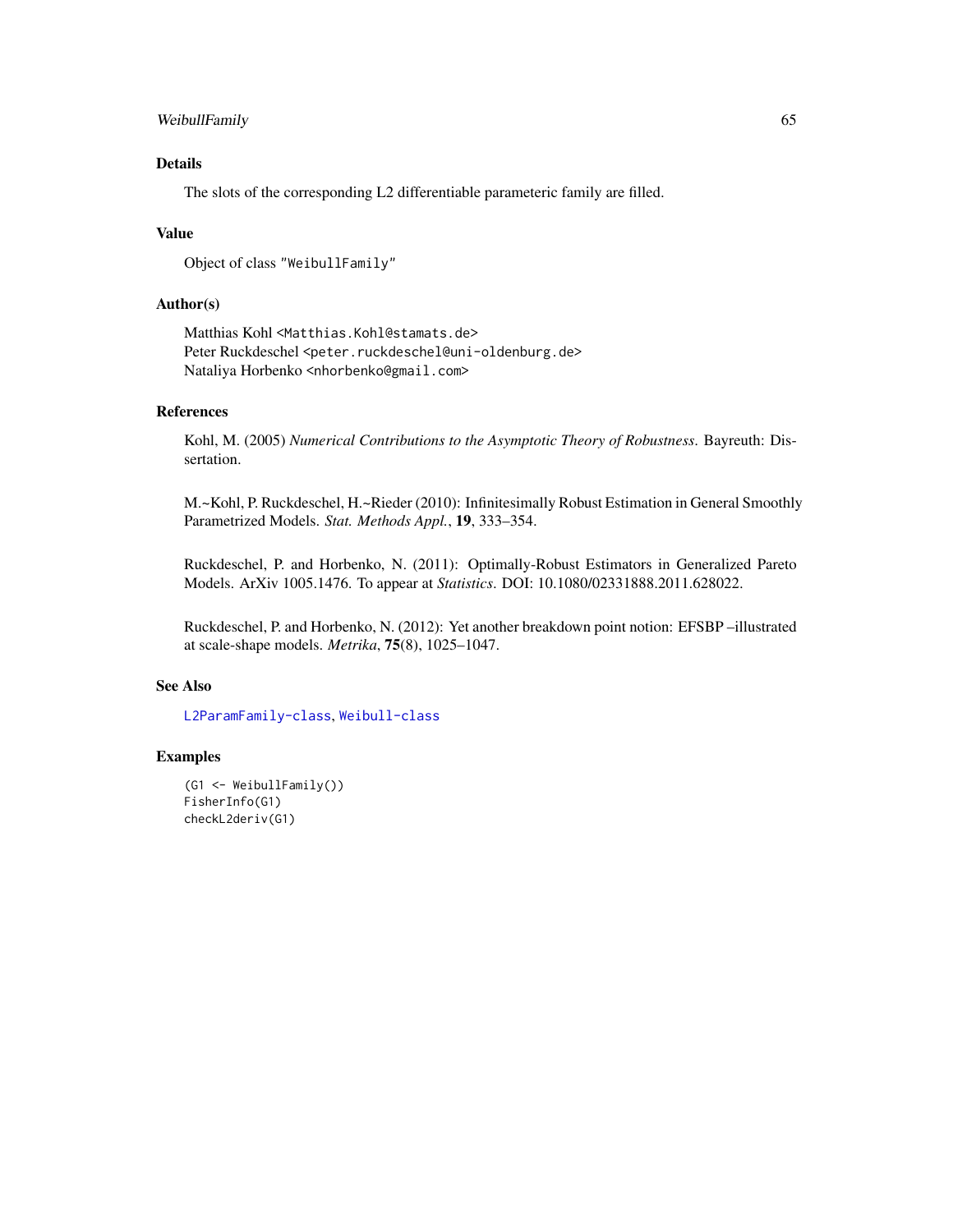# <span id="page-65-0"></span>Index

∗Topic asymptotic variance asvarMedkMAD, [9](#page-8-0) asvarPickands, [10](#page-9-0) asvarQBCC, [11](#page-10-0) ∗Topic classes getStartIC-methods, [16](#page-15-0) LDEstimate-class, [44](#page-43-0) movToRef-methods, [48](#page-47-0) ∗Topic distribution E, [13](#page-12-0) GEV, [18](#page-17-0) GEV-class, [19](#page-18-0) GEVParameter-class, [25](#page-24-0) GPareto, [26](#page-25-0) GPareto-class, [27](#page-26-0) GParetoParameter-class, [31](#page-30-0) Gumbel, [32](#page-31-0) Gumbel-class, [33](#page-32-0) GumbelParameter-class, [36](#page-35-0) Pareto, [49](#page-48-0) Pareto-class, [50](#page-49-0) ParetoParameter-class, [53](#page-52-0) var, [60](#page-59-0) ∗Topic graphics ismevgpdgevdiag-methods, [40](#page-39-0) ∗Topic methods .checkEstClassForParamFamily-methods, [8](#page-7-0) E, [13](#page-12-0) var, [60](#page-59-0) ∗Topic models GEVFamily, [21](#page-20-0) GEVFamilyMuUnknown, [23](#page-22-0) GEVParameter-class, [25](#page-24-0) GParetoFamily, [29](#page-28-0) GParetoParameter-class, [31](#page-30-0) GumbelLocationFamily, [35](#page-34-0) GumbelParameter-class, [36](#page-35-0) InternalEstimatorReturnClasses, [37](#page-36-0)

ParetoFamily, [52](#page-51-0) ParetoParameter-class, [53](#page-52-0) validParameter-methods, [59](#page-58-0) WeibullFamily, [64](#page-63-0) ∗Topic package RobExtremes-package, [3](#page-2-0) ∗Topic risk measure getCVaR, [15](#page-14-0) ∗Topic robust checkmakeIC-methods, [12](#page-11-0) ∗Topic scale estimator kMAD, [42](#page-41-0) ∗Topic sysdata RobExtremesConstants, [58](#page-57-0) ∗Topic univar interpolateSn, [38](#page-37-0) LDEstimator, [45](#page-44-0) PickandsEstimator, [54](#page-53-0) QuantileBCCEstimator, [57](#page-56-0) \*,GEV,numeric-method *(*GEV-class*)*, [19](#page-18-0) \*,GPareto,numeric-method *(*GPareto-class*)*, [27](#page-26-0) \*,Gumbel,numeric-method *(*Gumbel-class*)*, [33](#page-32-0) \*,Pareto,numeric-method *(*Pareto-class*)*, [50](#page-49-0) +,GEV,numeric-method *(*GEV-class*)*, [19](#page-18-0) +,GPareto,numeric-method *(*GPareto-class*)*, [27](#page-26-0) +,Gumbel,numeric-method *(*Gumbel-class*)*, [33](#page-32-0) .LDMatch, *[47](#page-46-0)* .PickandsEstimator *(*PickandsEstimator*)*, [54](#page-53-0) .QBCC *(*QuantileBCCEstimator*)*, [57](#page-56-0) .checkEstClassForParamFamily *(*.checkEstClassForParamFamily-methods*)*, [8](#page-7-0) .checkEstClassForParamFamily,GEVFamily,CvMMDEstimate-method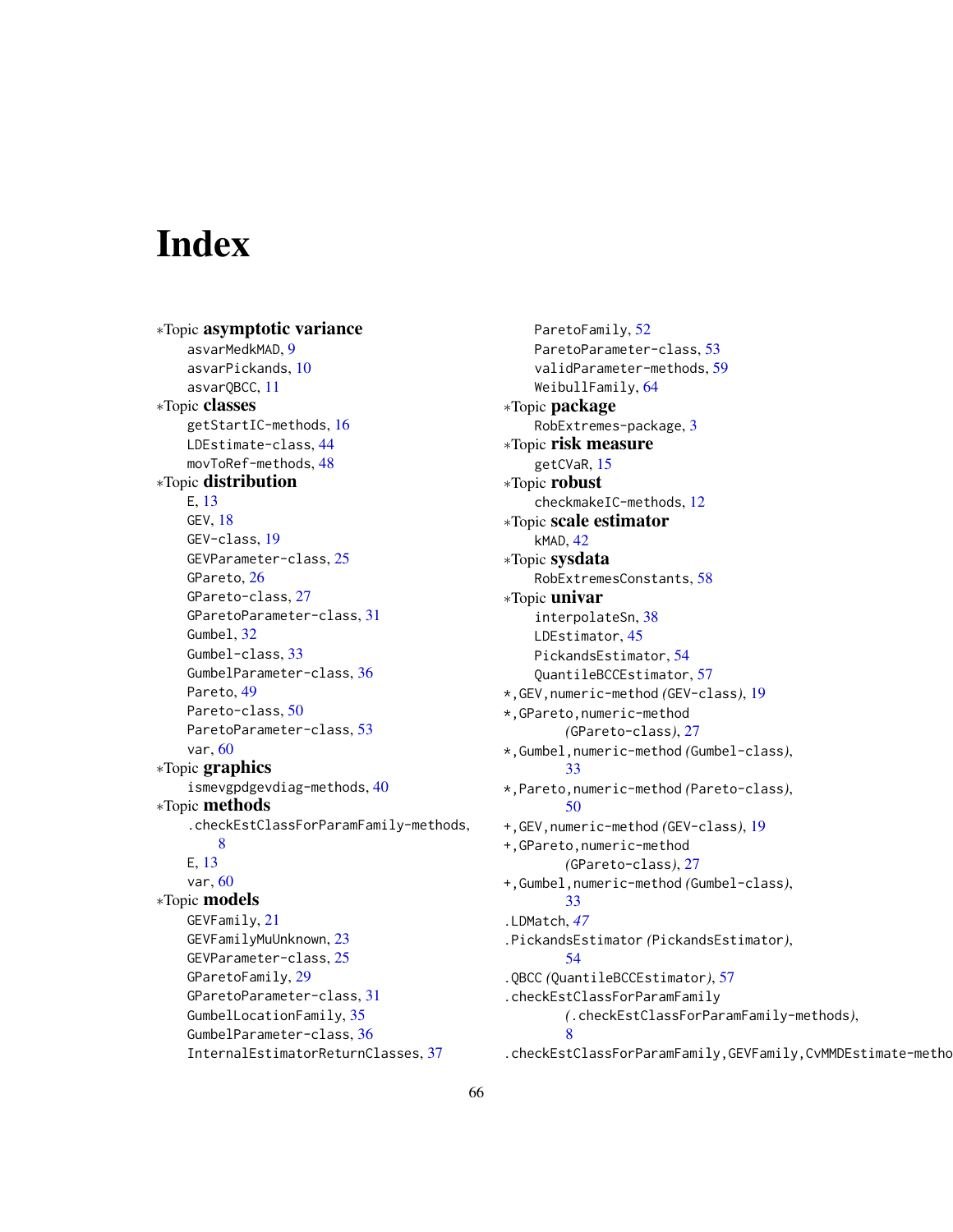| (.checkEstClassForParamFamily-methods),                                                                                             | (.checkEstClassForParamFamily-methods),                                                                                            |  |
|-------------------------------------------------------------------------------------------------------------------------------------|------------------------------------------------------------------------------------------------------------------------------------|--|
|                                                                                                                                     |                                                                                                                                    |  |
|                                                                                                                                     | .checkEstClassForParamFamily,GEVFamily,EstimateheekEnstClassForParamFamily,GParetoFamily,Estimate-method                           |  |
| (.checkEstClassForParamFamily-methods),                                                                                             | (.checkEstClassForParamFamily-methods),                                                                                            |  |
|                                                                                                                                     |                                                                                                                                    |  |
|                                                                                                                                     | .checkEstClassForParamFamily,GEVFamily,LDEstim@heek@st6ddassForParamFamily,GParetoFamily,LDEstimate-meth                           |  |
| (.checkEstClassForParamFamily-methods),                                                                                             | (.checkEstClassForParamFamily-methods),                                                                                            |  |
|                                                                                                                                     |                                                                                                                                    |  |
|                                                                                                                                     | .checkEstClassForParamFamily,GEVFamily,MCEstim <b>alte∈kE\$t</b> 6dassForParamFamily,GParetoFamily,MCEstimate-meth                 |  |
| (.checkEstClassForParamFamily-methods),                                                                                             | (.checkEstClassForParamFamily-methods),                                                                                            |  |
|                                                                                                                                     |                                                                                                                                    |  |
|                                                                                                                                     | .checkEstClassForParamFamily,GEVFamily,MDEstim <b>@teckE\$f</b> @dassForParamFamily,GParetoFamily,MDEstimate-meth                  |  |
| (.checkEstClassForParamFamily-methods),                                                                                             | (.checkEstClassForParamFamily-methods),                                                                                            |  |
|                                                                                                                                     |                                                                                                                                    |  |
|                                                                                                                                     | .checkEstClassForParamFamily,GEVFamily,MLEstim&leCh&\$h&dassForParamFamily,GParetoFamily,MLEstimate-meth                           |  |
| (.checkEstClassForParamFamily-methods),                                                                                             | (.checkEstClassForParamFamily-methods),                                                                                            |  |
|                                                                                                                                     |                                                                                                                                    |  |
| .checkEstClassForParamFamily,GEVFamily,ORobEst§ <del>h</del> §§&E <sub>ntEve</sub> NagsForParamFamily,GParetoFamily,ORobEstimate-me |                                                                                                                                    |  |
| (.checkEstClassForParamFamily-methods),                                                                                             | (.checkEstClassForParamFamily-methods),                                                                                            |  |
|                                                                                                                                     |                                                                                                                                    |  |
|                                                                                                                                     | .checkEstClassForParamFamily,GEVFamily,kStepEs€q <mark>R%&amp;ES#@{A&amp;&amp;</mark> ForParamFamily,GParetoFamily,kStepEstimate-m |  |
| (.checkEstClassForParamFamily-methods),                                                                                             | (.checkEstClassForParamFamily-methods),                                                                                            |  |
|                                                                                                                                     |                                                                                                                                    |  |
| .checkEstClassForParamFamily,GEVFamilyMuUnknowfi;\&\\F@&{qfma&EQC}{@{#\@{qmily-methods,                                             |                                                                                                                                    |  |
| (.checkEstClassForParamFamily-methods),                                                                                             |                                                                                                                                    |  |
|                                                                                                                                     |                                                                                                                                    |  |
| .checkEstClassForParamFamily,GEVFamilyMuUnknoMRE尾YGQNSTANTmeRpb目xtremesConstants),58                                                |                                                                                                                                    |  |
| (.checkEstClassForParamFamily-methods) ? <a></a>                                                                                    |                                                                                                                                    |  |
|                                                                                                                                     | asvarPickands, 10                                                                                                                  |  |
| .checkEstClassForParamFamily,GEVFamilyMuUnknoฟିAY଼@D@B&ፍናmate-method                                                                |                                                                                                                                    |  |
| (.checkEstClassForParamFamily-methods),                                                                                             |                                                                                                                                    |  |
| checkIC, $13$                                                                                                                       |                                                                                                                                    |  |
| .checkEstClassForParamFamily,GEVFamilyMuUnknoohe@KEGtIma@EYFmamthby-method                                                          |                                                                                                                                    |  |
| (.checkEstClassForParamFamily-methods),                                                                                             | (checkmakeIC-methods), 12                                                                                                          |  |
|                                                                                                                                     | checkIC, IC, GEVFamilyMuUnknown-method                                                                                             |  |
| .checkEstClassForParamFamily,GEVFamilyMuUnknown,MDEst(iohetok-makehIGd-methods),12                                                  |                                                                                                                                    |  |
| (.checkEstClassForParamFamily-methods);heckIC, IC, GParetoFamily-method                                                             |                                                                                                                                    |  |
| 8                                                                                                                                   | (checkmakeIC-methods), 12                                                                                                          |  |
| .checkEstClassForParamFamily,GEVFamilyMuUnkno@he@kE@tImaferme@hamily-method                                                         |                                                                                                                                    |  |
| (.checkEstClassForParamFamily-methods),                                                                                             | (checkmakeIC-methods), 12                                                                                                          |  |
| 8                                                                                                                                   | checkmakeIC-methods, 12                                                                                                            |  |
| .checkEstClassForParamFamily,GEVFamilyMuUnknown,ORobEstimate-method                                                                 |                                                                                                                                    |  |
| (.checkEstClassForParamFamily-methods)dgpd, 18, 21, 26, 29                                                                          |                                                                                                                                    |  |
| 8                                                                                                                                   | dispersion (LDEstimate-class), 44                                                                                                  |  |
| .checkEstClassForParamFamily,GEVFamilyMuUnknodins botspostLiDastermateodethod                                                       |                                                                                                                                    |  |
| (.checkEstClassForParamFamily-methods),                                                                                             | (LDEstimate-class), 44                                                                                                             |  |
| 8                                                                                                                                   | distrExIntegrate, 15                                                                                                               |  |
| .checkEstClassForParamFamily,GParetoFamily,CvdMbBEsExOpteonsthod                                                                    |                                                                                                                                    |  |
|                                                                                                                                     |                                                                                                                                    |  |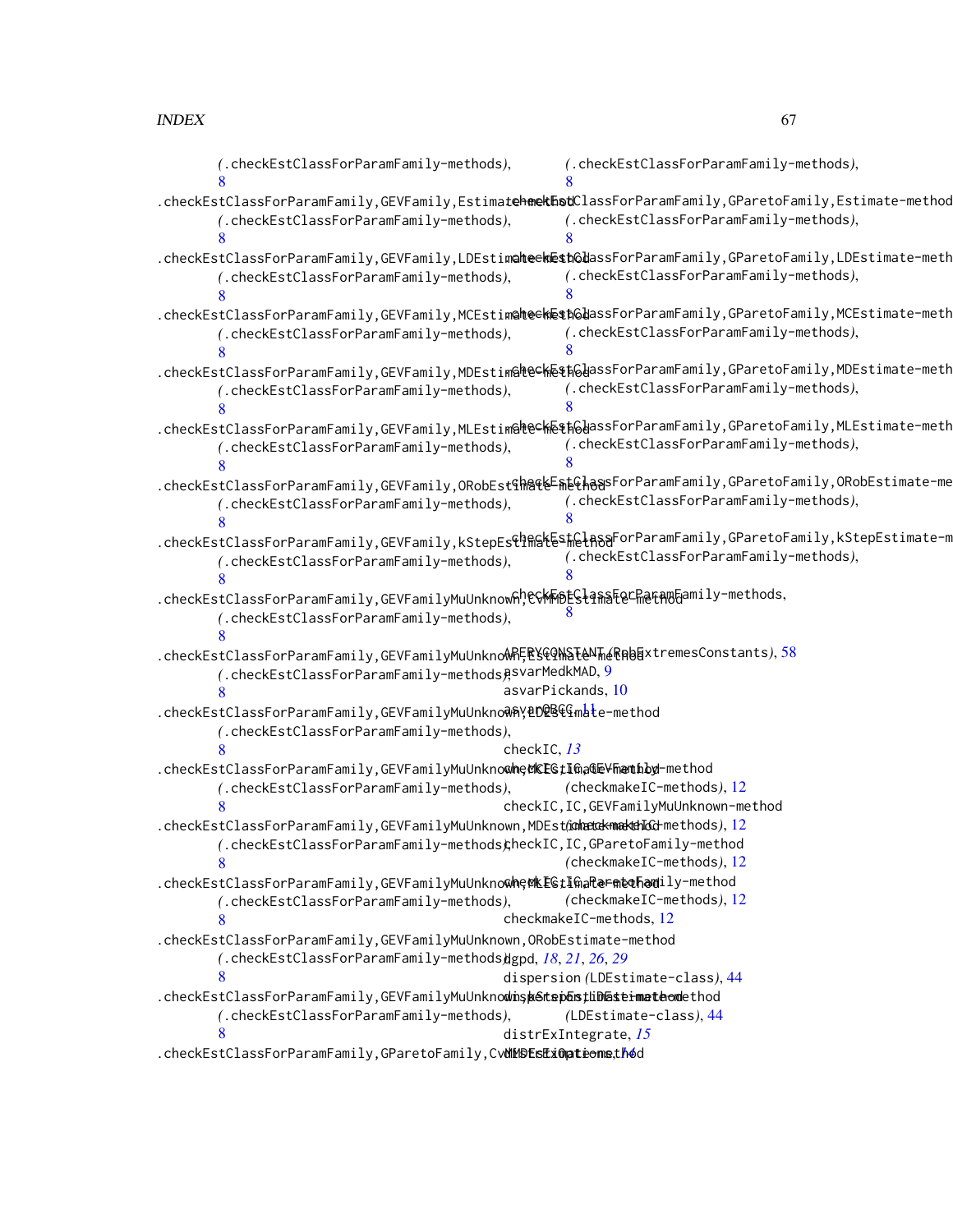gev.profxi,gev.fit-method

gev.profxi,GEVEstimate-method

*(*ismevgpdgevdiag-methods*)*, [40](#page-39-0)

DistributionsIntegratingByQuantiles-class

*(*E*)*, [13](#page-12-0) dpareto1, *[50](#page-49-0)*, *[52](#page-51-0)*

E, [13](#page-12-0) E,DistributionsIntegratingByQuantiles,function,missing-method *(*ismevgpdgevdiag-methods*)*, [40](#page-39-0) *(*E*)*, [13](#page-12-0) E,GEV,function,missing-method *(*E*)*, [13](#page-12-0) E,GEV,missing,missing-method *(*E*)*, [13](#page-12-0) E,GPareto,function,missing-method *(*E*)*, [13](#page-12-0) E,GPareto,missing,missing-method *(*E*)*, [13](#page-12-0) E,Gumbel,missing,missing-method *(*E*)*, [13](#page-12-0) E,Pareto,function,missing-method *(*E*)*, [13](#page-12-0) E,Pareto,missing,missing-method *(*E*)*, [13](#page-12-0) E-methods *(*E*)*, [13](#page-12-0) EULERMASCHERONICONSTANT *(*RobExtremesConstants*)*, [58](#page-57-0) GammaFamily, *[16](#page-15-0)* getCVaR, [15](#page-14-0) getDiagnostic, *[14](#page-13-0)* getEL *(*getCVaR*)*, [15](#page-14-0) getShapeGrid *(*interpolateSn*)*, [38](#page-37-0) getSnGrid *(*interpolateSn*)*, [38](#page-37-0) getStartIC *(*getStartIC-methods*)*, [16](#page-15-0) getStartIC,L2LocScaleShapeUnion,interpolRisk-method [37](#page-36-0) *(*getStartIC-methods*)*, [16](#page-15-0) getStartIC,L2ScaleShapeUnion,interpolRisk-method *(*getStartIC-methods*)*, [16](#page-15-0) getStartIC,ParetoFamily,interpolRisk-method *(*getStartIC-methods*)*, [16](#page-15-0) getStartIC-methods, [16](#page-15-0) getVaR *(*getCVaR*)*, [15](#page-14-0) GEV, [18](#page-17-0) GEV-class, [19](#page-18-0) gev.diag *(*ismevgpdgevdiag-methods*)*, [40](#page-39-0) gev.diag,gev.fit-method *(*ismevgpdgevdiag-methods*)*, [40](#page-39-0) gev.diag,GEVEstimate-method *(*ismevgpdgevdiag-methods*)*, [40](#page-39-0) gev.diag-methods *(*ismevgpdgevdiag-methods*)*, [40](#page-39-0) gev.prof *(*ismevgpdgevdiag-methods*)*, [40](#page-39-0) gev.prof,gev.fit-method *(*ismevgpdgevdiag-methods*)*, [40](#page-39-0) gev.prof,GEVEstimate-method *(*ismevgpdgevdiag-methods*)*, [40](#page-39-0) gev.profxi *(*ismevgpdgevdiag-methods*)*, [40](#page-39-0) *(*ismevgpdgevdiag-methods*)*, [40](#page-39-0) gev.profxi-methods GEVCvMMD.ALEstimate-class *(*InternalEstimatorReturnClasses*)*, [37](#page-36-0) GEVEstimate-class *(*InternalEstimatorReturnClasses*)*, [37](#page-36-0) GEVFamily, *[16](#page-15-0)*, [21](#page-20-0) GEVFamilyMuUnknown, [23](#page-22-0) GEVkStepEstimate-class *(*InternalEstimatorReturnClasses*)*, [37](#page-36-0) GEVLDEstimate-class *(*InternalEstimatorReturnClasses*)*, [37](#page-36-0) GEVMCEstimate-class *(*InternalEstimatorReturnClasses*)*, [37](#page-36-0) GEVMDEstimate-class *(*InternalEstimatorReturnClasses*)*, GEVML.ALEstimate-class *(*InternalEstimatorReturnClasses*)*, [37](#page-36-0) GEVORobEstimate-class *(*InternalEstimatorReturnClasses*)*, [37](#page-36-0) GEVParameter-class, [25](#page-24-0) GPareto, *[22](#page-21-0)*, *[24](#page-23-0)*, [26,](#page-25-0) *[30](#page-29-0)* GPareto-class, [27](#page-26-0) GParetoFamily, *[16](#page-15-0)*, [29](#page-28-0) GParetoParameter-class, [31](#page-30-0) gpd.diag *(*ismevgpdgevdiag-methods*)*, [40](#page-39-0) gpd.diag,gpd.fit-method *(*ismevgpdgevdiag-methods*)*, [40](#page-39-0) gpd.diag,GPDEstimate-method *(*ismevgpdgevdiag-methods*)*, [40](#page-39-0) gpd.diag-methods *(*ismevgpdgevdiag-methods*)*, [40](#page-39-0) gpd.prof *(*ismevgpdgevdiag-methods*)*, [40](#page-39-0) gpd.prof,gpd.fit-method *(*ismevgpdgevdiag-methods*)*, [40](#page-39-0) gpd.prof,GPDEstimate-method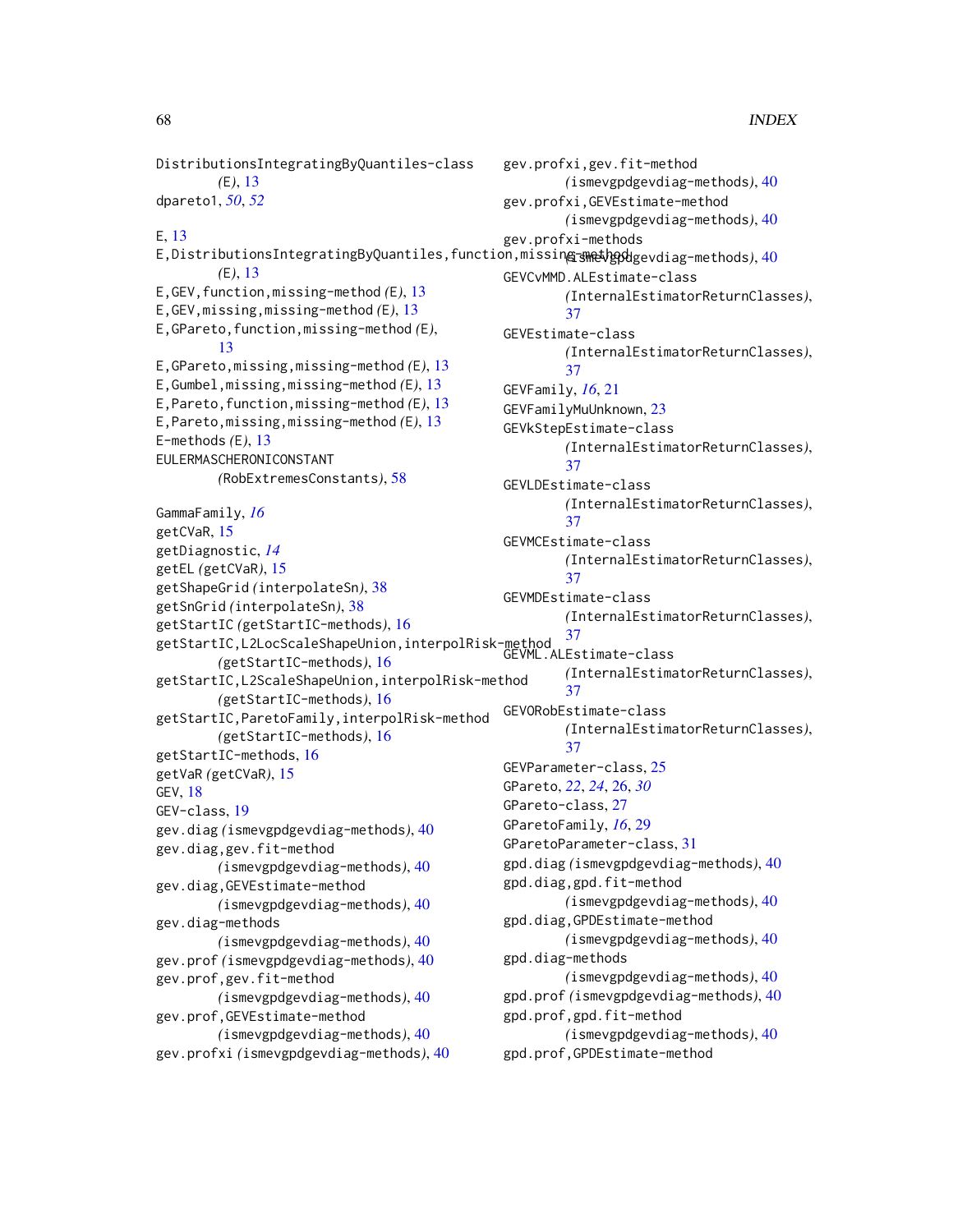# INDEX  $\sim$  69

*(*ismevgpdgevdiag-methods*)*, [40](#page-39-0) gpd.profxi *(*ismevgpdgevdiag-methods*)*, [40](#page-39-0) gpd.profxi,gpd.fit-method *(*ismevgpdgevdiag-methods*)*, [40](#page-39-0) gpd.profxi,GPDEstimate-method *(*ismevgpdgevdiag-methods*)*, [40](#page-39-0) gpd.profxi-methods *(*ismevgpdgevdiag-methods*)*, [40](#page-39-0) GPDCvMMD.ALEstimate-class *(*InternalEstimatorReturnClasses*)*, [37](#page-36-0) GPDEstimate-class *(*InternalEstimatorReturnClasses*)*, [37](#page-36-0) GPDkStepEstimate-class *(*InternalEstimatorReturnClasses*)*, [37](#page-36-0) GPDLDEstimate-class *(*InternalEstimatorReturnClasses*)*, [37](#page-36-0) GPDMCEstimate-class *(*InternalEstimatorReturnClasses*)*, [37](#page-36-0) GPDMDEstimate-class *(*InternalEstimatorReturnClasses*)*, [37](#page-36-0) GPDML.ALEstimate-class *(*InternalEstimatorReturnClasses*)*, [37](#page-36-0) GPDORobEstimate-class *(*InternalEstimatorReturnClasses*)*, [37](#page-36-0) Gumbel, [32](#page-31-0) Gumbel-class, [33](#page-32-0) GumbelLocationFamily, [35](#page-34-0) GumbelParameter-class, [36](#page-35-0) initialize,GEV-method *(*GEV-class*)*, [19](#page-18-0) initialize,GPareto-method *(*GPareto-class*)*, [27](#page-26-0) initialize,Gumbel-method *(*Gumbel-class*)*, [33](#page-32-0) initialize,Pareto-method *(*Pareto-class*)*, [50](#page-49-0) InternalEstimatorReturnClasses, [37](#page-36-0) InternalEstimatorReturnClasses-class *(*InternalEstimatorReturnClasses*)*, [37](#page-36-0) interpolateSn, [38](#page-37-0)

IQR, *[63](#page-62-0)* IQR *(*var*)*, [60](#page-59-0) IQR,GEV-method *(*var*)*, [60](#page-59-0) IQR,GPareto-method *(*var*)*, [60](#page-59-0) IQR,Gumbel-method *(*var*)*, [60](#page-59-0) IQR,Pareto-method *(*var*)*, [60](#page-59-0) IQR-methods *(*var*)*, [60](#page-59-0) ismevgpdgevdiag-methods, [40](#page-39-0) kMAD, *[9](#page-8-0)*, [42,](#page-41-0) *[46](#page-45-0)* kMAD,numeric,numeric-method *(*kMAD*)*, [42](#page-41-0) kMAD,UnivariateDistribution,numeric-method *(*kMAD*)*, [42](#page-41-0) kMAD-methods *(*kMAD*)*, [42](#page-41-0) kurtosis *(*var*)*, [60](#page-59-0) kurtosis,GEV-method *(*var*)*, [60](#page-59-0) kurtosis,GPareto-method *(*var*)*, [60](#page-59-0) kurtosis,Gumbel-method *(*var*)*, [60](#page-59-0) kurtosis,Pareto-method *(*var*)*, [60](#page-59-0) kurtosis-methods *(*var*)*, [60](#page-59-0) LDEstimate-class, [44](#page-43-0) LDEstimator, *[10](#page-9-0)*, *[45](#page-44-0)*, [45](#page-44-0) liesInSupport,GEV,numeric-method *(*GEV-class*)*, [19](#page-18-0) liesInSupport,GPareto,numeric-method *(*GPareto-class*)*, [27](#page-26-0) liesInSupport,Gumbel,numeric-method *(*Gumbel-class*)*, [33](#page-32-0) liesInSupport,Pareto,numeric-method *(*Pareto-class*)*, [50](#page-49-0) loc *(*GumbelParameter-class*)*, [36](#page-35-0) loc,GEV-method *(*GEV-class*)*, [19](#page-18-0) loc,GEVParameter-method *(*GEVParameter-class*)*, [25](#page-24-0) loc,GPareto-method *(*GPareto-class*)*, [27](#page-26-0) loc,GParetoParameter-method *(*GParetoParameter-class*)*, [31](#page-30-0) loc,Gumbel-method *(*Gumbel-class*)*, [33](#page-32-0) loc,GumbelParameter-method *(*GumbelParameter-class*)*, [36](#page-35-0) loc<- *(*GumbelParameter-class*)*, [36](#page-35-0) loc<-,GEV-method *(*GEV-class*)*, [19](#page-18-0) loc<-,GEVParameter-method *(*GEVParameter-class*)*, [25](#page-24-0) loc<-,GPareto-method *(*GPareto-class*)*, [27](#page-26-0) loc<-,GParetoParameter-method *(*GParetoParameter-class*)*, [31](#page-30-0) loc<-,Gumbel-method *(*Gumbel-class*)*, [33](#page-32-0)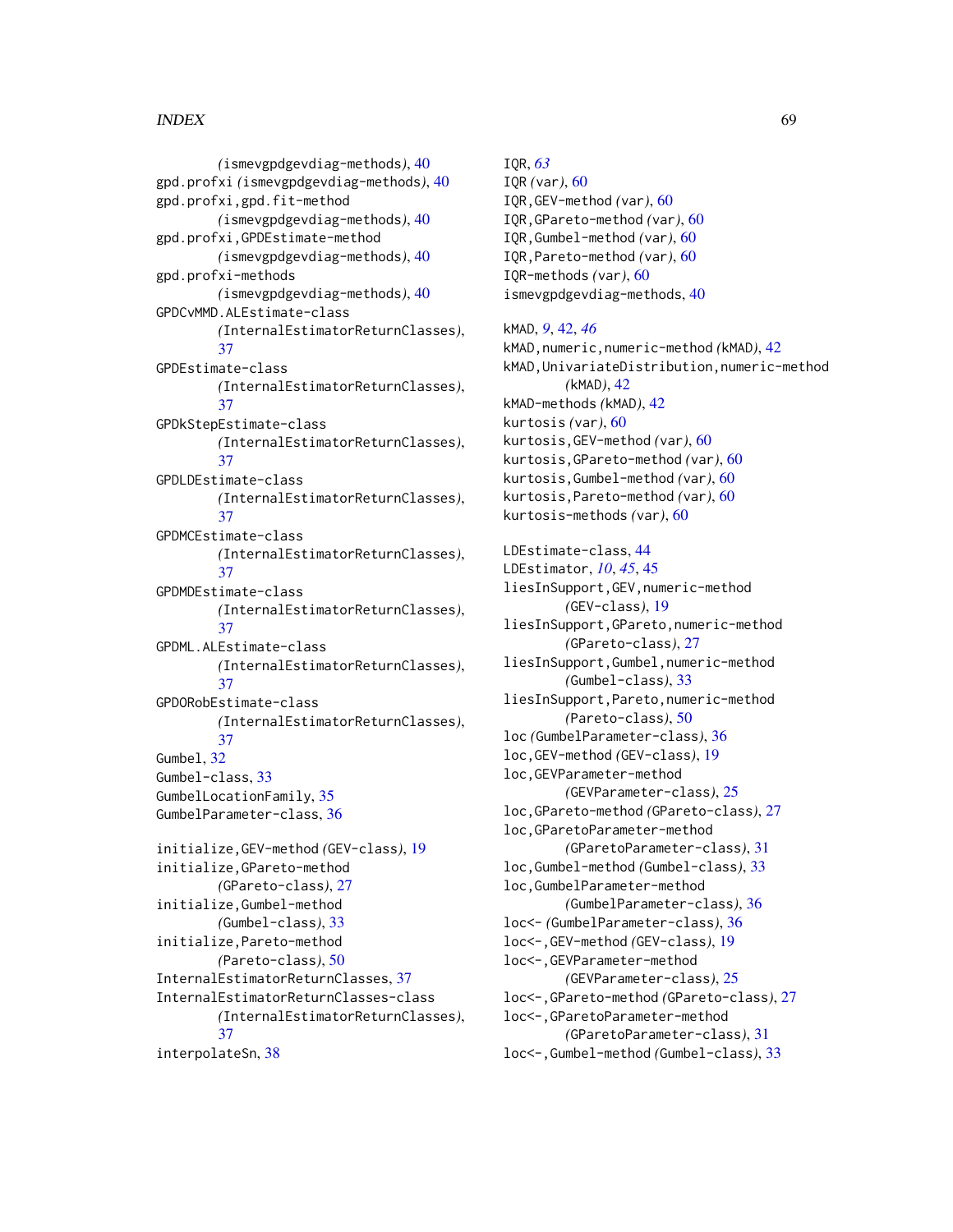# 70 INDEX

loc<-,GumbelParameter-method *(*GumbelParameter-class*)*, [36](#page-35-0) location,GEV-method *(*GEV-class*)*, [19](#page-18-0) location,GEVParameter-method *(*GEVParameter-class*)*, [25](#page-24-0) location,GPareto-method *(*GPareto-class*)*, [27](#page-26-0) location,GParetoParameter-method *(*GParetoParameter-class*)*, [31](#page-30-0) location,LDEstimate-method *(*LDEstimate-class*)*, [44](#page-43-0) location<-,GEV-method *(*GEV-class*)*, [19](#page-18-0) location<-,GEVParameter-method *(*GEVParameter-class*)*, [25](#page-24-0) location<-,GPareto-method *(*GPareto-class*)*, [27](#page-26-0) location<-,GParetoParameter-method *(*GParetoParameter-class*)*, [31](#page-30-0)

m1df, *[15](#page-14-0)* m2df, *[15](#page-14-0)* mad, *[43](#page-42-0)*, *[63](#page-62-0)* makeIC, *[13](#page-12-0)* makeIC,IC,GEVFamily-method *(*checkmakeIC-methods*)*, [12](#page-11-0) makeIC,IC,GEVFamilyMuUnknown-method *(*checkmakeIC-methods*)*, [12](#page-11-0) makeIC,IC,GParetoFamily-method *(*checkmakeIC-methods*)*, [12](#page-11-0) makeIC,IC,ParetoFamily-method *(*checkmakeIC-methods*)*, [12](#page-11-0) MCEstimator, *[45](#page-44-0)* median, *[63](#page-62-0)* median *(*var*)*, [60](#page-59-0) median,GEV-method *(*var*)*, [60](#page-59-0) median,GPareto-method *(*var*)*, [60](#page-59-0) median,Gumbel-method *(*var*)*, [60](#page-59-0) median,Pareto-method *(*var*)*, [60](#page-59-0) median-methods *(*var*)*, [60](#page-59-0) medkMAD *(*LDEstimator*)*, [45](#page-44-0) medkMADhybr, *[29](#page-28-0)*, *[64](#page-63-0)* medkMADhybr *(*LDEstimator*)*, [45](#page-44-0) medQn *(*LDEstimator*)*, [45](#page-44-0) medSn *(*LDEstimator*)*, [45](#page-44-0) Min,Pareto-method *(*Pareto-class*)*, [50](#page-49-0) Min,ParetoParameter-method *(*ParetoParameter-class*)*, [53](#page-52-0) Min<-,Pareto-method *(*Pareto-class*)*, [50](#page-49-0) Min<-,ParetoParameter-method *(*ParetoParameter-class*)*, [53](#page-52-0) moveICBackFromRefParam *(*movToRef-methods*)*, [48](#page-47-0) moveICBackFromRefParam,IC,L2LocScaleShapeUnion-method *(*movToRef-methods*)*, [48](#page-47-0) moveICBackFromRefParam,IC,L2ScaleShapeUnion-method *(*movToRef-methods*)*, [48](#page-47-0) moveICBackFromRefParam-methods *(*movToRef-methods*)*, [48](#page-47-0) moveL2Fam2RefParam *(*movToRef-methods*)*, [48](#page-47-0) moveL2Fam2RefParam,L2ScaleShapeUnion-method *(*movToRef-methods*)*, [48](#page-47-0) moveL2Fam2RefParam-methods *(*movToRef-methods*)*, [48](#page-47-0) movToRef-methods, [48](#page-47-0)

#### optIC, *[18](#page-17-0)*, *[49](#page-48-0)*

ParamFamily, *[47](#page-46-0)*, *[56](#page-55-0)*, *[58](#page-57-0)* Pareto, [49,](#page-48-0) *[53](#page-52-0)* Pareto-class, [50](#page-49-0) ParetoFamily, [52](#page-51-0) ParetoParameter-class, [53](#page-52-0) PickandsEstimator, *[11](#page-10-0)*, *[21](#page-20-0)*, *[23](#page-22-0)*, [54](#page-53-0) print.riskMeasure *(*getCVaR*)*, [15](#page-14-0)

#### Qn, *[62,](#page-61-0) [63](#page-62-0)*

Qn *(*var*)*, [60](#page-59-0) Qn,AffLinDistribution-method *(*var*)*, [60](#page-59-0) Qn,ANY-method *(*var*)*, [60](#page-59-0) Qn,DiscreteDistribution-method *(*var*)*, [60](#page-59-0) Qn,Norm-method *(*var*)*, [60](#page-59-0) Qn,UnivariateDistribution-method *(*var*)*, [60](#page-59-0) Qn-methods *(*var*)*, [60](#page-59-0) QuantileBCCEstimator, *[12](#page-11-0)*, [57](#page-56-0)

radiusMinimaxIC, *[18](#page-17-0)*, *[49](#page-48-0)* rgumbel, *[32](#page-31-0)*, *[35](#page-34-0)* robest, *[18](#page-17-0)*, *[49](#page-48-0)* RobExtremes *(*RobExtremes-package*)*, [3](#page-2-0) RobExtremes-package, [3](#page-2-0) RobExtremesConstants, [58](#page-57-0)

scale,GEV-method *(*GEV-class*)*, [19](#page-18-0) scale,GEVParameter-method *(*GEVParameter-class*)*, [25](#page-24-0)